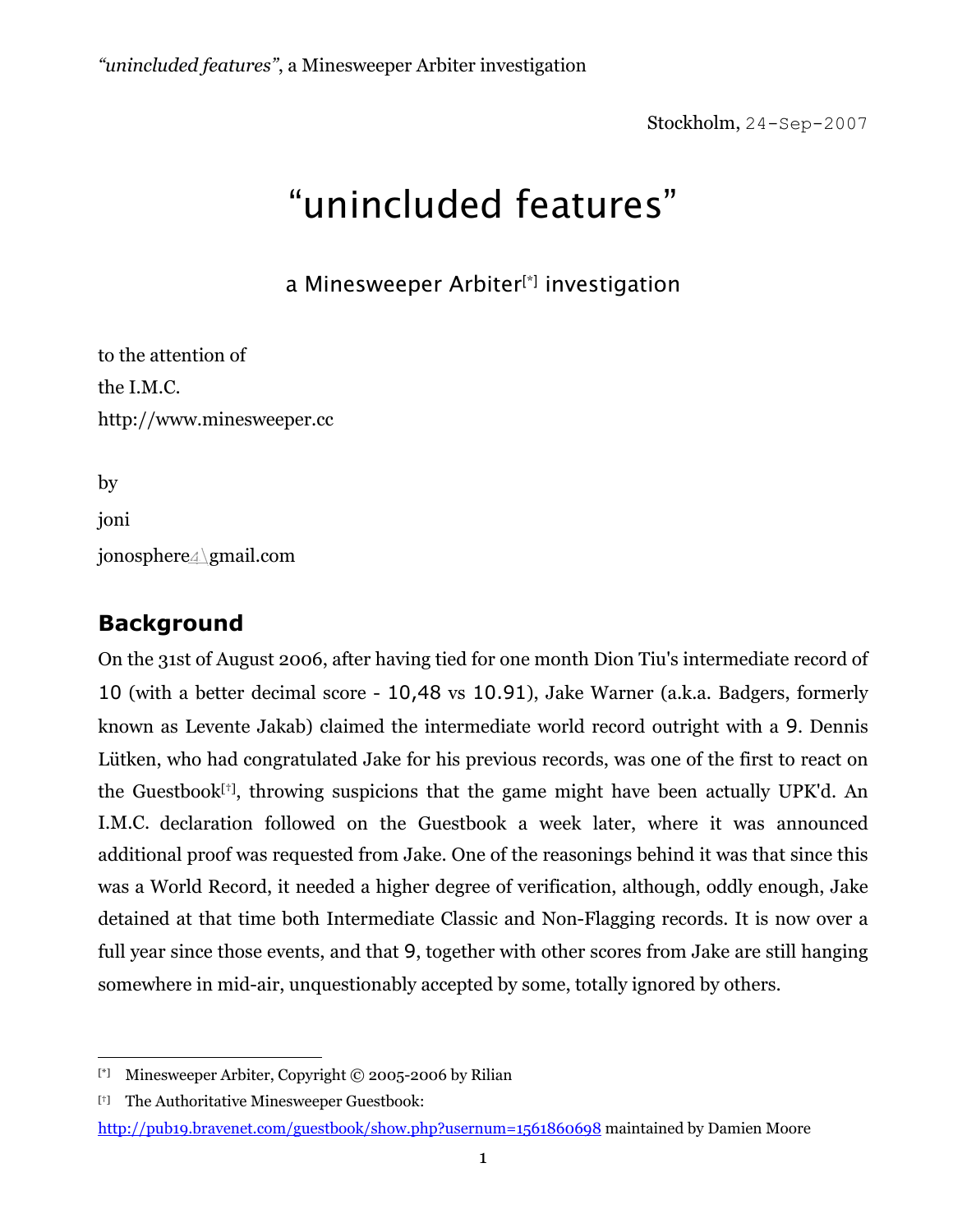At that time, as it's in my nature, I believed Jake, and considered the cheating suspicions as relatively unfounded. My views were enforced by coming to learn of other precedents of players unfairly being suspected of cheating and later coming clean. That trust in him has been slowly decreasing during the past year, for not immediately evident reasons... maybe his own behaviour, his attitude towards other players and the attitude of other players towards him have influenced my views.

This letter does not mean to be a letter of accusation towards Jake or anybody. Its main intention is to bring to your attention old issues that have come back to light recently, that regard a vulnerability of an older version of Minesweeper Arbiter. Many sweepers have played on that version, which doesn't necessarily mean they were all aware of this vulnerability, or that they intentionally exploited it even if they were aware. There were some players that have used this version longer than others though -- again that doesn't necessarily mean much *per se* either -- and I have tried to sum up scattered facts about them in one piece. One of these players is Jake and I have tried to pull together relevant information on his case trying to look at everything from an objective point of view, trying also to throw some light into *how* this bureaucratic machinery we call I.M.C. has been handling several Arbiter issues and the Jake case in particular… as it has been evident that it (or a part of its members) has lacked both professionalism and objectivity in more than one occasion.

# **Acknowledgements**

The Archived Authoritative Minesweeper Guestbooks[\*] and the Planète Démineur forum[†] have been invaluable resources, without which this report wouldn't have existed. I also would like to thank Rilian for telling me about the debug information contained in a video, and for taking the time to answer a couple of questions, as well as Elmar, Schu and DB for answering a lot of questions regarding what was going on around Arbiter at the time.

<sup>&</sup>lt;u>.</u> [\*] http://www.minesweeper.info/downloads/index.html?category=Guestbooks

<sup>[†]</sup> http://www.planete-demineur.com/phpBB2/index.php maintained by Grégoire Duffez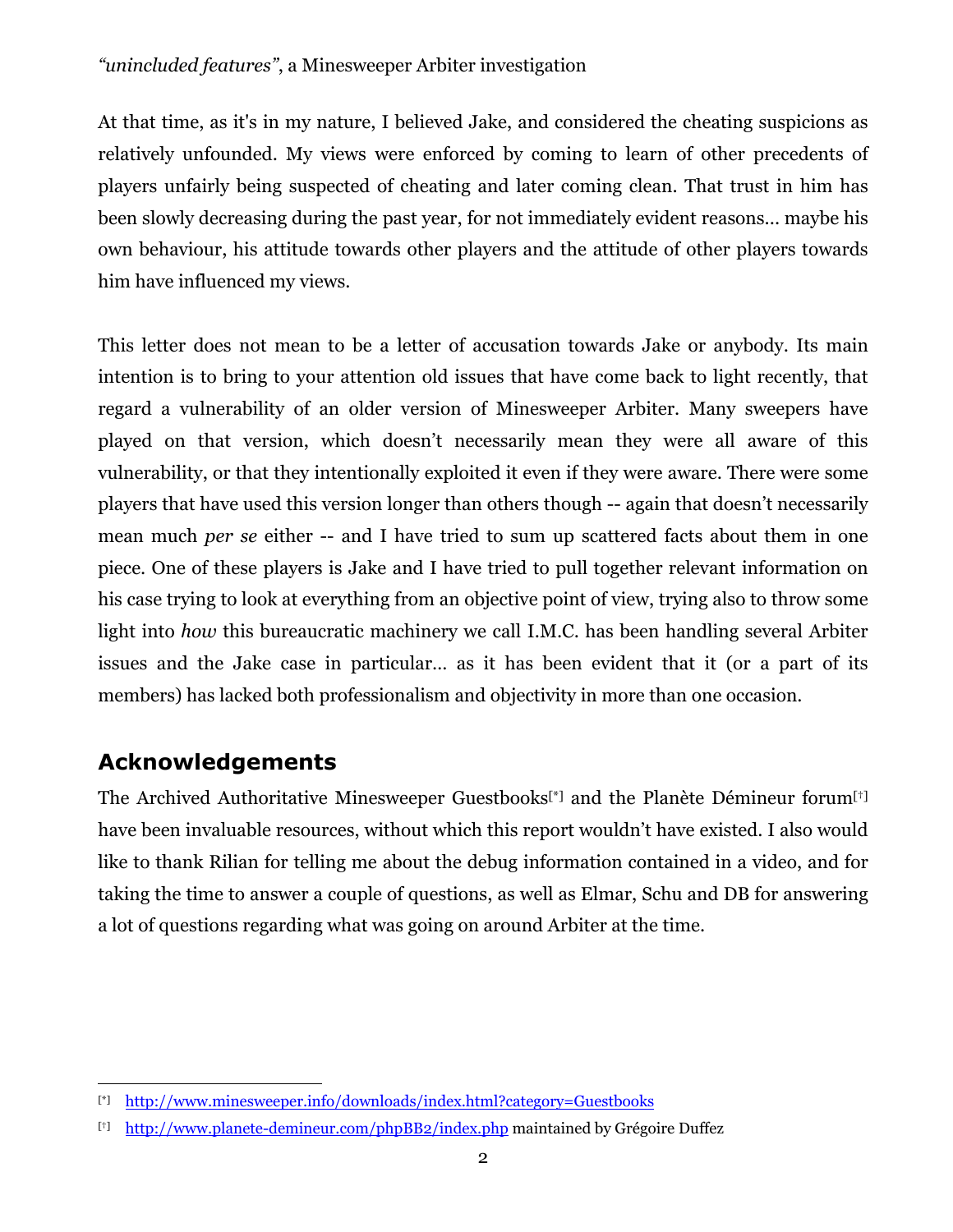# **Prologue: the** *Vazgen Geghamyan* **case**

About a couple of months ago an armenian player, Vazgen Geghamyan -- to this day ranked 41st on the World Ranking<sup>[\*]</sup> -- claimed a 37, that would have been at the time an expert world record, plus two 10 second intermediate games. The games were played on *Minesweeper Arbiter*.

Following are a few excerpts from the Guestbook:

June 18th 2007 at 01:01:15 PM Name: damien Comments:

there is a player from Armenia who claims 10x2 and a 37 (at 4.08 3bv/s on a 150). Vids are here: http://www.minesweeper.info/videoindex.php?dir=Public/WorldRecordClaims/ -------------

The next several posts express different opinions on the videos: some accepting them as genuine; some noting the boards were extremely easy; others openly tagging them as UPK ... and yet we are talking about valid Arbiter videos, something is wrong, Arbiter has never been so vulnerable ... A refreshing insight comes the next day: -------------

June 19th 2007 at 12:03:23 PM Name: luke chiang Best expert: 44 Best intermediate: 13 Comments:

lol @ armeinan... u cheat worse than i do!!!!!!

its a fake board just look at it all the mines are right next 2 each other, its an old vrsn of arbiter that u can cheat with lol it loads minsweeper clone mvf files that u can use colne to edit ur own easy board......lol what a joker -------------

the issue finally catches Rilian's attention

-------------

 $\overline{a}$ [\*] The Authoritative Minesweeper World Ranking maintained by Damien Moore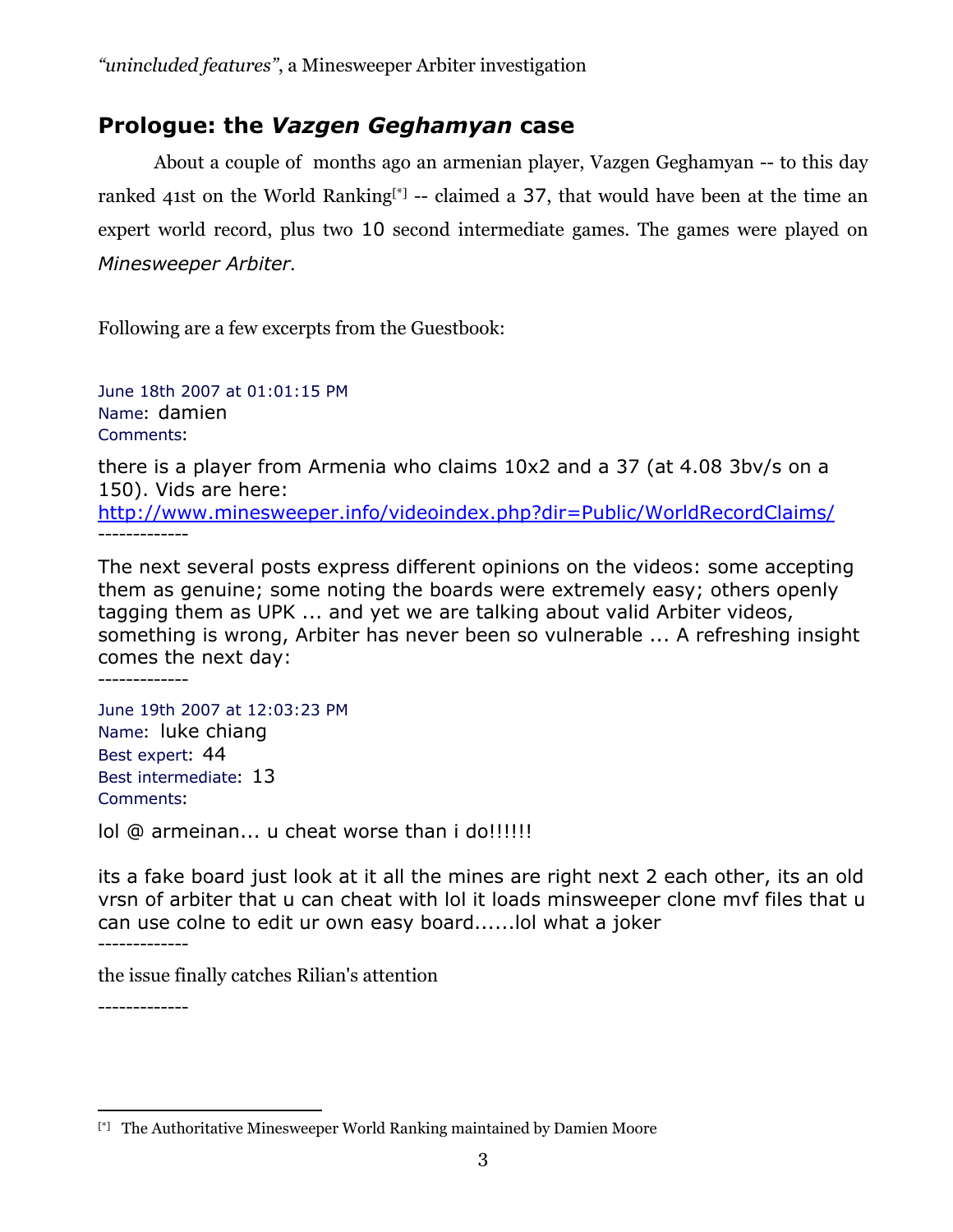June 28th 2007 at 10:50:30 PM Name: Rilian Comments:

Arbiter 0.43.1 had an UPK feature, which has an unincluded feature that allowed loading UPK board in normal mode. In a day it was suggested for everybody to download version 0.44 or later without the feature.

latest is 0.46.2 which is located on http://rilian.info/files.php if someone is playing 0.43 and ignoring announcements, that is just kidding -------------

Rilian's powerful outburst puts an end to the story. The record is safe. We are talking about a known issue, an obsolete Arbiter version, a public appeal not to use it and to update to the next version being intentionally ignored. No-one questions the fact that Vazgen was aware of this *"unincluded feature"* -- read A BUG AS BIG AS A HOUSE! in Rilian English --, no-one questions himself if this guy might have not been aware of this public appeal to update. The videos are way too clear. Vazgen is obviously a cheater. The case is closed, or maybe it was never open. Arbiter has received another blow, perhaps the most severe up till now. The world moves on.

# **Arbiter suspected**

Since the end of last year, when my Clone<sup>[\*]</sup> began to demand conspicuous amounts of RAM, I started playing almost exclusively on Arbiter. Arbiter already had a *stained* reputation because of the suspects on Jake and AreOut, and it did feel quite weird to be on the other side. As time passed you would now-and-then hear half-voiced suspicions. For some reason young, very active and fast-improving players, had chosen to play on Arbiter... was this a coincidence? Or was Arbiter the reason for their fast improvement? At times, something achieved on Arbiter was accompanied by a raise of eyebrows, or had a small question mark placed beside it. I quote one such example *"Damn! Ian got a sub-50 on Arbiter"* from no less than an active I.M.C. member. I think there's nothing wrong in *"Damn! Ian got a sub-50!"*, one would interpret that as *"Damn! these young guys are getting so fast they're gonna fly past us in no time"* (insert your favourite emoticon there), but saying he got it *"on Arbiter"* makes me wonder if what was meant by that phrase was *"Damn! We had the chance to stop this Arbiter farce long ago and we didn't."*

<sup>&</sup>lt;u>.</u> [\*] Minesweeper Clone, Copyright © 2004-2007 by Rodrigo Silveira Camargo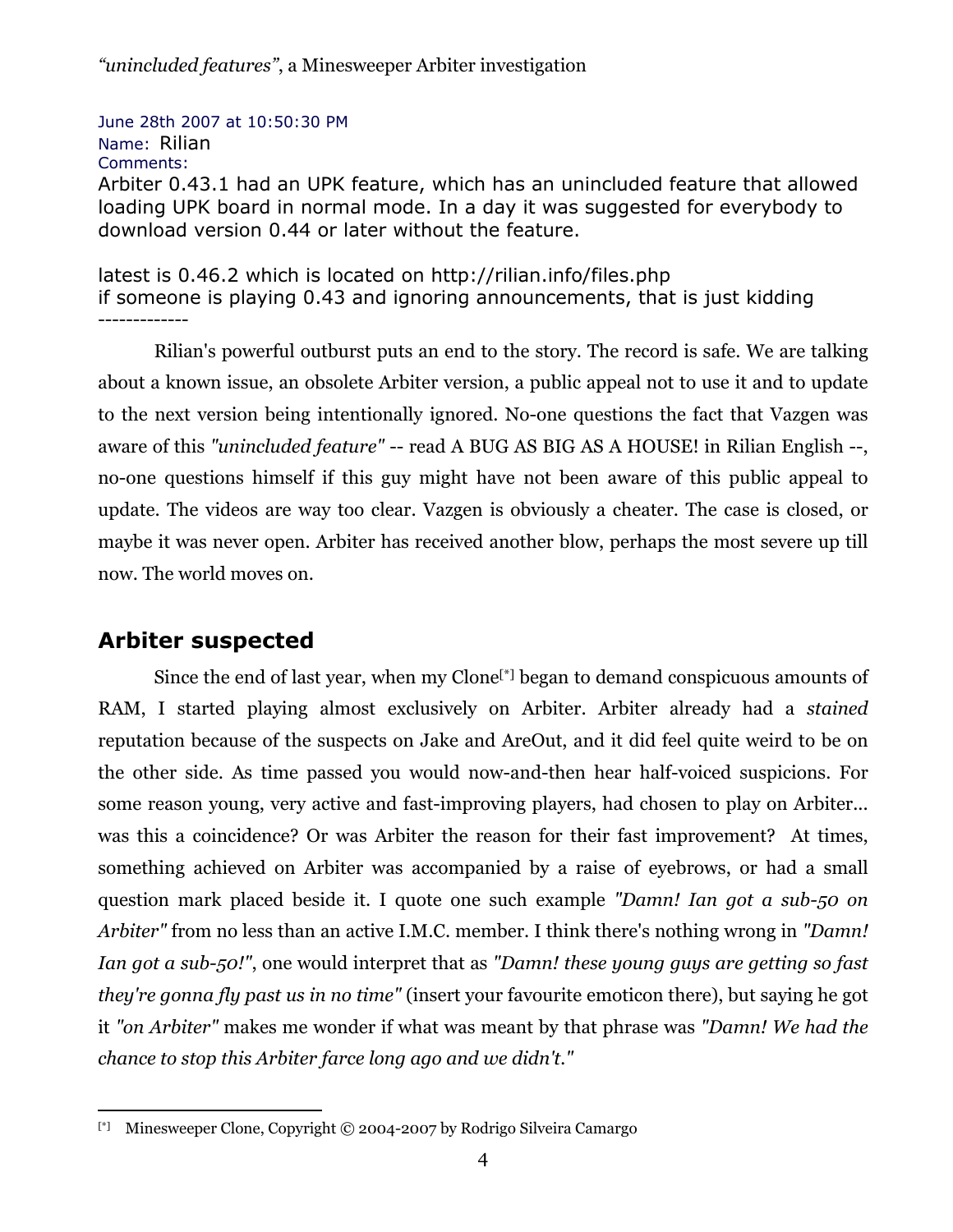When the Vazgen case came up, it didn't take long for people to point out how these kind of things always happened on Arbiter. When the case was settled it had left me a bitter taste, and I was quite curious to find out more about this *0.43* version. I hadn't been around long enough to have ever played on it, or heard the problematics surrounding it, but apparently --by what I could infer from Rilian's words-- it was common knowledge (to the arbiter players at that time at least) that this "now obsolete" version had a major "unincluded feature".

I opened a *.avf* file on a text editor, and noticed that the version where the game has been played is printed on the copyright on the last line of the video file. This indication might not be accurate though. Because it is positioned after the file's checksum, this line (actually both the last two lines) might be changed without corrupting the video. Fortunately, when I asked Rilian if there was another way to determine the version, he pointed me at the Debug information in the replay file. By loading a video to play on arbiter and clicking *Options->Show Debug Protocol* one can see in one of the debug information lines "replay is correct" followed by the version "(*v.43*)" for a video played on *Arbiter 0.43* for example.

Armed with this knowledge I curiously started to browse through old videos. You can imagine my astonishment as I found out one of the first videos I checked, Jake's 9, was played on the very same *0.43 demo3* version Vazgen had used. What was going on here? I started doing some digging (mostly through damien's old Guestbook) and found Jake's 10 NF. That too was played on the *0.43 demo3*. The next one I found posted was Tommy's first sub-60 played on, you've guessed it, the *0.43demo3*. *"Ah* -- I thought to myself -- *there probably is nothing to worry about here after all, apparently the 0.43 was actually the latest arbiter version at that time"*...

Browsing through later entries I find Rilian announcing the release of the new arbiter version within a week or so, the *0.46*. *"Hmm…"*. I needed some kind of a reference player, and went for the obvious choice: Elmar. It didn't turn out much of a success either, his record was played in late October (a couple of months later) on the *Arbiter 0.45 DEBUG6*.

Nothing seemed to fit, but it would take another month, when I'd get to talk to Elmar, until the pieces would start falling into place. Elmar would inform me of the very popular *0.45* version released after the *0.43*, and that he didn't remember hearing about a UPK Arbiter bug, despite being Arbiter's most prominent user at the time, one of its beta testers and an I.M.C. member both then and now.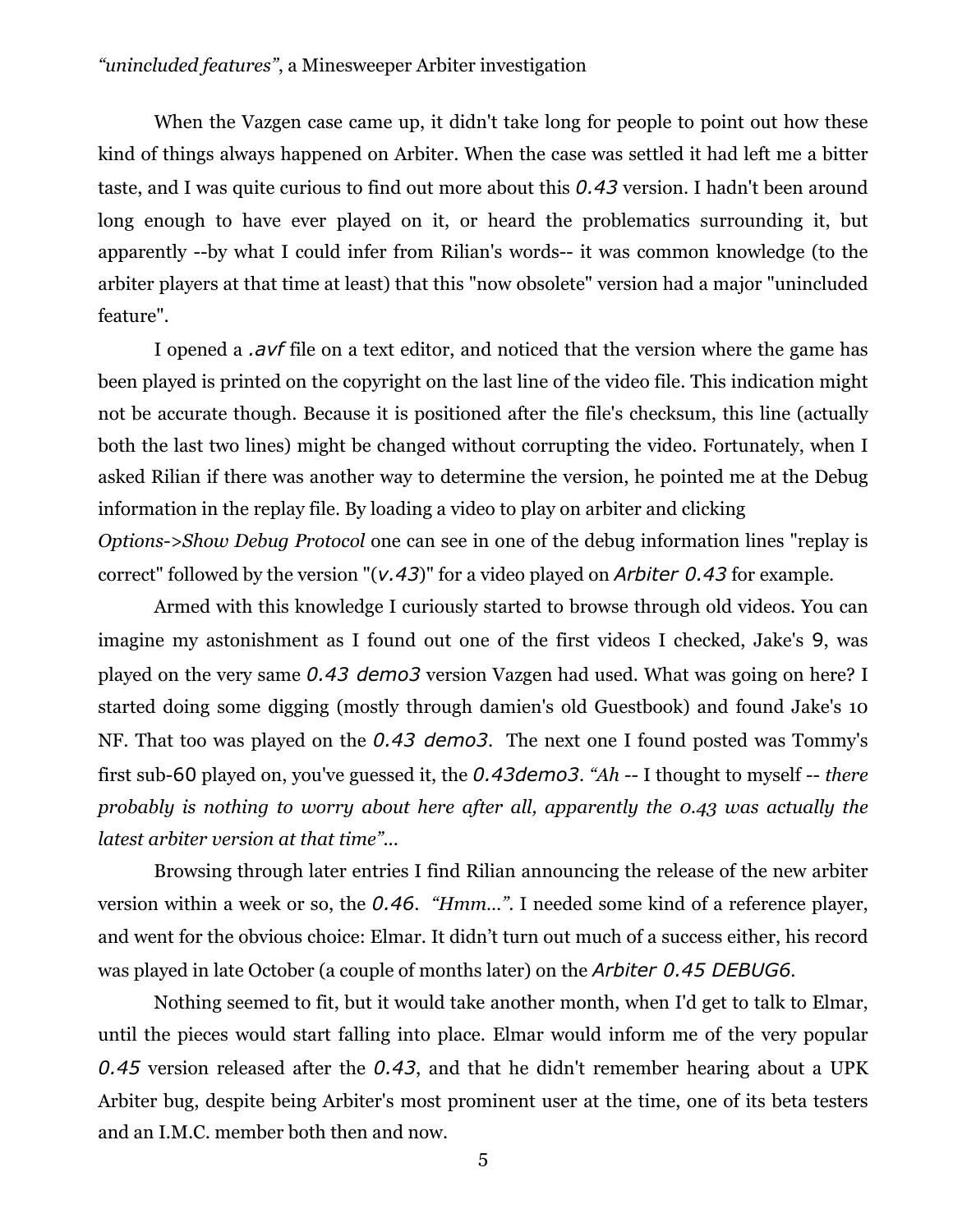# **The Arbiter timeline**

It turns out that the *Arbiter 0.43* was not an insignificant, short-lived, version as one might have thought. *Au contraire*, it was one of the most longevitous, stretching for a perioud of about 6 months from November 2005 to May 2006.

The first Arbiter video I have been able to find (posted on PM) was from Elmar, switching from *Clone 0.97* to *Arbiter 0.42* in October, then to *0.43* in November 2005. Elmar actually sticks to the *0.43 demo* version while everybody else is playing on the so called "*0.43 demo3*"-- released in December 2005, possibly featuring only minor fixes. At this time we are probably in the most intense period of the Clone Wars, and the *0.43* is in a tough fight with *Clone 0.97*. Both will struggle through numerous problems and both will be eventually succeeded by the highly acclaimed *Arbiter 0.45* and *Minesweeper Clone 2006* -- at about a week distance from one-another -- by the end of April 2006. That adds up to no less than 6 months of honoured service. And when the *0.43* is relieved from duty no disgrace is cast on it whatsoever. Its exit is actually quite weird even by Rilian standards.

On 24-Apr-2006 the stable *0.43* version is removed from the site. The unstable *0.44beta* "with a load of features" is uploaded instead, with Rilian explicitly stating it's not a release[\*] but making it publicly available. Unfortunately the *0.44beta* has a curious "feature" that makes the timer run 1.5 times slower, at least during video playback. On April 28th, after getting this feedback, it is Rilian himself that suggests the trustworthy *0.43* to be used instead for playing until the *0.45* is out. Not exactly the "*no-one ever use this version again!"* announcement, one would have imagined. Moreover, the actual meaning of this statement is not exactly clear either. Was the *0.44beta* removed from the site? Was the *0.43* made available for download again? Unfortunately, Rilian's forums have a tendency to disappear, so it's quite difficult to find any reference to what might have been going on. Judging from the few words on that post, and knowing Rilian's tendency to never admit/always cover up any error of his, I would be extremely surprised if the *0.43* ever made it back to the site for download.

 During the first days of May 2006 Rilian posts on the guestbook he has uploaded the *0.45 DEBUG4* (in his own words "the last debug version before *0.45* release"), though it is

<sup>[\*]</sup> see *Appendix B*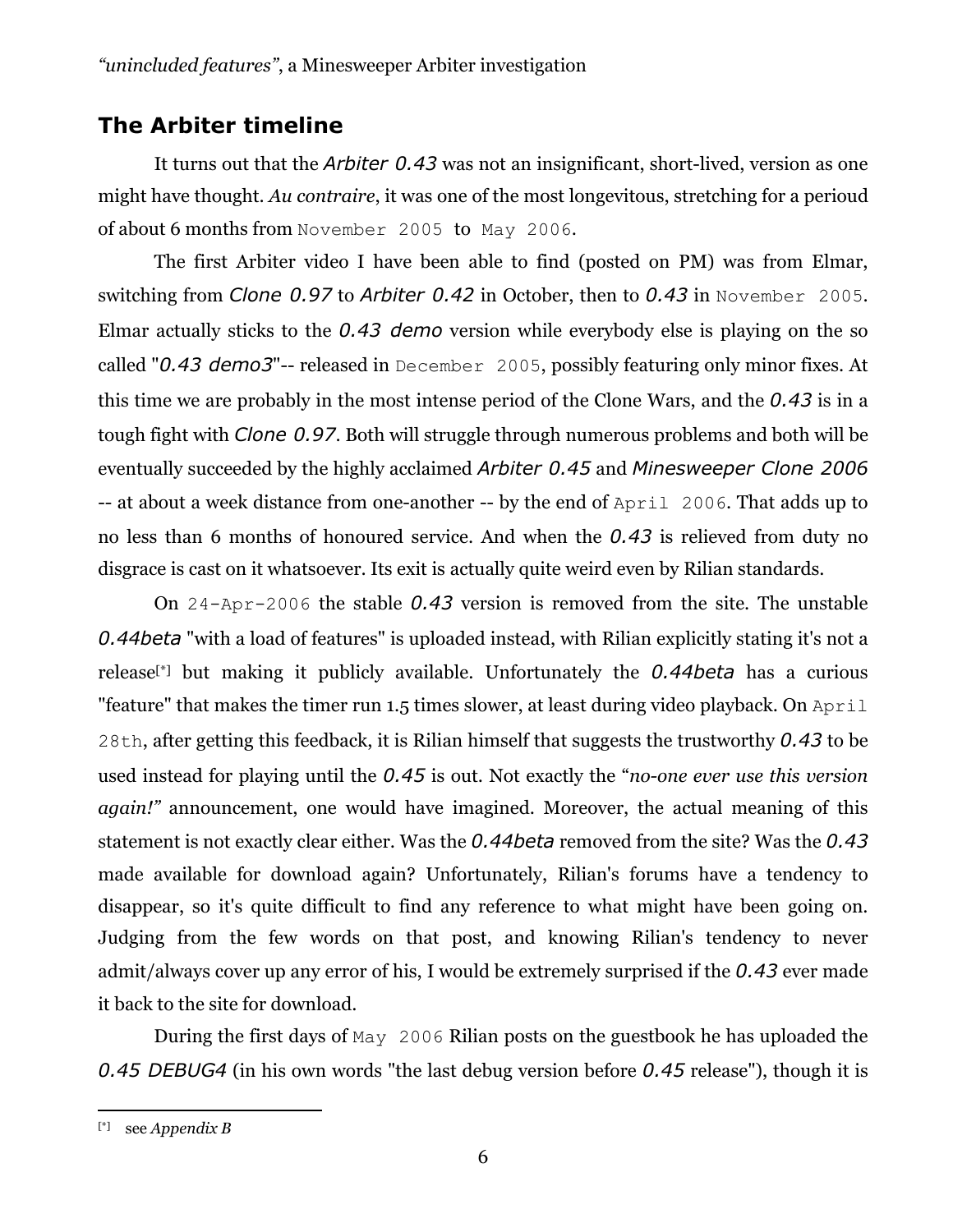not clear if he is referring only to his *testers* or it is publicly available for everyone (he doesn't provide a direct download link on the post's website field, although he does add a link to rilian.net/mines). This two weeks of furious Rilian coding end around May 9th with the (*de facto*) final version of this (if I may call it so) release: the *Minesweeper Arbiter 0.45 DEBUG7*. Curiously enough Rilian doesn't announce it at all on the Guestbook. And again one is left with quite a few question marks on how that should be interpreted... Was it announced on rilian.net? Was it made available for public download? Was Rilian thinking of improving it even more before releasing it? Did he wait for another 3 months until the *.46* came out with no Arbiter, or an older stable version (*0.43*?!!), available for download? *None* of the above? *All* of the above? ...

 I hope you were able to hang on there… sorry for the mess. It is my opinion that the most probable scenario out of those depicted above is the one where the *0.45 DEBUG7* is made available for everybody at the *rilian.net* website. It sounds by far the most logical thing to do, and Rilian seemed to confirm it when I asked him if that was the case (in his typical cryptical way of answering questions), so that is something I am going to assume as true from now on during the writing of this paper.

I managed to secure a copy of the *0.43 demo* version, courtesy of Nikolaj[\*], and I have to say the bug is quite difficult NOT to notice, if one ever tries playing in UPK mode and is persistent enough to find his way through a Rilianesque maze that is. If Elmar wasn't aware of the bug, that's probably because he rarely used the Arbiter's UPK playing feature as he didn't find it as straightforward as the *Clone*'s F<sub>3</sub> key.

There were several other people who did though. Schu<sup>[†]</sup> tells me he was "taking" arbiter apart" at the time, and reported this among other bugs in late 2005-early 2006, as did Nikolaj in March 2006, and Arjádre with a thread in Rilian's forums (the reported thread name was "I hacked arbiter", though Arjádre didn't actually explain the procedure how he had managed to, in it). This helped increase the awareness of this bug in the community and according to Schu and Daniel Brim the people who should/could/might have known about it at the time add up to Alex Poehner, Arjádre, Daniel Brim, Jake, Nikolaj, Rodrigo, Schu, and a

<sup>[\*]</sup> a.k.a. Robert Farnik

<sup>[†]</sup> a.k.a. Andrew McCauley, IMC member 2007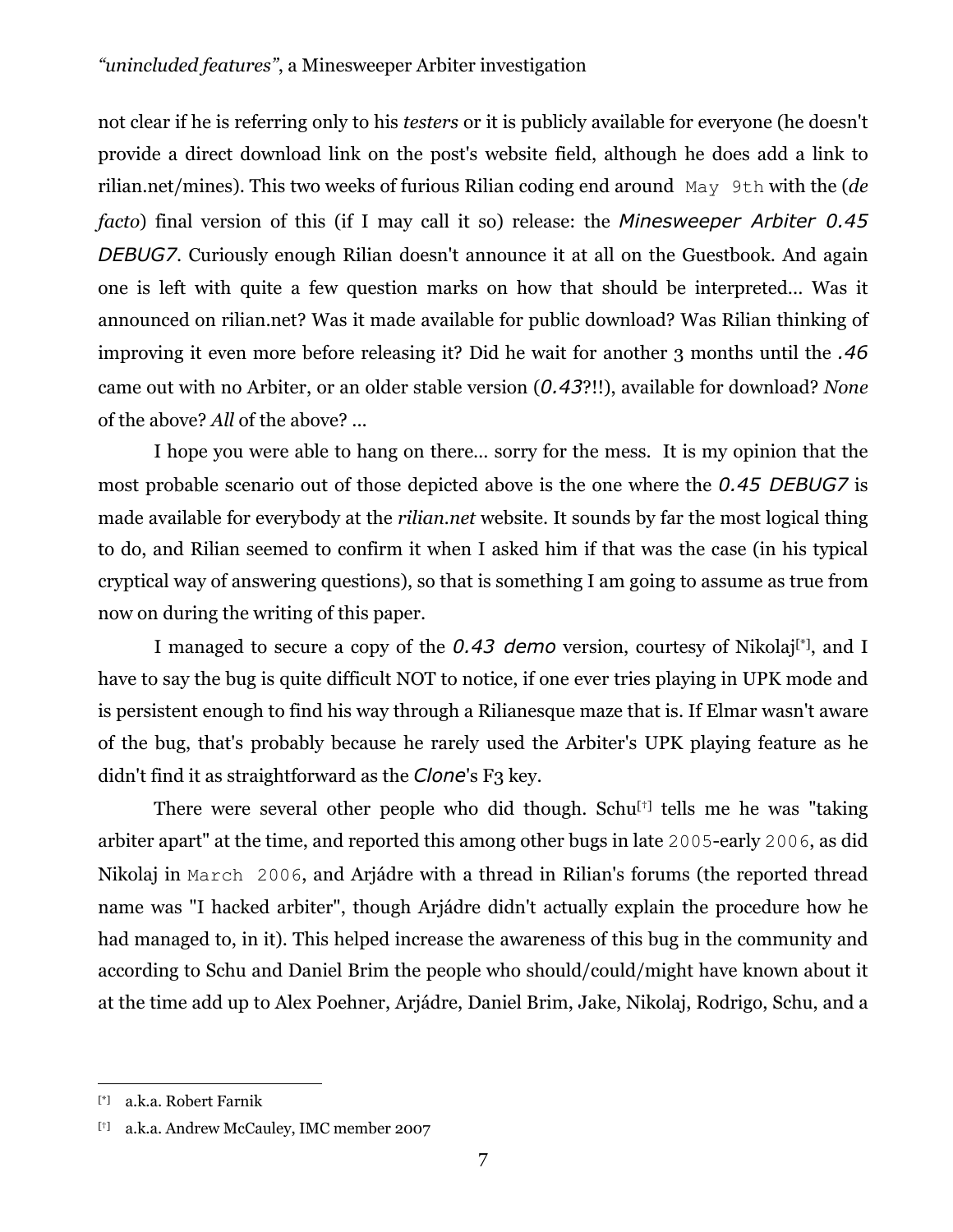guy named Luke Chiang -- who had submitted an Int 9 video on this version of Arbiter, was never taken seriously and reportedly later admitted he had cheated.

# **The Bug**

Let's take a break for a moment and try to understand what this was all about. If you have a recent Arbiter version and you wander around the Game menu, you will notice that an option is not available. More specifically the 4th from the top *"Load Custom Board"* will produce an information box that would inform you that *"the feature is disabled in this debug version*". If you are picky enough, you might argue you obviously have no debug version... that you actually have the *0.46.2 final release*, but that's just an insignificant detail, nothing Rilian would worry about. And now that I think of it, that might even be the reason that the *0.45* final release had a *debug* in its name… Anyways, what you just saw was the quickfix Rilian has adopted to close the gate to the UPK bug. Browsing through the helpfile (which, as far as I can tell, seems like it has not been updated since the *0.42* version) one gets to read:

#### 2.1.03. Load Custom Board

 You can load previously saved board and replay it (in Custom mode) as many times, as you wish.

 Full .MBF format support Shortcut for this menu is [Ctrl+C] *(sic)*

#### 2.1.04. Save Custom Board

 You can save any game board and to replay it (in Custom mode) in future as many times, as you wish. You can also share nice boards between other minesweepers.

 Full .MBF format support Shortcut for this menu is [Ctrl+C]

On the *0.43* version that option worked and you got the opportunity to load a board file (both *Arbiter's .abf* and *Clone's .mbf* were supported) and play on it. Rilian's original idea, as it seems, was to get into *Custom mode* after loading the board. Why not *Cheat mode* must have had something to do with the programming I guess, since Clone's *UPK mode* is also distinct from *Cheat*. The problem is that in practice, on the *0.43*, you don't end up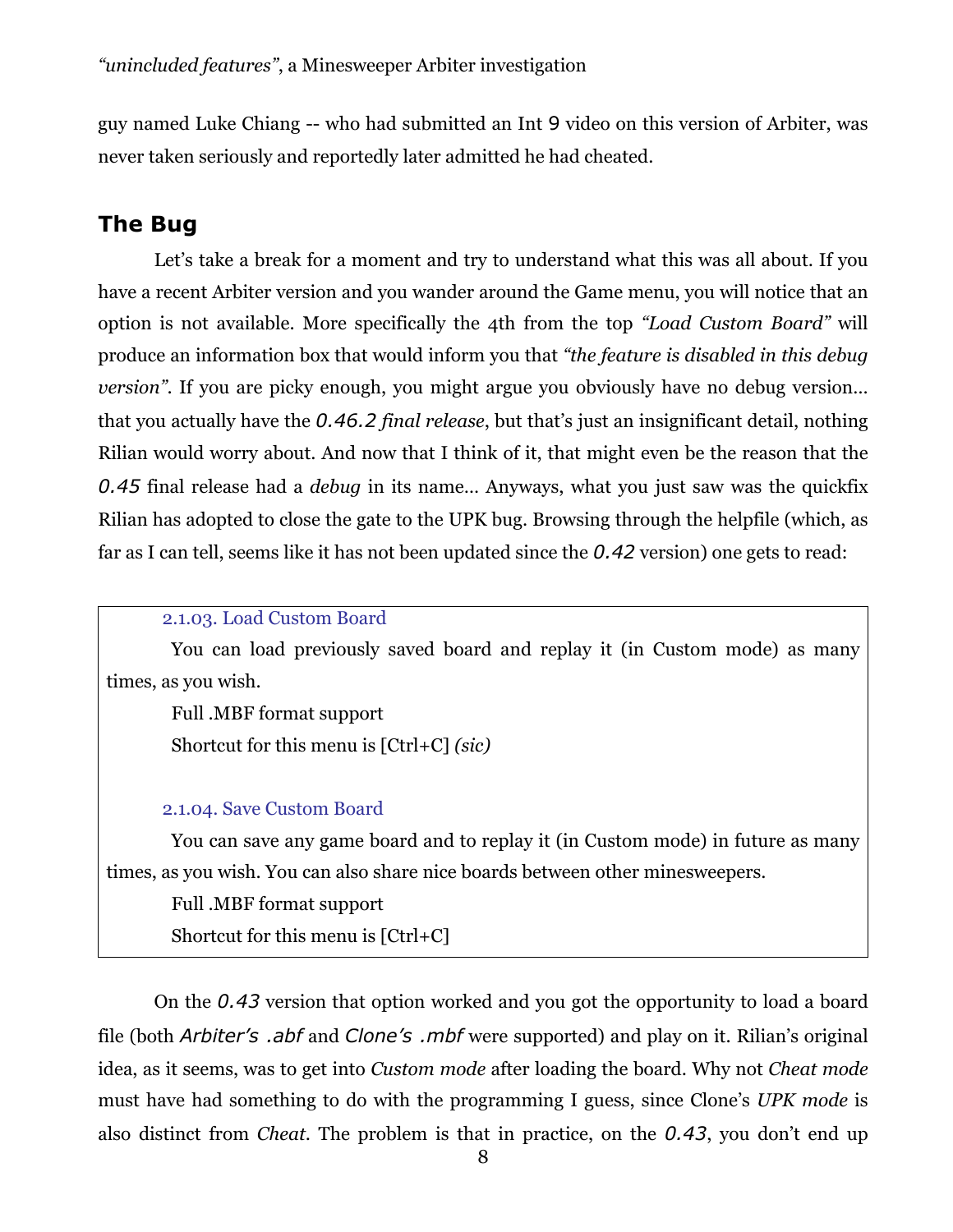neither in *Custom* nor in *Cheat* modes. You get to play that board in *Normal mode*, get the game registered into history if you manage to finish it, get the possibility to save a replay, get a [Rilianesque] popup if the game is fast, and get a highscore vid to go with it too… the whole suite… as if that was a perfectly valid normal game.

Searching through Arbiter's help file I couldn't find when *Custom mode* was first available, but I did find that *Custom* games video recording/playback was first introduced on *Version 0.37* dated 30-Jun-2005. *Version 0.38* released the next day features among other things *"+added options to save/load boards in Minesweeper Board File format (mbf/abf)"*. It's not very probable for the bug to have been introduced from this version, since when a new feature is introduced it is usually tested more or less thoroughly. And it would've taken Rilian some simple tests to notice it. It's more probable for the bug to have been introduced at a later stage while performing fixes on other parts of the code that indirectly affect the feature in question. Usually tests are performed only on those features that were meant to be affected by the changes, so the side-effects eventually get to pass through to the next release untested.

*Special Versions 0.40* and *0.41* both released on 04-Jul-2005, are good candidates for example, since both feature fixes related to the *custom mode*. No idea why these versions are denominated *special*, but it is probable that one of those *fixes* might have contributed to this *special* bug. The modifications on the *0.39* and *0.42* versions appear quite distant from the area of interested so I'd tend to rule them out. Unfortunately, we don't have a list of modifications for the *0.43 demo*… what we do have are Rilian's words advertising it on the Guestbook, praising it and boasting many improvements, and of course many modifications are always a good source of bugs.

Recapping:

- The aforementioned bug couldn't have been present before *version 0.38* on 1-Jul-2005, and it might have been *possibly* introduced with this version.
- It is more *probable* the bug was introduced with *special versions 0.40* or *0.41* on 4-Jul-2005
- It is also *possible* the bug was introduced with version *0.43 demo* on 15-Nov-2005 and it is *certain* the bug was contained in the software after this version.

Fortunately, the *positive* thing about Rilian's *features* is that they enjoy the company and never come alone…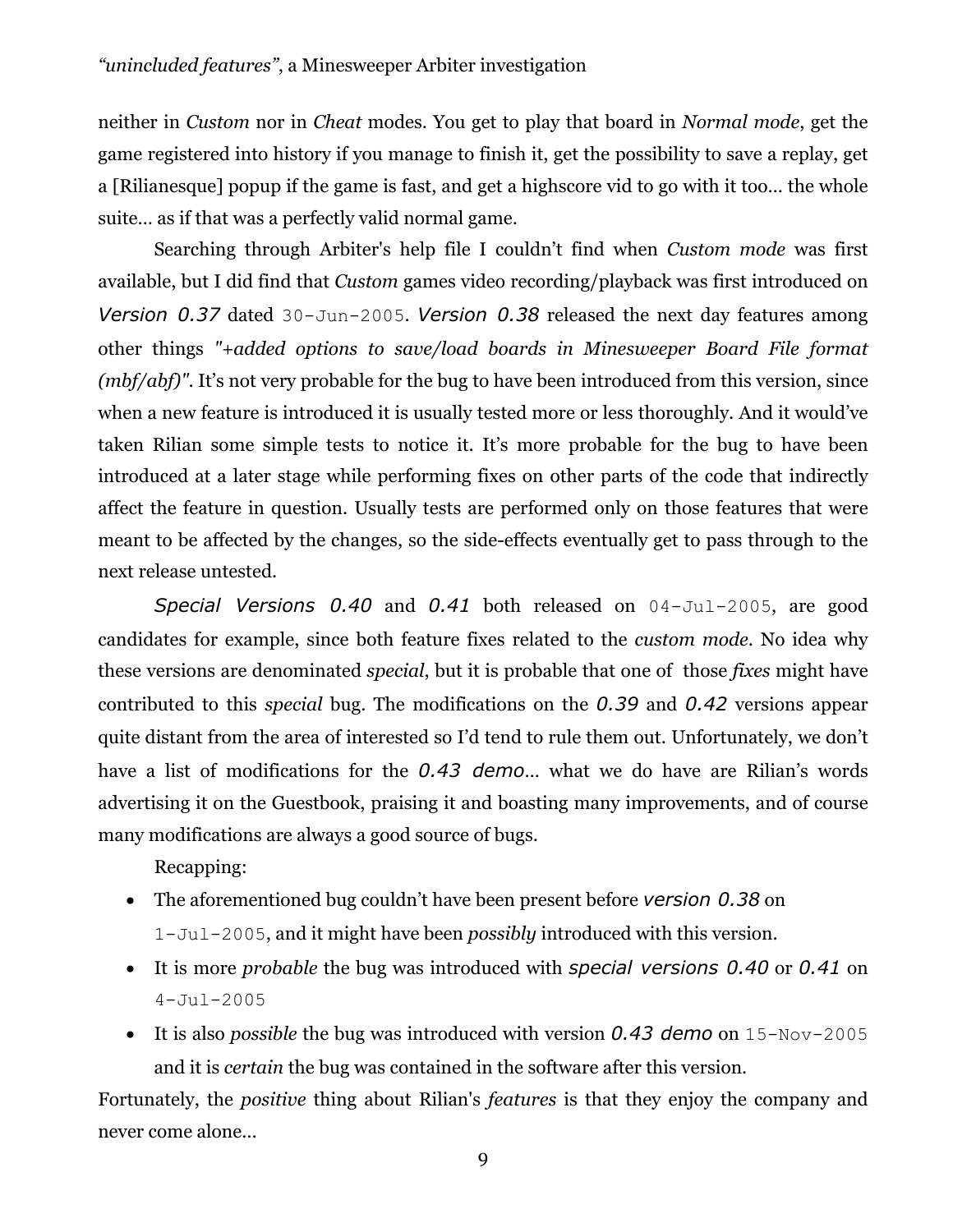## **More shadows**

 $\overline{a}$ 

When the much awaited 0.45 finally came along it was definitely a very improved version, with bug fixes, added features (in the *conventional* sense of the word), richer and smoother working history, better game graphics, built-in fancy indexes, etc… etc... *BUT* there was a much more important reason for escaping from the *0.43* worth as much as all the aforementioned put together. The *0.43* was the last version of *Arbiter* to have the *left-clickon-left-button-release-after-a-double-click feature* [!!] (a.k.a. Rilian click bug) which the I.M.C. had "declared" it would not tolerate<sup>[\*]</sup>, and thus was the last version you could risk getting your performance ruined because of an irregularity of the program itself!

If, after pressing both mouse buttons to perform a double-click, you were to happen to release the left button over an *unopened* square, *Arbiter 0.43* would *uncover* it for you. The behaviour of the original *winmine* in this scenario, considered the correct one in this case, would have been to ignore the release and *not* take any action. Thus *Arbiter 0.43 deviated* from the original *winmine* behaviour, and, being Arbiter merely a *clone*, this was considered irregular.

The irritating thing about it was that you had no way to control it. Unless you clicked with 100% accuracy, there was always the risk of missing a flag, double-clicking on the wrong square, or moving the mouse ahead too fast while double-clicking, which would have been innocuous on *winmine*/*Clone*, but could have potentially produced an illegal left click on *Arbiter*. The gain was minimal (if there even was one, since a left click somewhere you didn't intend to is a double-edged sword and could result in a blast) but the game was considered "tainted" anyway. Many Arbiter players noticed they had played games containing irregular clicks and were worried this could happen during a record game, as it was the case for example for Elmar's best 3BV/s. That's why he, and most other Arbiter players, were eagerly

<sup>[\*]</sup> It has to be noted that it's always *very tough* to find any references to I.M.C. decisions, and to my knowledge no real public announcement was made by the I.M.C. that they would not accept videos of games which contained any illegal left clicks. Despite this, their position *appeared to be* so strong on the case, that the community itself was convinced the I.M.C. would consider such games invalid. Detrusor -- a.k.a. Grégoire Duffez, I.M.C. member 2006 -- even jokes about it on his 12-May-2006 post on the Guestbook [see *Appendix B*], after Levente gets a 12. They would go on eventually to have to decide on one such case, an 11 intermediate game played by Vazgen Geghamyan. The I.M.C. would take the decision to disallow it, with the motivation of the game containing such a click.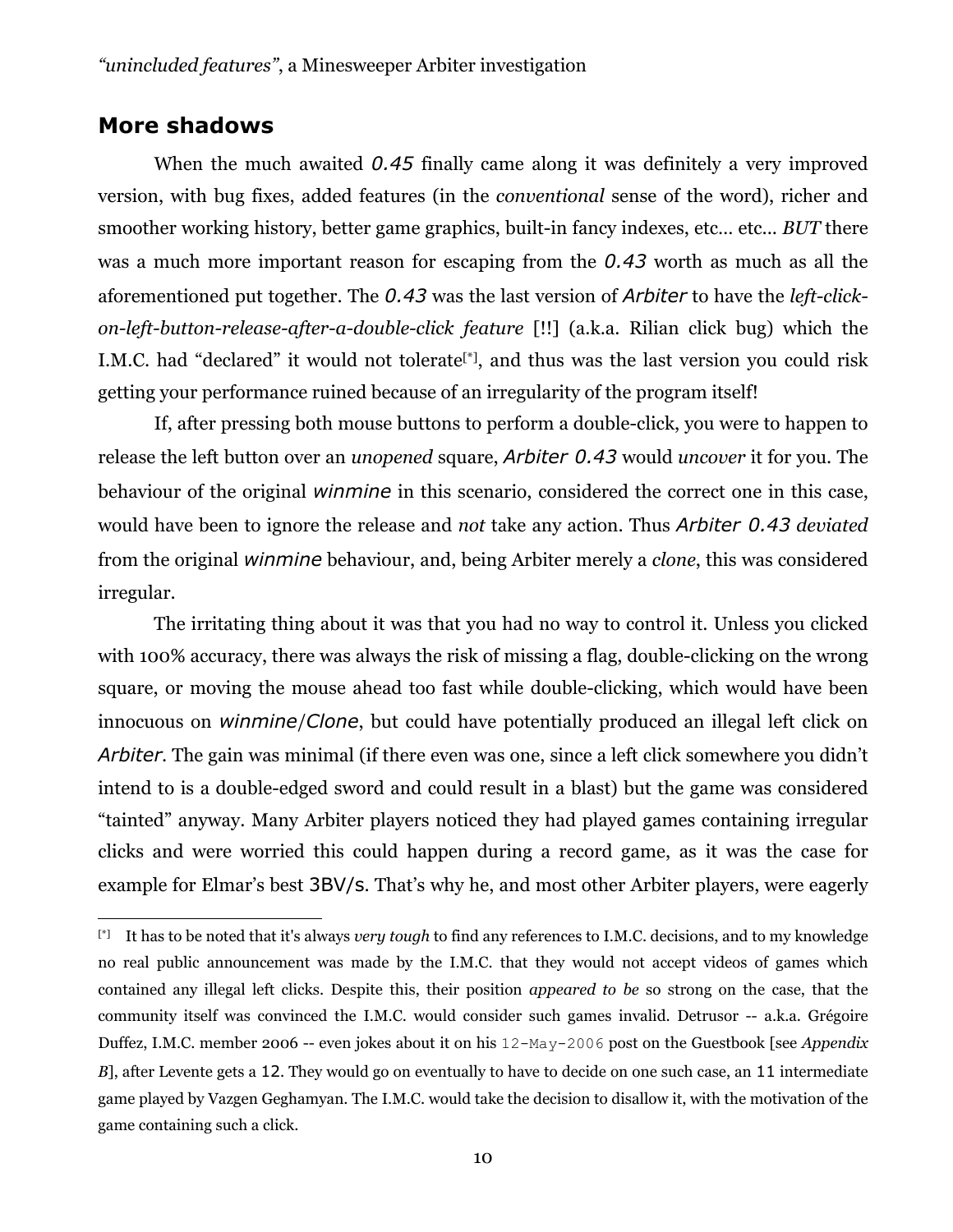awaiting the *0.45* release and immediately jumped on it. For some reason though, others didn't…

*Appendix A* tries to give a compact view of the Arbiter development timeline and of the versions Arbiter's top sweepers were playing on, at different times. It can be observed that Nikolaj is the only player to immediately upgrade to the latest release every time there is one.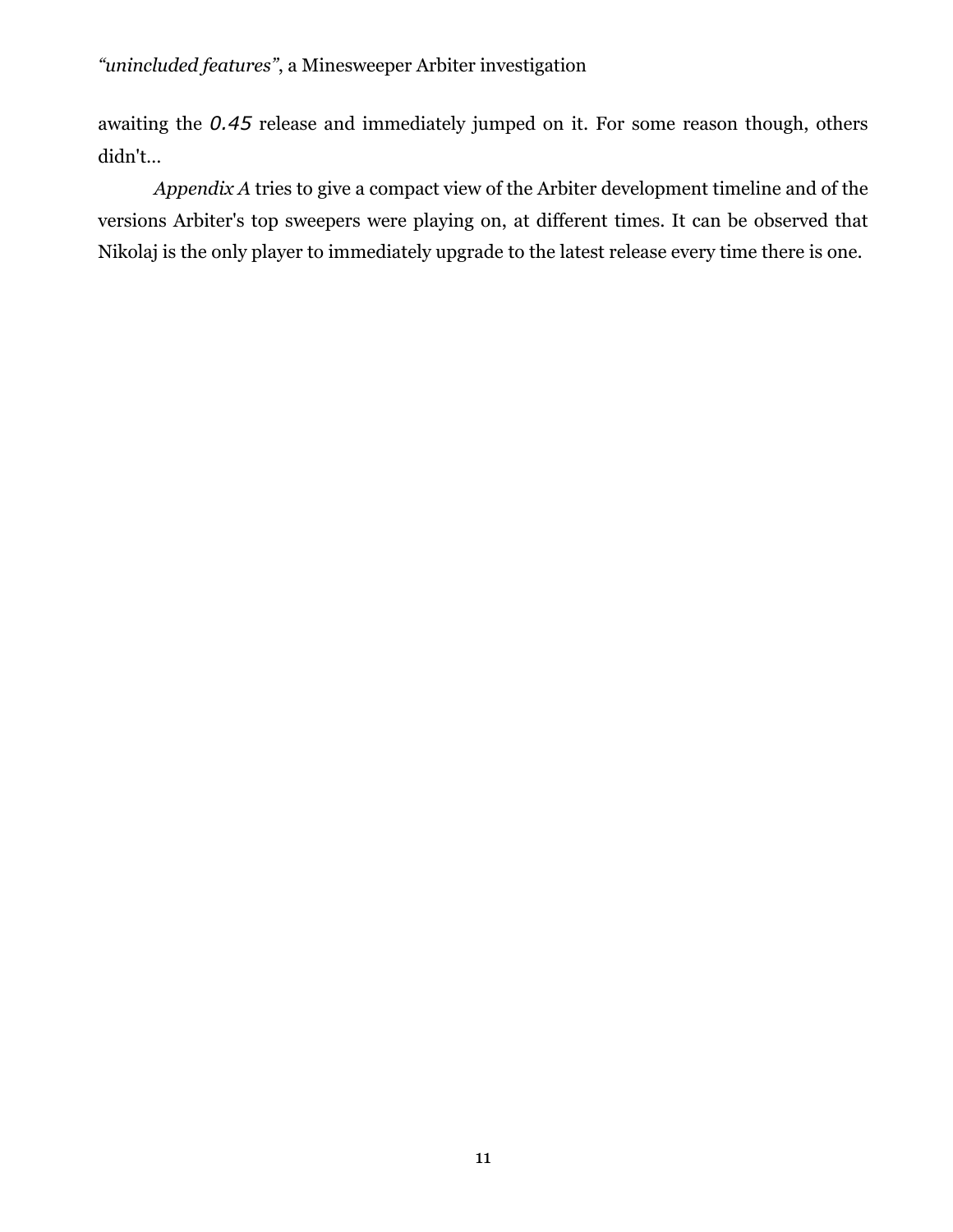# **The** *Jake Warner* **Case**

I am seriously puzzled by this case, and will not attempt to make any calls on it. I was not around at the time Jake (or rather Levente) made the major improvement everybody thought was unbelievably fast. Maybe being less influenced by these events makes me more objective in my comments. I have once made the error of thinking *"there is no way that guy can be that fast, this video must be fast forwarded or something!!!"* when I watched (read "attempted to figure out what the hell was going on") a 44 expert game (then WR I think) from Lasse over three years ago. I was so shocked (I didn't doubt there were people much faster than me, but that fast?!!) I didn't return to the site for a couple of years. When I eventually did, I felt deeply ashamed to have ever thought something like it, doubted Lasse and Damien... Lesson learned, I don't do that error anymore.

At the moment I became actively involved in the community, after the Vienna 2006 tournament, Jake was a reality and was ranked as number 2 sweeper at the time. His appearance about a year earlier was accompanied by a sup-4 3BV/s game on intermediate played on *Clone*, something I personally haven't matched to this day. His expert times were quite high compared to that, but everybody recognised he had the potential to improve a lot and soon.

In late 2005, As the *Clone 0.97* release experienced problems and crashes, several sweepers including Elmar and Jake decided to switch over to Arbiter. Elmar from the *0.42* version, while Jake probably on the *0.43* version. By December 2005 the *Arbiter 0.43 demo3* was out and the first video I could find from Jake playing on *Arbiter* -- a record 78 on 29-Dec-2005<sup>[\*]</sup> was played on this version.

Jake was a regular of the *#minesweeper* IRC channel, and there he got eventually involved in Arbiter's development. Of course Rilian was always the only one who had access to the source code, but he relied (heavily) on Elmar and (to a lesser extent) Jake to come up with many ideas for improvement; Curtis Bright for his views on Arbiter's more math-related issues and general behaviour; Nikolaj as a competent user for bug reporting; and Schu because of his interest in clones in general -- though he was not primarily an Arbiter user. I would roughly consider these as some sort of *consultants* in the Arbiter development at that time… even though Arbiter might have looked more of a *one-man* expedition, there were

<sup>&</sup>lt;u>.</u> [\*] http://www.planete-demineur.com/phpBB2/download.php?id=783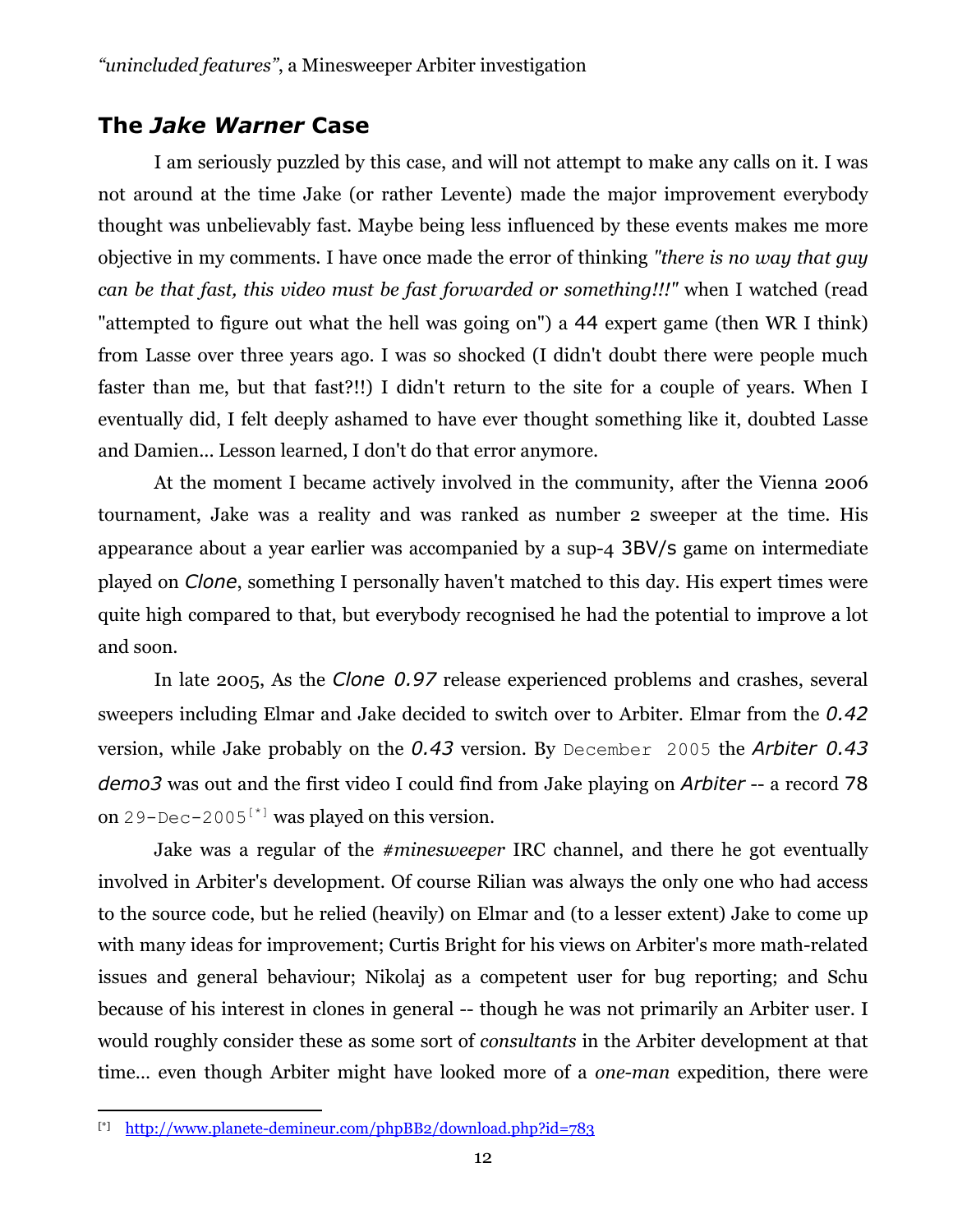many others giving input, and Curtis and Schu were actually more involved in other projects. Jake, as part of this "team", contributed with his ideas primarily during the time the *0.45* was being developed. He proposed Rilian the use of the *Correctness* and *Throughput* indices among other things. These indices were eventually implemented on the *0.45* along with more basic counters such as *Nr of Openings* or *Path*, indices proposed by Schu, plus others by Rilian himself, the count adding up to 32. He was also involved in the testing of the Arbiter *0.45 debug versions* Rilian was not releasing publically, but providing only to a few sweepers[\*].

Jake's style is very aggressive, with a high click rate and relatively low efficiency. It didn't come as a surprise then, that he was the one to notice the clicking discrepancy between *Arbiter* and the original *Winmine* (that Rilian kept calling a feature for a while) during gameplay, because of the large amount of (relatively uncontrolled) double-clicks he throws on the board. He is to be given credit for bringing the issue to the public attention<sup>[†]</sup>.

According to IMC sources a discussion on the issue began the next day, March 7th. No decision was reached until June, not much because of contrasting opinions, but more because of the inactivity of several IMC members. Meanwhile, more active IMC members had voiced their opinions to disallow games which involuntarily<sup>[ $\ddagger$ ]</sup> took advantage of this feature in the guestbook or IRC. Incidentally, the first such game to come to the IMC's attention was to be a Jake Warner intermediate game, a 14 on April 24th. Since no official decision was yet reached on the issue in general, the IMC had a tougher time to decide on this particular case. Disallowing the game would have technically meant *retroactively applying a decision that hadn't even been taken yet*. Jake would match his 14 several times in the next few days and eventually get a 12, helping out the IMC. The case was closed with *no official decision* taken. But because of the IMC's slowness, very poor communication with the community, and public declarations of its members expressing personal opinions on the issue, it was perceived by many players as if Jake's game had been actually turned down. Finally 0n 07- Jun-2006 (a full 3 months later) an IMC poll was concluded with the option *"Refuse bugged arbiter scores from now on till the bug is fixed"* as the winner (3 pro-1 against, out of 7 total

<u>.</u>

<sup>[\*]</sup> see early May 2006 posts, *Appendix B*

<sup>[†]</sup> see 06-Mar-2006 post, *Appendix B*

<sup>[‡]</sup> It is generally agreed it is difficult to intentionally take advantage of this feature/bug during gameplay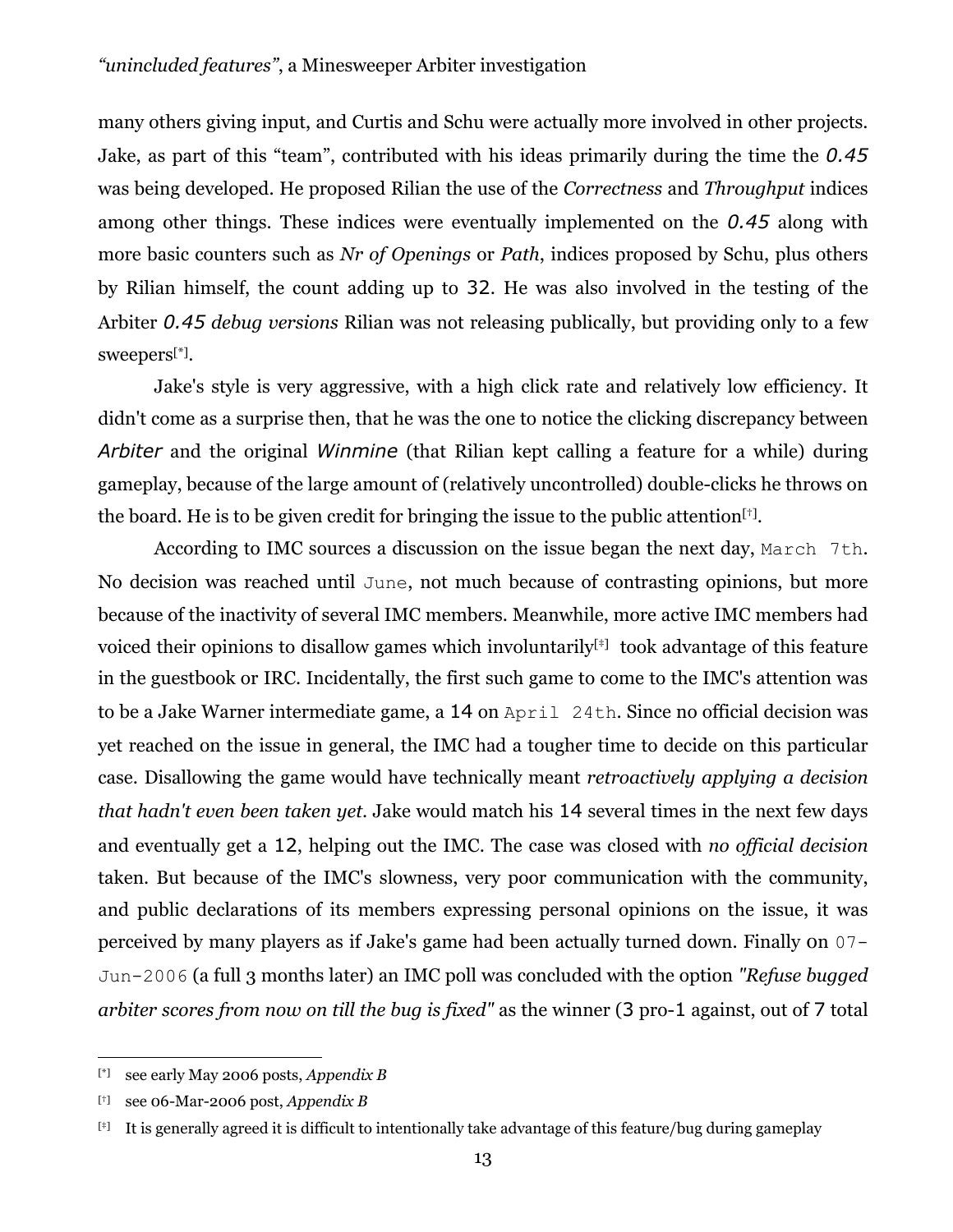members). Ironically enough, the *0.45 DEBUG7* arbiter version, which did not contain the bug, had been already publically available for download for at least one month. I have to add that I couldn't find any reference to this decision officially being made public either.

One can understand if Jake is annoyed with the IMC at this moment. They have taken a decision (a year earlier) to consider both Clone and Arbiter as valid for the rankings *as they were* with all the good and the bad they had[\*]. Jake himself had pointed out an Arbiter incorrect behaviour, indirectly helping it to be fixed in the next version, and this was now being used against him to turn his game down (as he perceived it).

To make a small recap: Because of his style, Jake's games were more prone to get an *illegal* click while getting played than other less brutal players (he himself admitting that it had happened several times to him during his games<sup>[†]</sup>), and this illegal click even occurred to him on a record game which possibly could have been turned down. On the other hand, it's early May 2006 and the much awaited *0.45* is finally out. Its final release, the *0.45 DEBUG7*, is now considered a landmark in the Arbiter development<sup> $[+]$ </sup>, is in many levels superior to the *0.43*, it has resolved the illegal click issue, and also includes improvements which Jake himself has proposed. He expresses his satisfaction on the *0.45 DEBUG6* on the Guestbook[§] and asks Rilian to provide him the link to the *DEBUG7*. When asked today which version he is currently using, he replies *0.45*.[ \*\*]

And yet... despite all the reasons above to choose the shiny *0.45* over the *0.43*... Jake decides *not* to upgrade. He will continue to play [all his best games] for the next four months on the *0.43* version. Not a single video of him played on the *0.45* or later can be found. No matter how hard I try, I can't seem to find a decent reason why someone would play on the older version risking to get his record invalidated by the aforementioned click bug while there is a [hundred times] *better* alternative he has helped moulding available…

<sup>&</sup>lt;u>.</u> [ \*] Although this article's topic is Minesweeper Arbiter, it has to be mentioned that Clone 0.97 had its fair share of weird/funny behaving

<sup>[†]</sup> see 06-Mar-2006 post, *Appendix B*

<sup>[‡]</sup> It was so successful several players use it to this day as they didn't consider worthwhile updating to 0.46, for it had only minor fixes and no real new features

<sup>[§]</sup> see 06-May-2006 post, *Appendix B*

<sup>[\*\*]</sup> when asked on different occasions has been a bit vague and unsure, giving different answers, but it's either the 0.45 DEBUG6 or the 0.45 DEBUG7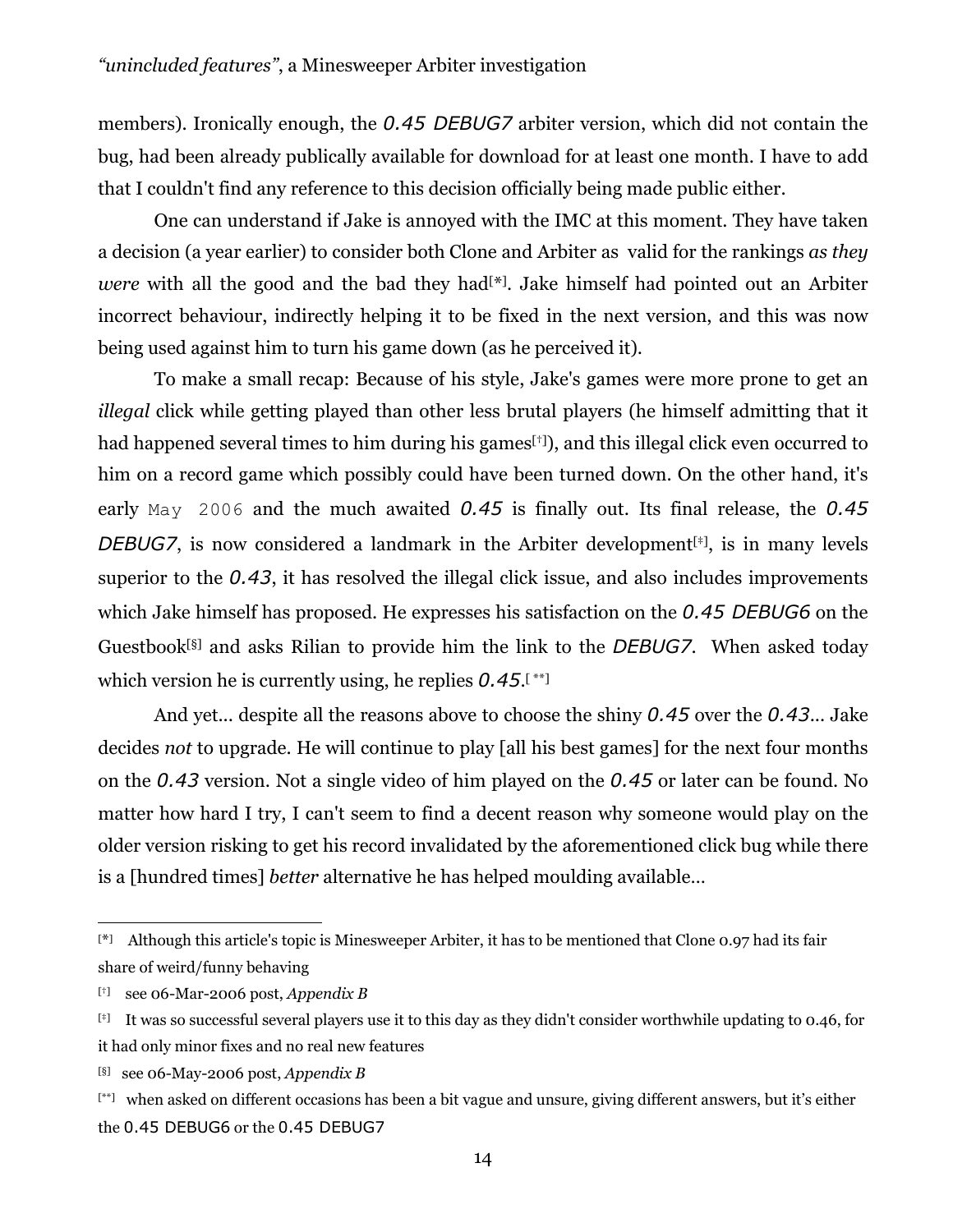On 1-Aug-2006 he would get his [*then*] intermediate Non-Flagging world record game, a 10.88. The game is played at 6.27 [left] *clicks/second*. Rogen[\*] publicly expresses his doubts on someone being able to move the mouse around and successfully solve a board in NF while constantly clicking at such a high rate. It's at this moment, that the IMC approaches Jake asking for additional proof of his abilities -- they would accept as such videos of him playing a few games on Minesweeper Clone 2006. Jake answers he has difficulties running Clone 2006 on his PC, blaming some kind of conflict between the program and the PC's peripheral devices<sup> $[t]$ </sup>. He also adds he would fancy participating to the Budapest tournament the next year<sup>[ $\ddagger$ ]</sup>.

on August 11th 2006, *Arbiter 0.46.1* is released with minor improvements on the *0.45* version. *20 days later*, still on his *0.43* Jake achieves his infamous 9. Discussions on it follow, then a further week later the IMC makes an official announcement, declaring they have already requested additional evidence from Jake, and that they will include this new world record in the rankings as soon as they receive it. They add they don't have anything against Jake in particular, but that it's common policy when someone achieves a World Record performance for the IMC to make sure it is genuine by asking for more evidence of the player's skills. There have been people who have tried to cheat in the past, they add, and they are just doing their job.

Jake, though, doesn't share their point of view, and his irritation towards the IMC reaches now its peak. He decides not to submit any more videos in sign of protest, while remaining active in the community, as a regular of the IRC channel, participating in the AR, and continuously reporting very fast times --several 11s plus very low 40s. And that is where the things stalled for about a year.

I did notice the above paragraphs *more often than not* lack a common thread, and are more like a collection of relatively distinct facts, rather than a flowing analysis. That was *precisely* the intention. And it will get worse with the next ones, I just can't help it.

Arbiter has a menu called "*IRC addon*" (implemented since version *0.30* 5-May-2005) which automates the copying of the information of the last *finished* or *blasted* game into the clipboard, so that it can be easily pasted later (complete with IRC Control Codes).

<sup>[\*]</sup> a.k.a. Roman Gammel, IMC member 2006, 2007

<sup>[†]</sup> chatting on *#minesweeper* with Rogen.

<sup>[‡]</sup> e-mail correspondence with Christoph Marx, IMC member 2006, 2007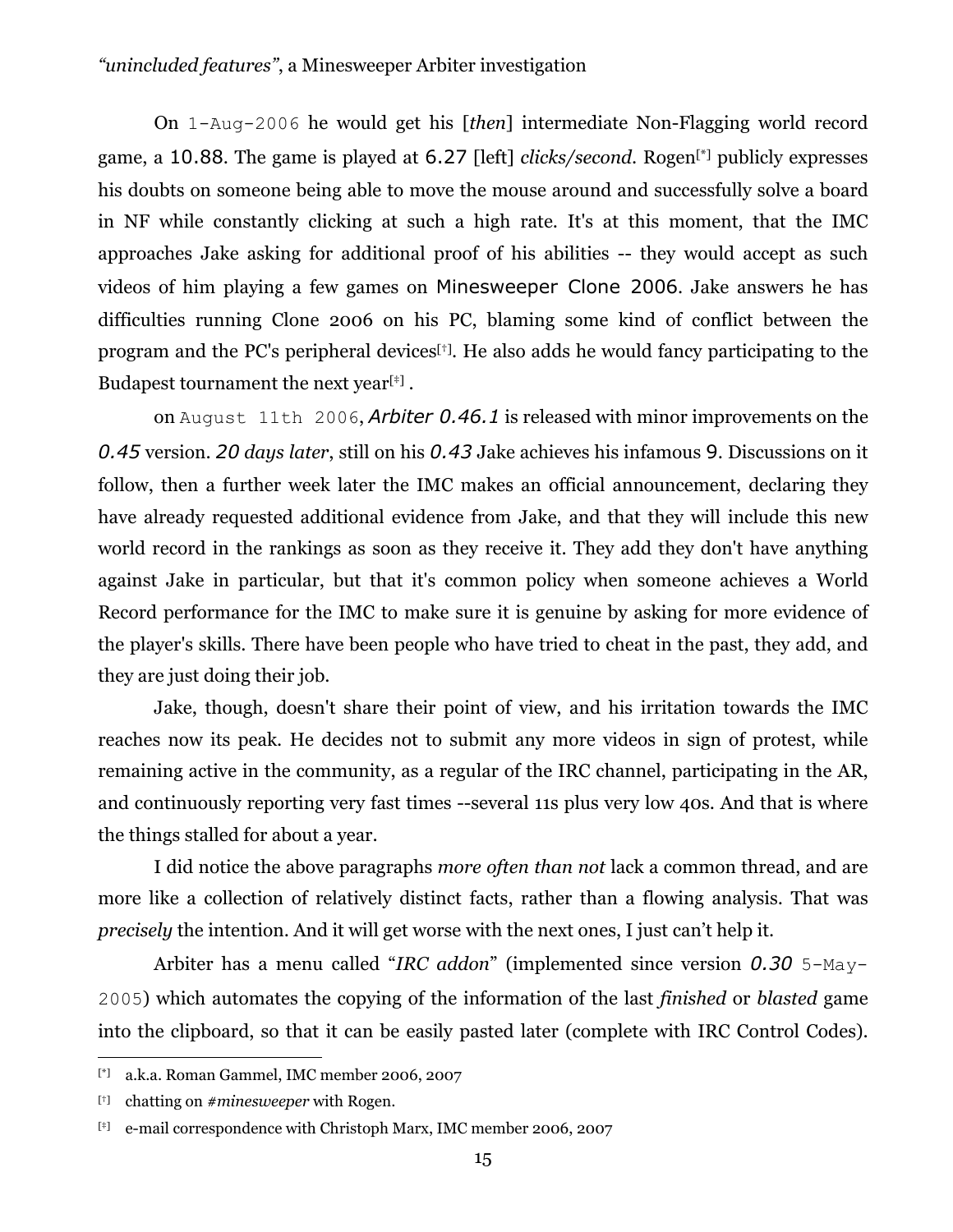This feature does not distinguish *in any way* between games played in legal mode and games played in cheat mode, it produces the same collections of counters all the time!

Jake often plays in, what he calls, "*lawnmower*" mode (i.e. *Auto Flag Set at the Game Start*[\*], in Rilian English). He has recommended it several times as a good practice to develop the clicking speed. What he also does from time to time, is to paste results of series of games in this mode on the IRC channel, only to casually mention later on, the mode he was playing in. If the idea is to have fun by irritating the fellow sweepers on the channel, I guess it serves its purpose quite well, since in my opinion it's second on the irritating scale only to horst2104's continuous spamming.

As I said, a year passed and not much happened… Jake sticked to his policy of not submitting any videos and all we could get from him were game logs on the IRC channel. No doubt those were crazily fast and with a fantastic completion rate, but, as stated above, a pasted log actually means very little… and his star inevitably began to fade. The longer his struggle versus "the authorities" continued, the more the support fellow sweepers had in him vanished. This deadlock has continued long enough, and by now he should be able to see it is bringing him nothing good. Quite the opposite, every new player that comes along hears about him tagged as a cheater…

While Jake's behaviour is taking him nowhere, the I.M.C.'s is not to be praised either. Its members voice their personal opinions out loud left and right, while it as a whole is very closed, unable to take any official decisions, or to even make them heard those rare times it does. Its (or more exactly the players who like to voice their opinions in public) attitude toward this case could be interpreted as "we know you are cheating… we just need to find a plausible explanation for *how* you are doing it. Weather that is that you are clicking too fast, your mouse clicks are distributed in a certain way, you know where the openings are before the game starts, or something else, it doesn't matter, as long as we find something that sticks". When the I.M.C. [finally] comes out officially, it does so by making, what I really think is, a very reasonable request "just a couple of good *Clone* games and you're clean".

Unfortunately, Jake thinks it's too late as the damage has already been done. There are not going to be any *Clone* vids. Partly also because his *Clone* takes forever to load (as does for a fair share of us), or the peripherals are problematic (more of a typical Jake problem), or later on because he's fed up with the whole *.Net Framework* thing (he's not alone at that

<sup>[\*]</sup> checkbox in *Options->Preferences->Cheat Mode*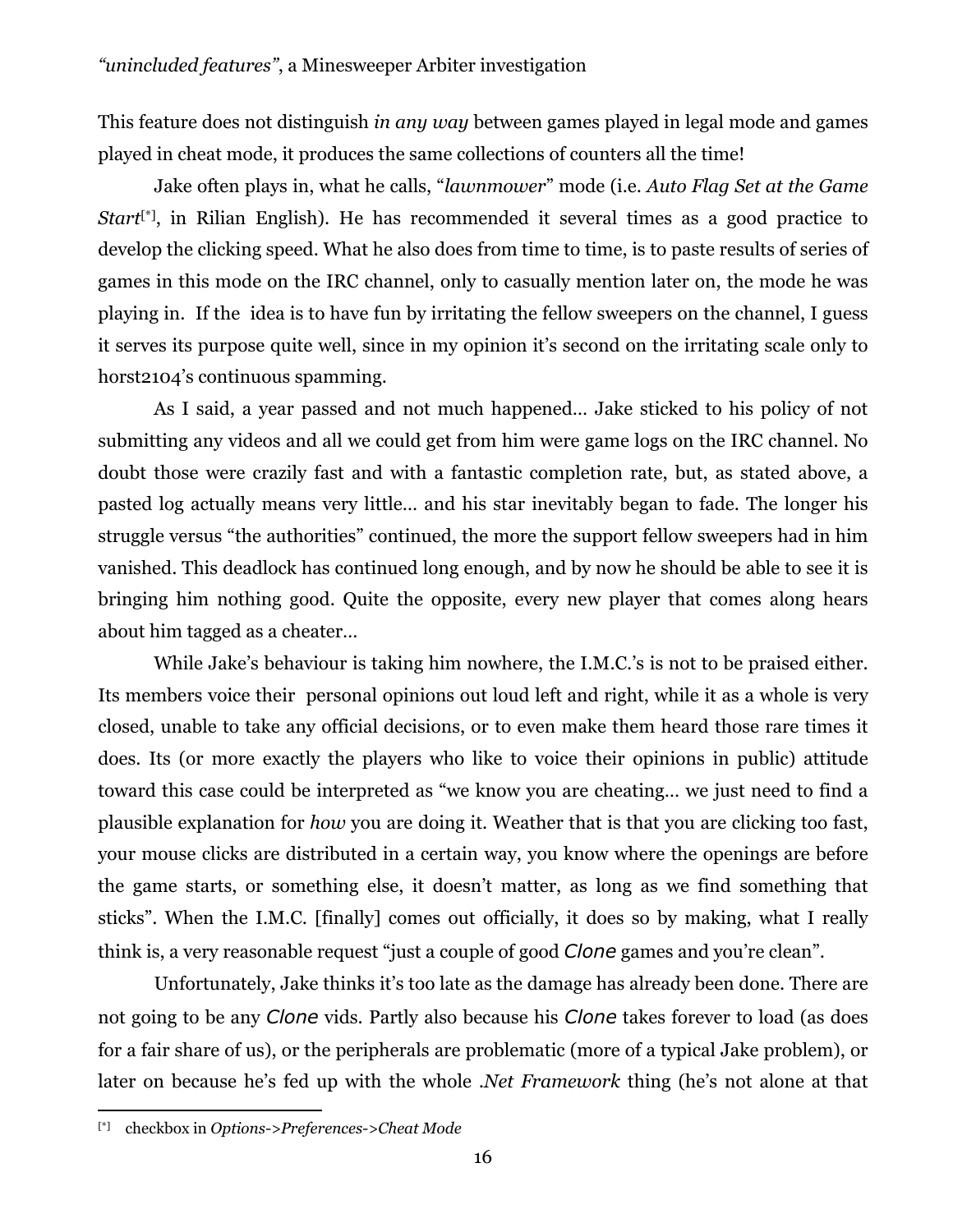either) and has decided to throw it on the trash can. No *Clone* vids we said, but he decides we wont get any *Arbiter* vids either. What is even more puzzling is that he declares he doesn't save them even to watch them for his own pleasure<sup>[\*]</sup>. Not even a sub-40 he got about a week ago… a 39 on a 149, his second ever, not exactly every-day business. He might as well, of course, have saved the video, and just doesn't want us to know about it so that he can keep the policy going, or, as some others might be inclined to think, there might be no video because there was no normal-mode 39 in the first place…

Things get more complicated when he beats his NF and Classic expert records in a few days distance. 48 NF, and 36 (World Record) complete with popup. He doesn't think the NF record is any big deal, while he is reportedly too drunk to save the 36. What's more, even his Arbiter exe file has embraced the philosophy of his policy, refusing to automatically save the highscore games the way it is trained to do since version *0.11*[†].

Jake had a position of strength versus the I.M.C. a year ago, complaining his times were being attacked with no real reason. I'm afraid that position has now gotten a strong blow. The videos he had submitted thus far had been on a 4-month old arbiter version which was as easy to UPK on as stealing candy from a 5-year old kid, and he knew about it. The I.M.C. member's behaviour was unprofessional, but they now have a real reason to ask Jake for more evidence.

*As I was in the process of writing this*, I would have thrown in my two cents and proposed as solution Jake submitting a video of one of the recent three games I mentioned above (thinking that, even if he hadn't saved them himself, Arbiter had probably done it automatically for him: the 39 as a possible RQP record, the 48 and 36 as NF and Classic time records respectively). If that had been a genuine *Arbiter 0.45.6* (or *0.45.7*) vid then his ranking had to have been restored immediately, and his times to be considered valid unconditionally. Unfortunately, later I came to learn these videos are nowhere to be found. I would restate this proposal in case one of those videos was to reappear. Other than that, I leave in the hands of the I.M.C. the responsibility of coming up with a reasonable decision once they posses the information contained in this letter.

<sup>[\*]</sup> see *Appendix C*

<sup>[†]</sup> according to Rilian, there is no way to turn off the automatic saving of highscore videos from the Arbiter Graphical User Interface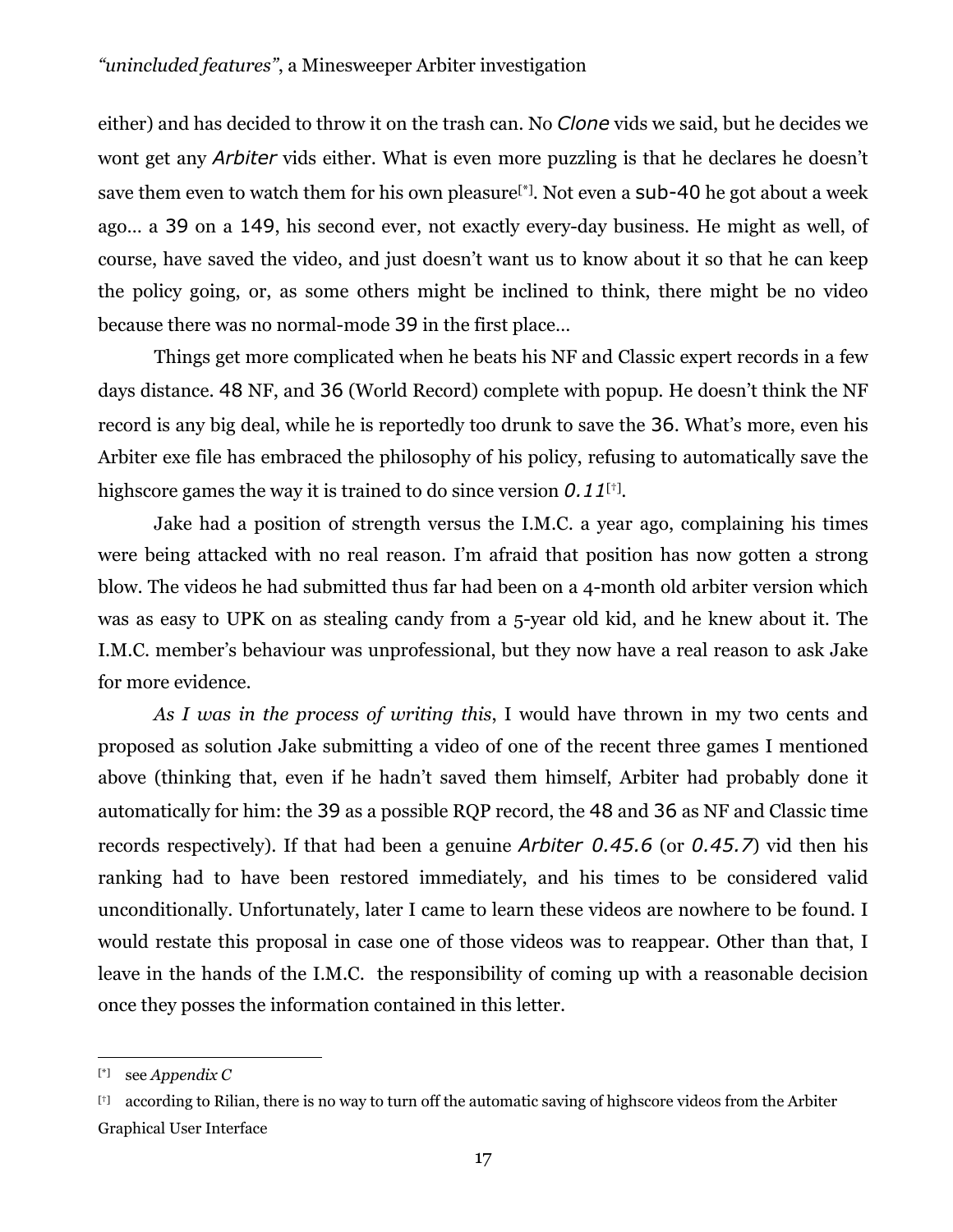I would wrap this up by reminding the I.M.C. members that the next time they consider declaring an *Arbiter* video invalid (*version 0.45* and up), the motivation "*we know it's a cheat, because Arbiter is crap"* is by no means acceptable. They have to uncover and document a vulnerability in the software first. Only then can they consider themselves free to do as they please and kick anyone using that version out of the rankings (myself, Elmar and all others included). I would hope the same measures would be applied for the perceivably *"invincible" Clone* too. I would also feel pleased if I were to see [at least] one particular member resigning from the I.M.C., although I'm afraid that is quite unlikely.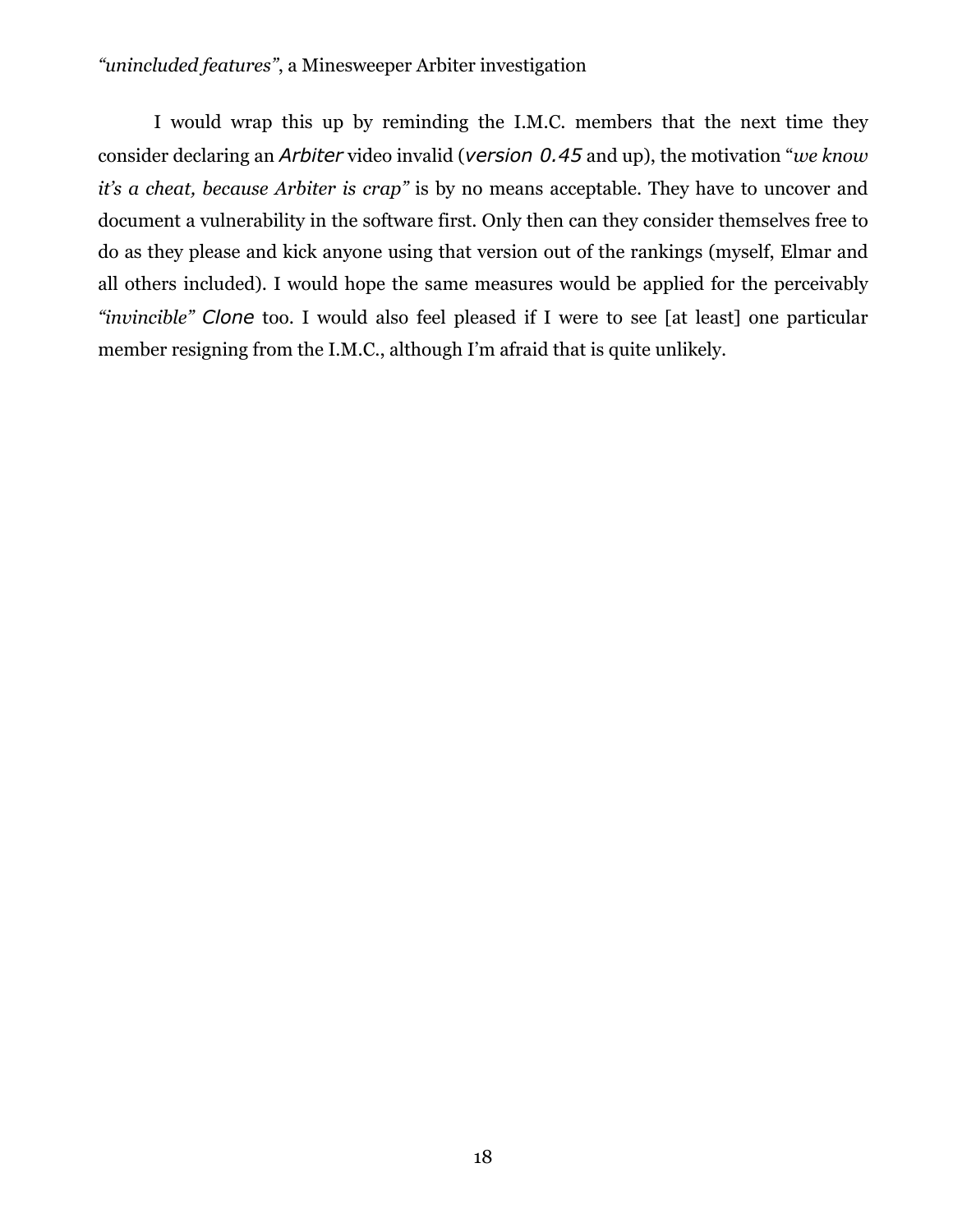## **The** *Thomas Kolar* **case**

An extremely puzzling case, on which I have more difficulties on remaining objective...

Tommy joins the community as a young and fast-improving 15-year old sweeper in early 2006. He starts to frequently join the *#minesweeper* IRC channel and starts playing on *Arbiter 0.43 demo3*. Is very active in those spring days and is mentioned by Schu as one of the players who *might* have also been aware about the Arbiter UPK bug along with Tam. Sub-70ies on 1-May-2006 with a 65, gets a 60 on May 6th, keeps posting continuously on the Guestbook[\*] and yet somehow fails to upgrade to the new Arbiter version.

Participates in Vienna 2006 (31–Jul) where I personally saw him play using a mouse sensitivity setting crazy for my standards. During the tournament plays several sub-70s on Christoph's ViennaSweeper with his best time being a 64. He finishes in 4th place.

 Back to Arbiter, breaks 60 on August 9th with a 59. Rilian releases *version 0.46.1* on August 11th, Tommy *upgrades* this time, expresses his ideas on the new release and punctually breaks his record again three days later with a  $55$ <sup>[ $\dagger$ ]</sup>.

 As school restarts he has to decrease the playing hours and it will take him until October to get to 54. Then somehow his next video on the 26th of October is a record 53 on the *Arbiter 0.43 demo3* again... He would then jump from 53 to 47 on November 14th.

 Tommy is not finished though, after one month he would mysteriously switch again, to *Arbiter 0.46.2* this time. On it he would score his current record of 46.95 on 15-Mar-2007. Participates in the WCh in Budapest in April, with several low-50 scores, best being a 51. Finishes in 5th place.

 As it can be seen, Tommy is always on a fast-improving trend regardless of the clone he is playing on. I have to admit that him missing the upgrade to the *0.45* version for no apparent reason, and later switching back and forth between *0.46* and *0.43* happening to even get a six second jump during that *0.43* spell, can be considered the most suspicious behaviour out of the whole lot of *0.43* sweepers. Fortunately for him, he has been constantly

<u>.</u>

<sup>[\*]</sup> see May 2006 posts, *Appendix B*

<sup>[†]</sup> see August 2006 posts, *Appendix B*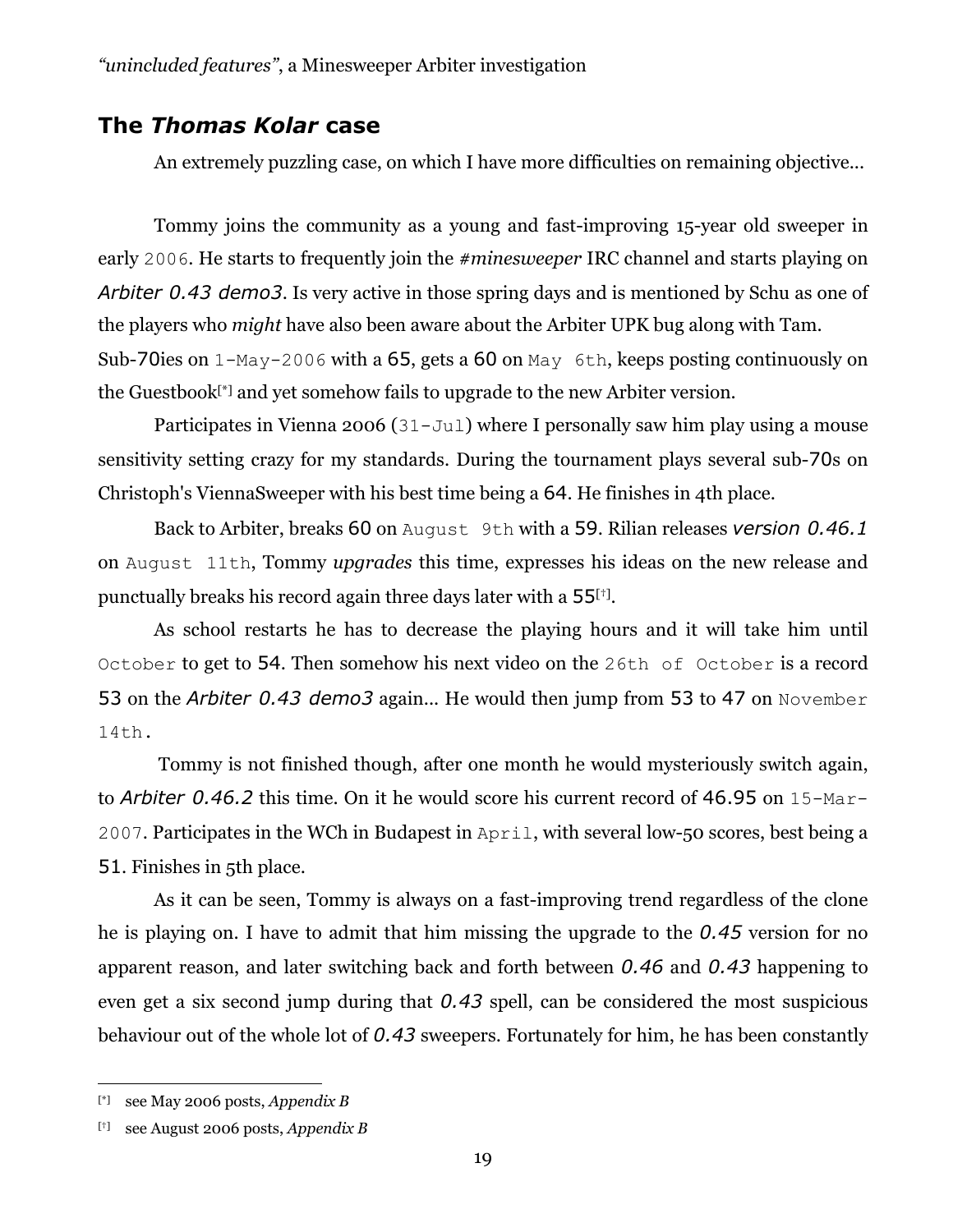participating in tournaments meeting other sweepers who have watched him perform excellent times, and has also managed to beat his former record with a better 46 during the latest Vienna tournament a few days ago.

I don't want to speculate on the reasons why Tommy has messed up the clones in this way, I think only he can answer that question. There is something (probably related to the issue) I can say in his favour though: *"He is one of the most distracted/disorganised people I have ever met!"* xD.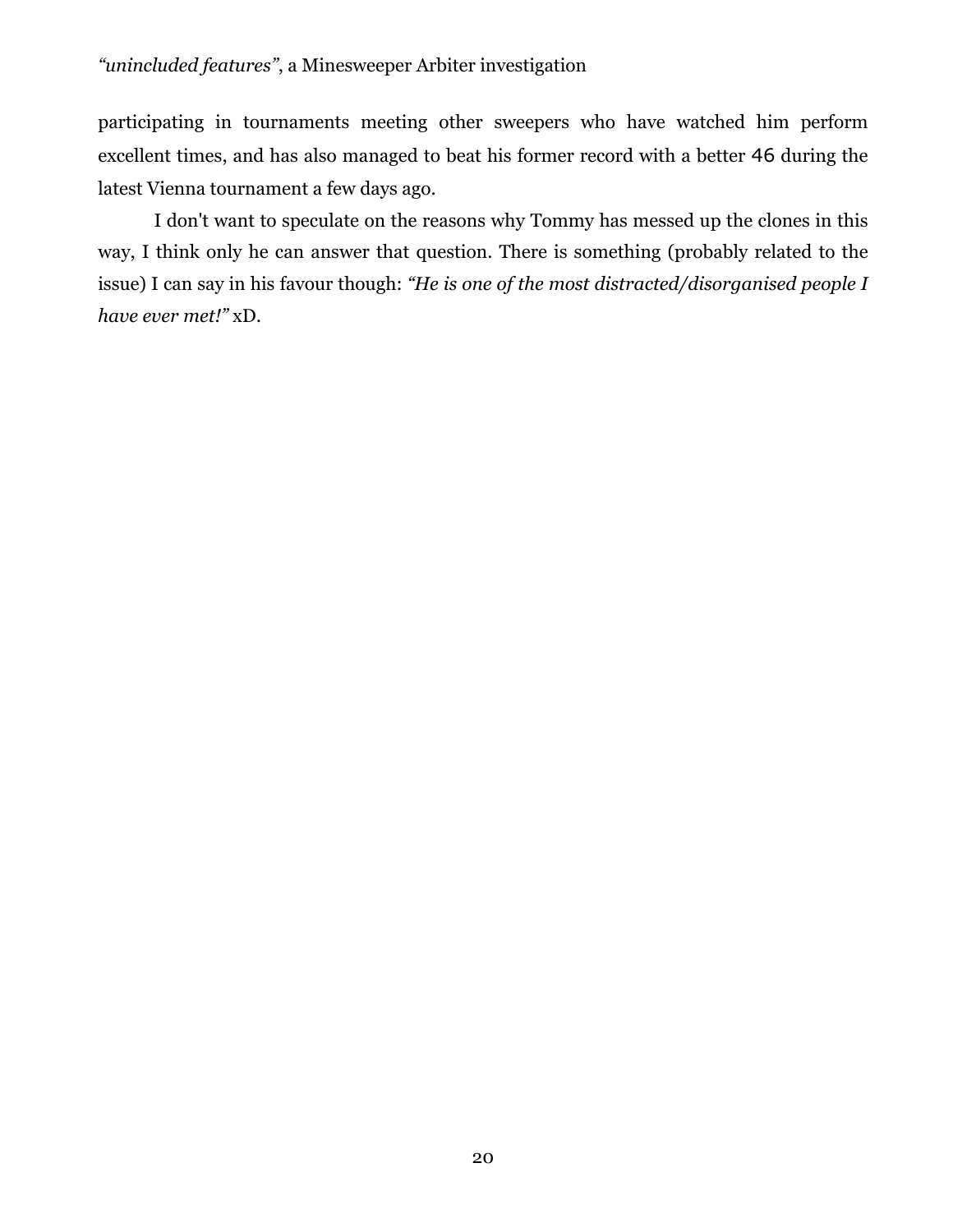# **The** *Thy Cowman***[\*] case**

Thy Cowman is a young (17 year old) Latvian player, famous for a number of bizarre games. Most notably a *4-random-clicks* win on beginner that would give him the 3BV/s World Record by the current rules (3BV boards  $\geq$  4 accepted), although he immediately expressed the opinion the limit should be raised to a higher value so that his game and other similar fortunate games are not counted in this ranking. Other *feats* include blasting a 1 3BV beg board on the second click, and  $\sim$ 14 cl/s on a 3 3BV beginner board... http://www.planete-demineur.com/phpBB2/viewtopic.php?p=13789#13789

He joined the ranking at  $1-19-78$  in July 2006, and reportedly uses a touchpad. His current records are 1-13-59 which would make him the best touchpad player by an astronomical margin. Recently blasted an estimated 55 on a 116 3BV board on a misclick with two safe squares left.

He is also an assiduous density player, among the top ranked, although some people might argue about his style as he sometimes misses patterns as was the case on his int/90 game. He did avenge himself though by superbly playing an int/95 for a new world record. He alternates clone and arbiter while playing density.

extract from the *"What is your most disappointing lost game?"* topic on the Planète Démineur forum

http://www.planete-demineur.com/phpBB2/viewtopic.php?t=885

----------------

Thy CowMan Posted: Wed 26 Jul 2006 10:55 am

I have tons of density disappointing games but heres a 1 3bv blast attached: http://www.planete-demineur.com/phpBB2/download.php?id=1806

----------------

 $\overline{a}$ 

Thy CowMan Posted: Mon 21 Aug 2006 3:00 am

Not a lost game but I couldn't find the last two squares :evil: :evil: :evil:

<sup>[\*]</sup> a.k.a. Harryck Repse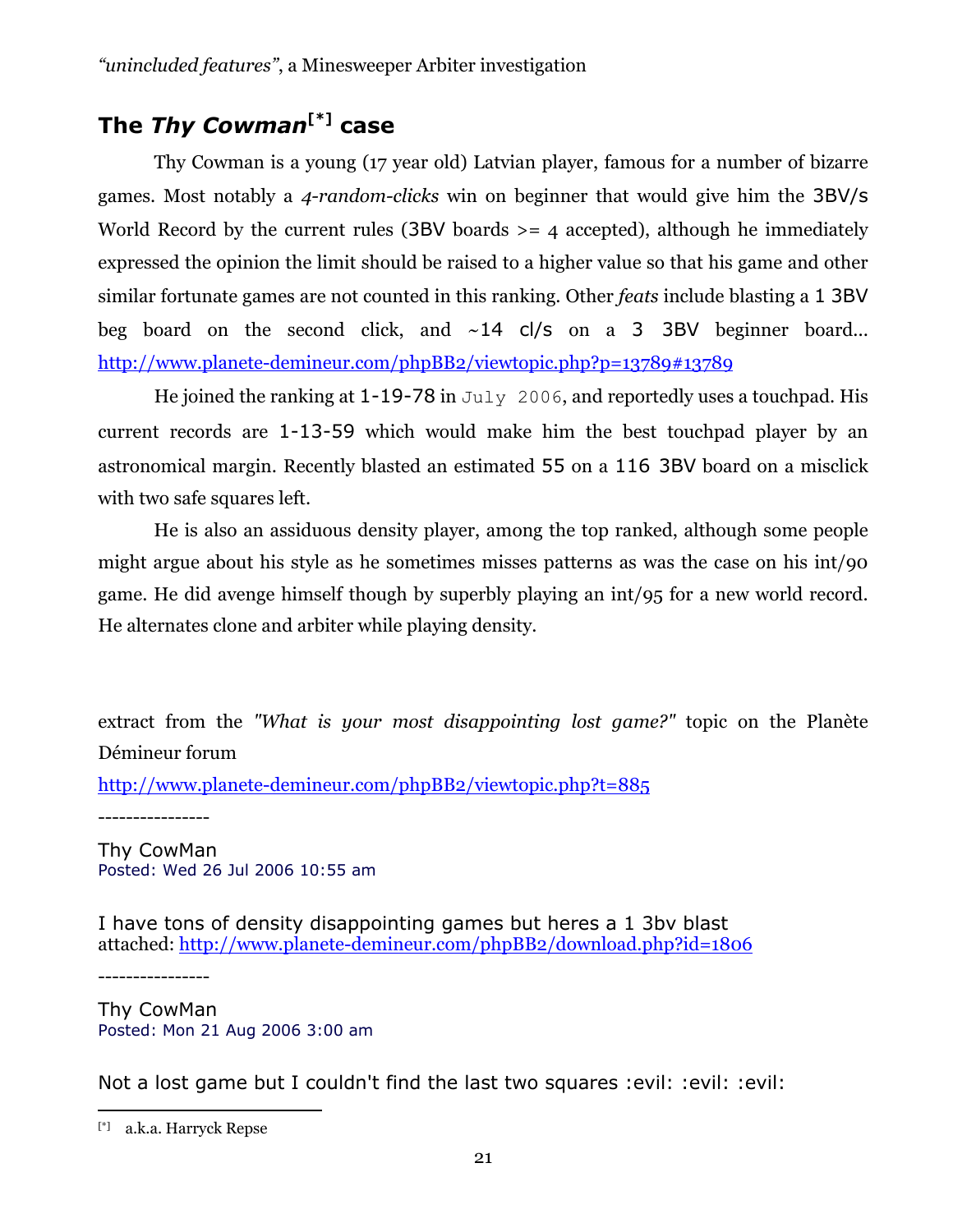Could have been 13 or maybe even 12 seconds but it wouldn't count because it was only 22 3bv so not really much of a loss... attached: http://www.planete-demineur.com/phpBB2/download.php?id=1954

----------------

#### TamBui

Posted: Mon 21 Aug 2006 3:49 am

Dang, I didn't know boards that low could exist on Arbiter! What version of Arbiter are you using? Very nice try by the way, that board is craaazy O\_O ----------------

#### Thy CowMan

<u>.</u>

#### Posted: Mon 21 Aug 2006 3:55 am

I use Minesweeper Arbiter 0.46, the newer version. I saw on Christoph's tournament site under strange boards I saw a board that Christoph found that is 20 3bv but it's on clone, note sure if clone's boards are lower than arbiter's . ----------------

Tam's analysis is spot on, he sees Thy CowMan get a 22 3BV board and correctly suspects he is using an old *Arbiter* version. Thy CowMan has probably downloaded *0.46*, and appears convinced to be using that version, but his videos and the weird boards he keeps getting[\*] tell a different story. Thy CowMan has been -- possibly unawarely -- using *Arbiter 0.43 demo3* to this day.

*Update:* As the writing of this paper had stalled because of more important activities, Harryck got a 2.7 NF on a 12 3BV beginner board. That game is crazy… even by Cowman standards. A couple of I.M.C. members promptly reacted on the guestbook (a recurring pattern) tagging it as a cheat. I have to add that both of them were aware about the UPK bug of Arbiter 0.43 at the time, and knew I had started to collect information on it<sup>[†]</sup>. As usual I won't comment on the game, but I can't help not to point out that his record 59 game is the most humanly played game I have ever seen. One can feel the tension building up as the game approaches it's conclusion, the shaking of the fingers on the touchpad, the terror of blasting on a forced guess right at the end… I refuse to believe someone could fake that…

 $[$ <sup>\*1</sup> The 0.43 release preceded the IMC decision to introduce 3BV limits

<sup>[†]</sup> I reported the bug to Christoph at first, then discussed it with Elmar at a second moment before deciding to do a more thorough investigation by myself.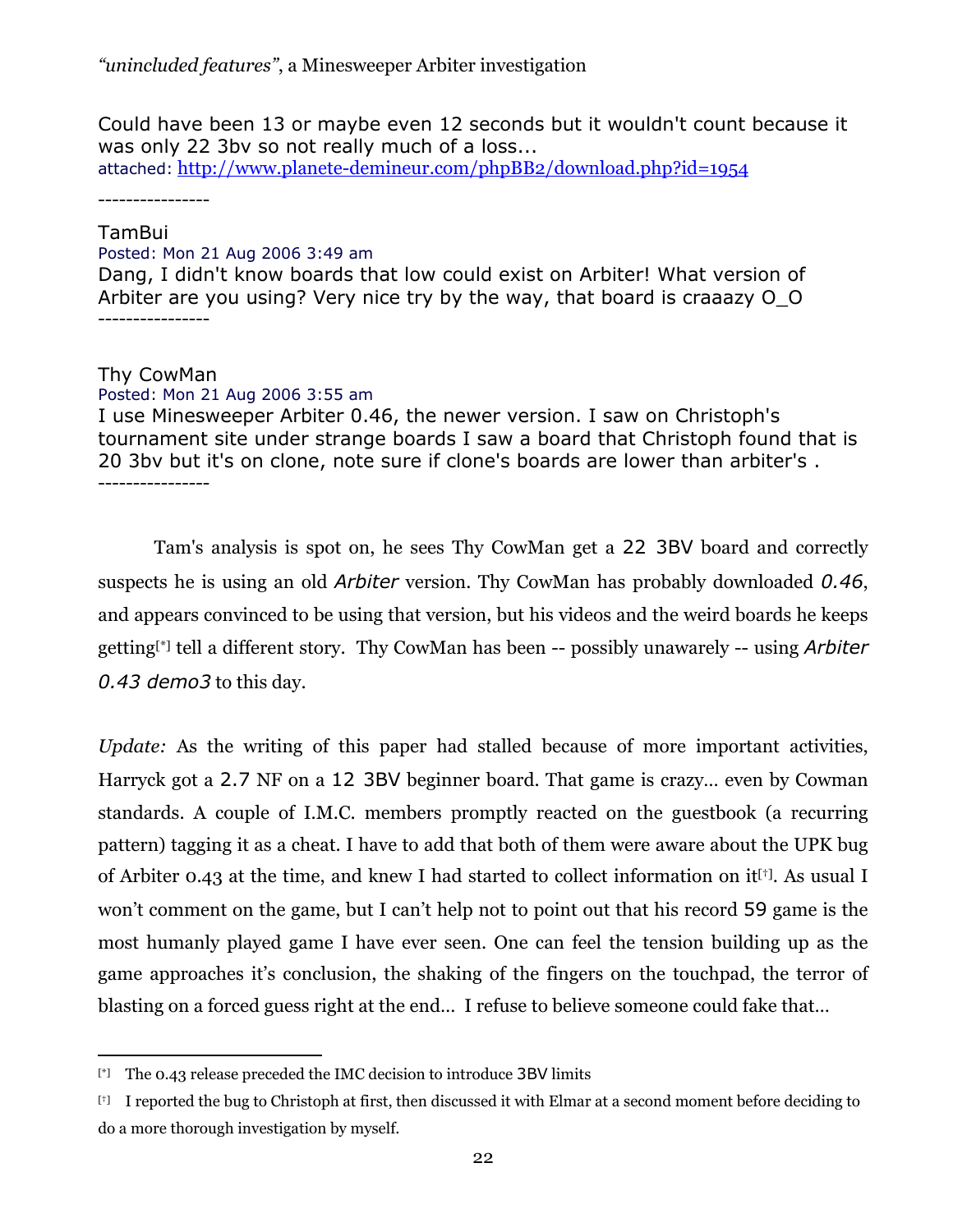#### **note on James Custer**

One of the older players, active from 2003 to 2006. Had a 64 on *winmine* (video on *Sorin's Recorder*) dated November 2005, also a 13 on a low-3bv *winmine "known easy board"* he denied to have ever seen beforehand. Switches to *Arbiter* in December 2005. After a syndrome of  $17x11$  manages to get a 16 on intermediate in the first days of May 2006, also manages to beat his *winmine* record with a 62 on 10-May-2006. Always ready to debate, he might have been playing occasionally, not much interested in newer clones (He complains on the guestbook he has to download the newly released *Clone 2006* in order to watch Dion's new WR), or more probably was simply awaiting an official release of the *0.45* version by Rilian. Rilian was churning out a new debug version every couple of days at the time, with the last one -- the *0.45 DEBUG7* -- probably made available for download the day before James' record. On the other hand the *0.45 DEBUG7* wasn't announced on the guestbook, and its name doesn't sound any close to a final release, nor was intended to.

#### **note on Luke Chiang**

A really weird character. Came around on the first days of May 2006 (yeah... lots of stuff happening in those days). Found his way to the IRC channel at the same moment he found the Guestbook. Claimed a 13-37 (when Dion's records were 10-39), sent a video of a 15 to those who were interested (Arjádre, DB, Jake) and then somehow felt compelled to get competitive with Jake (whose record at the time was 14, but apparently had managed to convince Luke he had a 9) so he promptly got a 9. Those who saw these videos considered the 15 badly played, and the 9 UPK-ed. After hearing the other guys' doubts *"he absolutely FLIPPED THE FUCK OUT*"[\*] and after pouring down an enormous amount of text (mainly curses) into the channel, reportedly admitted he had cheated.

 Since then, Luke has posted on the guestbook twice, but those two occasions have happened to be prompt responses to Dion's WR to congratulate him, and to Vazgen's 37 to ridicule him... That's some timing! (unless he reads every single entry on the guestbook and doesn't say a word, but that would be so not in his style...) Who is this guy anyway??

 $\overline{a}$ [\*] quoting DB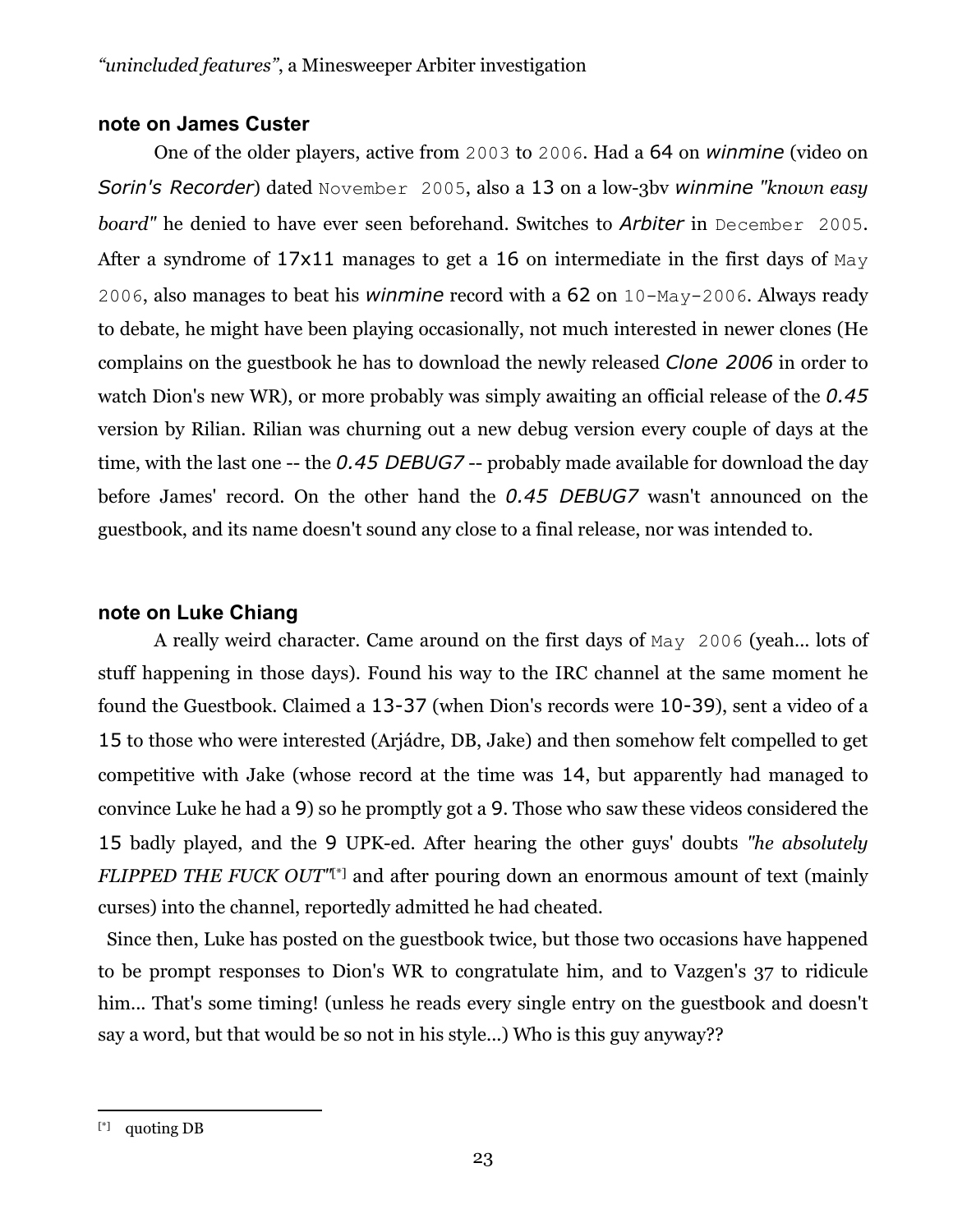# **note on AreOut[\*]**

I haven't managed to secure any copy of arbiter versions prior to *0.43*, nor a copy of AreOut's *41* game on Arbiter. According to the information on the World Rankings, that game is dated 9-Jul-2005 and as such played on an older Arbiter version, four months before the release of the *0.43*. As discussed in the section "The Bug", from the information I possess I suggest the bug might have been introduced in different versions which were released from 1-4 July to mid-November. One needs to get hold of them to determine which was the first to contain the bug, but one thing can be said for sure from the information contained on his video (I guess someone in the I.M.C. must have a copy of it): if AreOut's game was played on a version preceding *0.38* than it would have been impossible for him to have exploited this vulnerability.

<sup>[\*]</sup> a.k.a. Stevan Gvozdenovic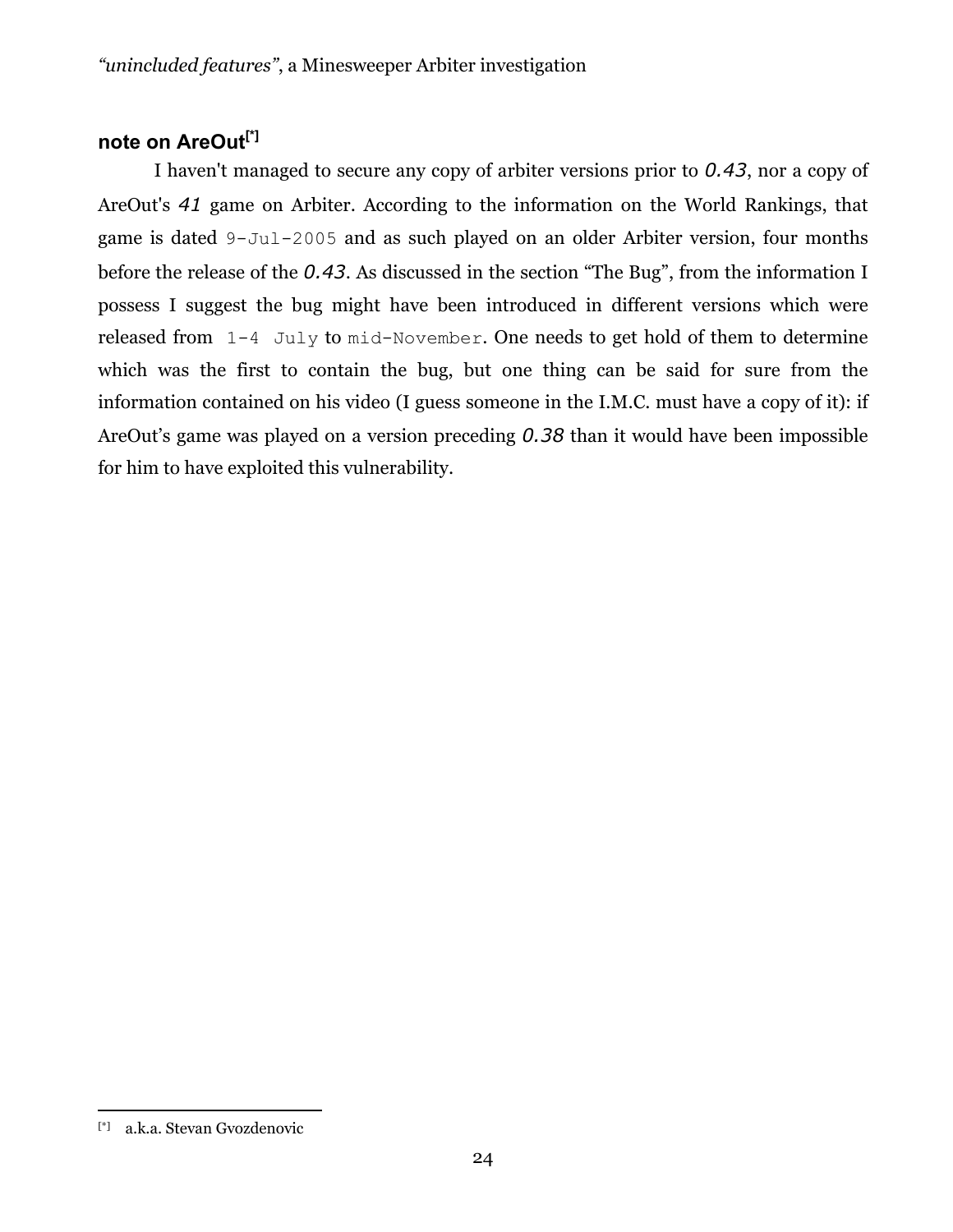### **Ending where it started: the** *Vazgen Geghamyan* **case.**

Call me *naïve*, but I'd like to keep my vision of the world where everything looks slightly brighter than in other people's vision. I don't like to see people cheating left and right and I want to give a chance to Vazgen in this particular case. We don't know much about this guy other than the country he comes from and judging by the size and the spread of the Armenian diaspora nothing guaranties he even lives there either. His participation to the community has been limited to a couple of e-mails sent to Damien and an e-mail reply to Rogen. Despite this he has managed to get the full attention of the top sweepers on two occasions, once even achieving the rare feat of forcing an I.M.C. decision [!!], and not less important he has helped us uncover these old-forgotten swept-under-the-rug issues. What we know is that he enjoyed playing this game, somehow got to Damien's site, somehow went on to download Arbiter. He probably took his time to get used to this devilish program, which as far as I can tell came with no help file and with Rilian's encouraging words on the readme: *"this is a demo, which contains a lot of new features. there is no help file in this demo package, so you probably will not get how some of features work..."*. In the meantime the world continued to turn, and the Clone Wars reached their climax.

It would be hypocritical, at this point, to think he intentionally ignored the announcement to upgrade to a higher version, judging by the number of much more active sweepers missing upgrades. We can also safely assume that he was unaware of the main reason people should have upgraded -- the Rilian click -- since he would have later been the only one to ever submit a record which contained such a click, and have it promptly turned down by the I.M.C.

So he's got this new and complicated toy, and since he hasn't gotten any help, he is forced to learn by trying, which I guess he doesn't mind that much. And if he is curious enough, and persistent enough, one day he stumbles on the *"Load Custom Board"* option, and maybe manages to load an old board from a previous game of his. He then figures out that (if he manages to find a way past an annoying popup that doesn't allow this operation to be repeated until you have started a new game first) he can replay that game again and again. And maybe one of these tries is so good a popup appears " ". Who is there to tell him this behaviour is not the intended one? Arbiter has a handful of cheat options, clearly marked with the word *cheat* all-over the board, that don't get saved to history and that you can't make a replay file of. But *this* one is different, he finds out he can save a replay of this game (or very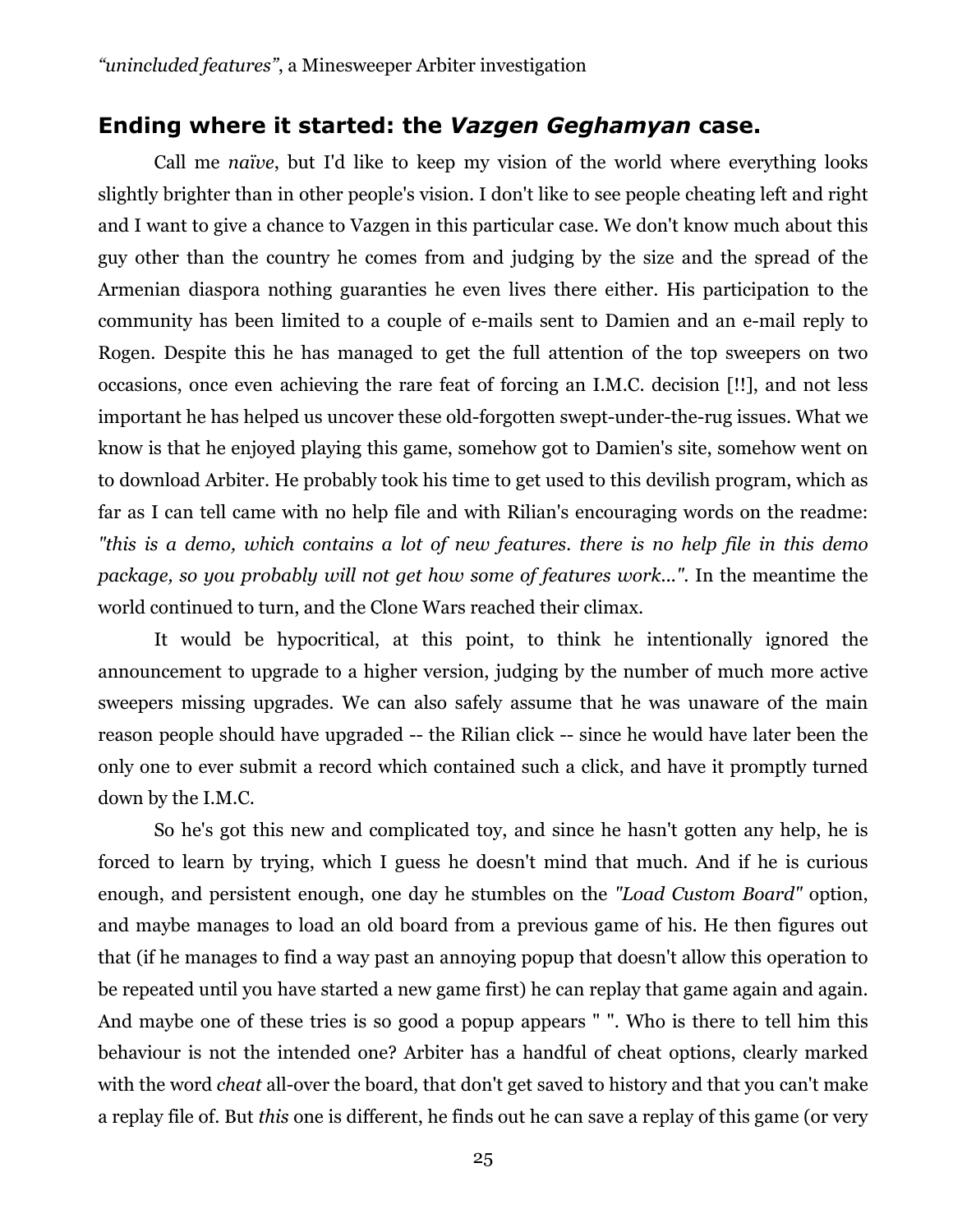probably Arbiter already automatically saved one for him) and that the game stands proudly in his *History* and among his *HighScores*. *"That's it! I found the trick! There is no other way everybody else is going that fast!"* -- he might have thought.

I have to note here that I am not making this story completely out of nothing. I do have someone as an inspiration =). A ukranian player -- whose name I do not know -- submitted to Rogen a series of records made on the *Clone* on the same board in *UPK mode*. To Rogen's informative e-mail on the UPK mode he replied (original translation by Rogen, edited a bit by me):

*"It was very surprising to see that I was allowed to re-play the same board [on the Clone]. I even thought why, with such opportunity, WR is still 37"* 

I guess the ukranian guy didn't like help files, or maybe just English help files, and went for the evergreen *learning by doing* technique instead, until Rogen cut down his enthusiasm with his tips.

On the other hand, there was no-one stopping good old Vazgen, and eventually he would have had to become more ingenuous. He had probably already downloaded the *Clone*, and now had to learn to *cook* his own boards (and that is no easy feat to figure out by yourself, from my experience). Once achieved that, he would have had to learn about 3BV limits, get confused by the ever remaining doubts if the expert limit is 99 or 100, and if this was the minimum allowed value or the disallowed value, and eventually decide to go for a 102 board just to have a comfortable security margin xD. Would have correctly assumed a 30 3BV would be enough for Int, while maybe misinterpreting the beginner limit for a 3BV/s record as the actual limit, would have gone for a 5 on Beg. After all these remarkable achievements, all that remained was to actually do his best, play a 1-11-55 and submit them to Damien. The rest would have been history...

Ok, that might sound a little far-fetched. I have to admit it is quite likely that, at some point during that procedure, he might have come to realize what he was doing was not allowed, and kept doing it anyway... but then again, I do like my own brighter vision of the world, and would like to stick to it until proven wrong =D.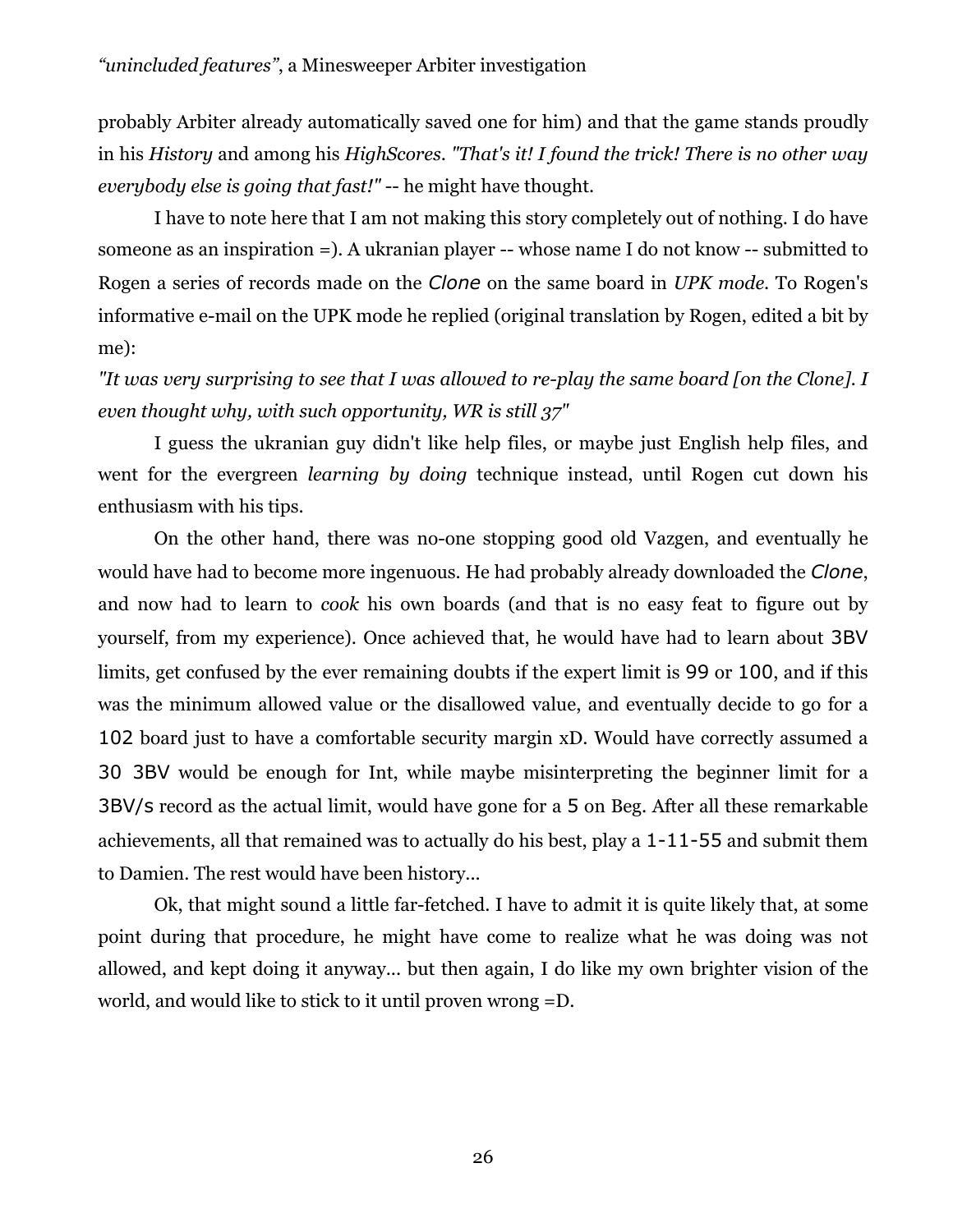# **APPENDIX A**

#### **Arbiter timeline and top players.**

#### **DISCLAIMER!**

 I have done my best to track down the versions of Arbiter sweepers have been playing on based on the videos they have submitted. These are not to be taken as absolute, as players might have not submitted videos for prolonged periods of time. These transcripts may contain errors, the reasons for which include, but are not limited to, errors on my part and sweepers playing on multiple versions and/or on multiple computers during a certain period of time. At all times players may have been playing on other clones as well as on Arbiter.

This tables were compiled on the beginning of September 2007.

#### **ACKNOWLEDGEMENTS!**

The Planète Démineur forum has been an invaluable resource in compiling these transcripts along with the BestEver list, the Authoritative Minesweeper Guestbook and World Ranking and to a lesser extent the Video section of www.minesweeper.info.

## **Arbiter Development Timeline (post Arbiter 0.38)**

| 1-Jul-2005 Minesweeper Arbiter 0.38        |                                           |
|--------------------------------------------|-------------------------------------------|
| 2-Jul-2005 Minesweeper Arbiter 0.39        |                                           |
| 4-Jul-2005 Minesweeper Arbiter 0.40        | special version,                          |
| 4-Jul-2005 Minesweeper Arbiter 0.41        | special version,                          |
| 29-Aug-2005 Minesweeper Arbiter 0.42       | <i>official</i> release,                  |
| 15-Nov-2005 Minesweeper Arbiter 0.43 demo  | <i>demo</i> version                       |
| 28-Nov-2006 Minesweeper Arbiter 0.43 demo2 | <i>demo</i> version,                      |
| Dec-2006 Minesweeper Arbiter 0.43 demo3    | <i>demo</i> version, publically available |
|                                            | for download,                             |
|                                            | de facto release                          |
| 24-Apr-2006 Minesweeper Arbiter 0.44beta   | beta version, publically available        |
|                                            | for download                              |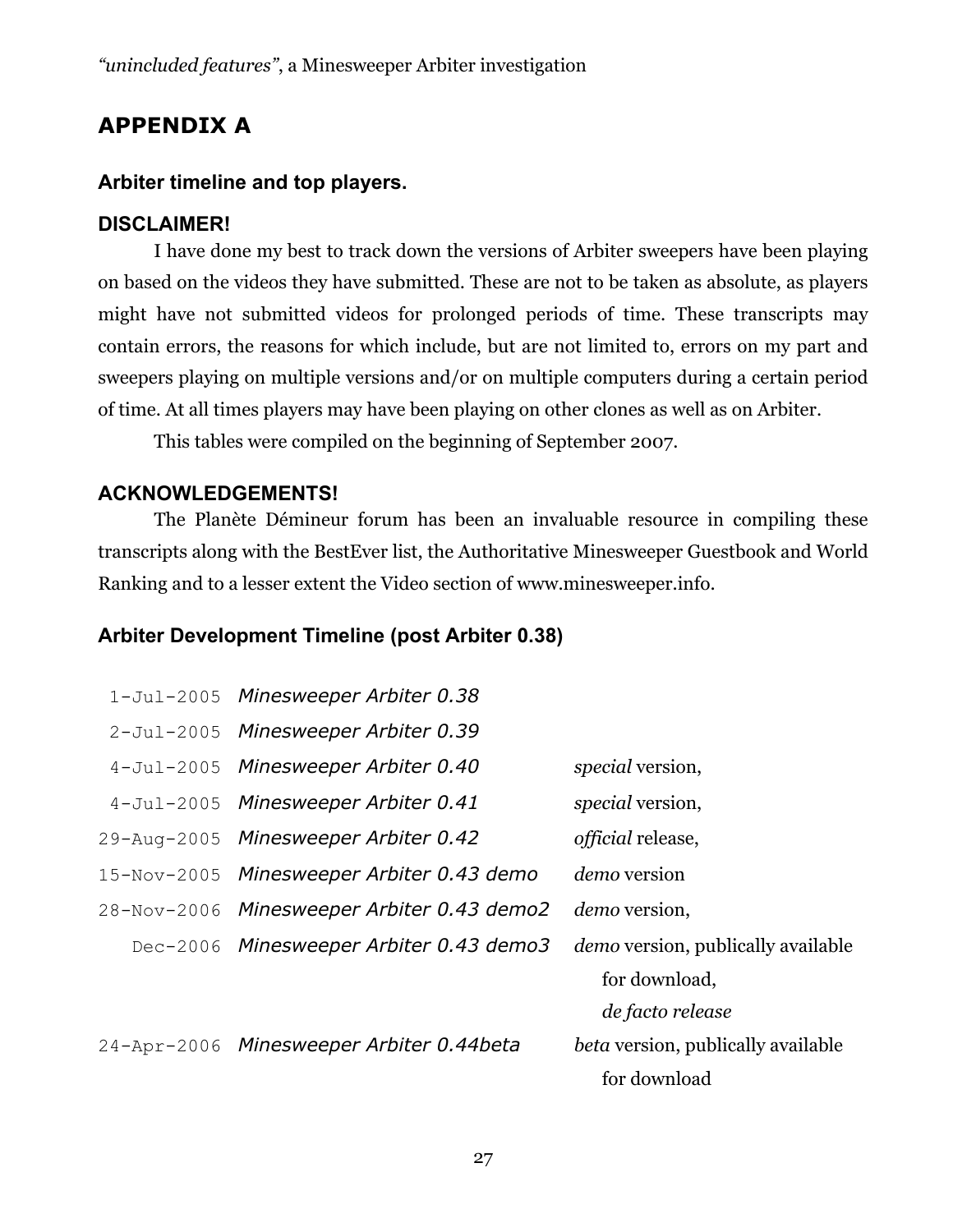| 30-Apr-2006 Minesweeper Arbiter 0.45 DEBUG debug version, available only for    |                                                |
|---------------------------------------------------------------------------------|------------------------------------------------|
|                                                                                 | beta testers                                   |
| 02-May-2006 Minesweeper Arbiter 0.45 DEBUG4 debug version, publically available |                                                |
|                                                                                 | for download (?)                               |
| 05-May-2006 Minesweeper Arbiter 0.45 DEBUG6 debug version,                      |                                                |
| 09-May-2006 Minesweeper Arbiter 0.45 DEBUG7 debug version, publically available |                                                |
|                                                                                 | for download (?),                              |
|                                                                                 | de facto release                               |
| 11-Aug-2006 Minesweeper Arbiter 0.46.1.                                         | <i>official release</i> , publically available |
|                                                                                 | for download                                   |
| 22-Sep-2006 Minesweeper Arbiter 0.46.2.                                         | patch to be applied to $0.46.1$ ,              |
|                                                                                 | <i>official release</i> , publically           |
|                                                                                 | available for download,                        |
|                                                                                 | <i>latest</i> version                          |

### **Arbiter Players**

#### Jake Warner 1- 9-39:

 Dec-2006 => 31-Aug-2006 *Minesweeper Arbiter 0.43 demo3* \*no videos submitted since 31-Aug-2006, reportedly currently using *Minesweeper Arbiter 0.45 DEBUG7*

#### Elmar Zimmermann 1-12-42:

| $Oct-2005$ =>                                   | Nov-2005 Minesweeper Arbiter 0.42.                          |  |
|-------------------------------------------------|-------------------------------------------------------------|--|
|                                                 | 22-Nov-2005 => 04-May-2006 Minesweeper Arbiter 0.43 demo    |  |
|                                                 | 04-May-2006 => 09-May-2006 Minesweeper Arbiter 0.45 DEBUG5. |  |
| $09-May-2006 \Rightarrow$<br>today              | Minesweeper Arbiter 0.45 DEBUG6.                            |  |
| *exp record on 30-Oct-2006, Arbiter 0.45 DEBUG6 |                                                             |  |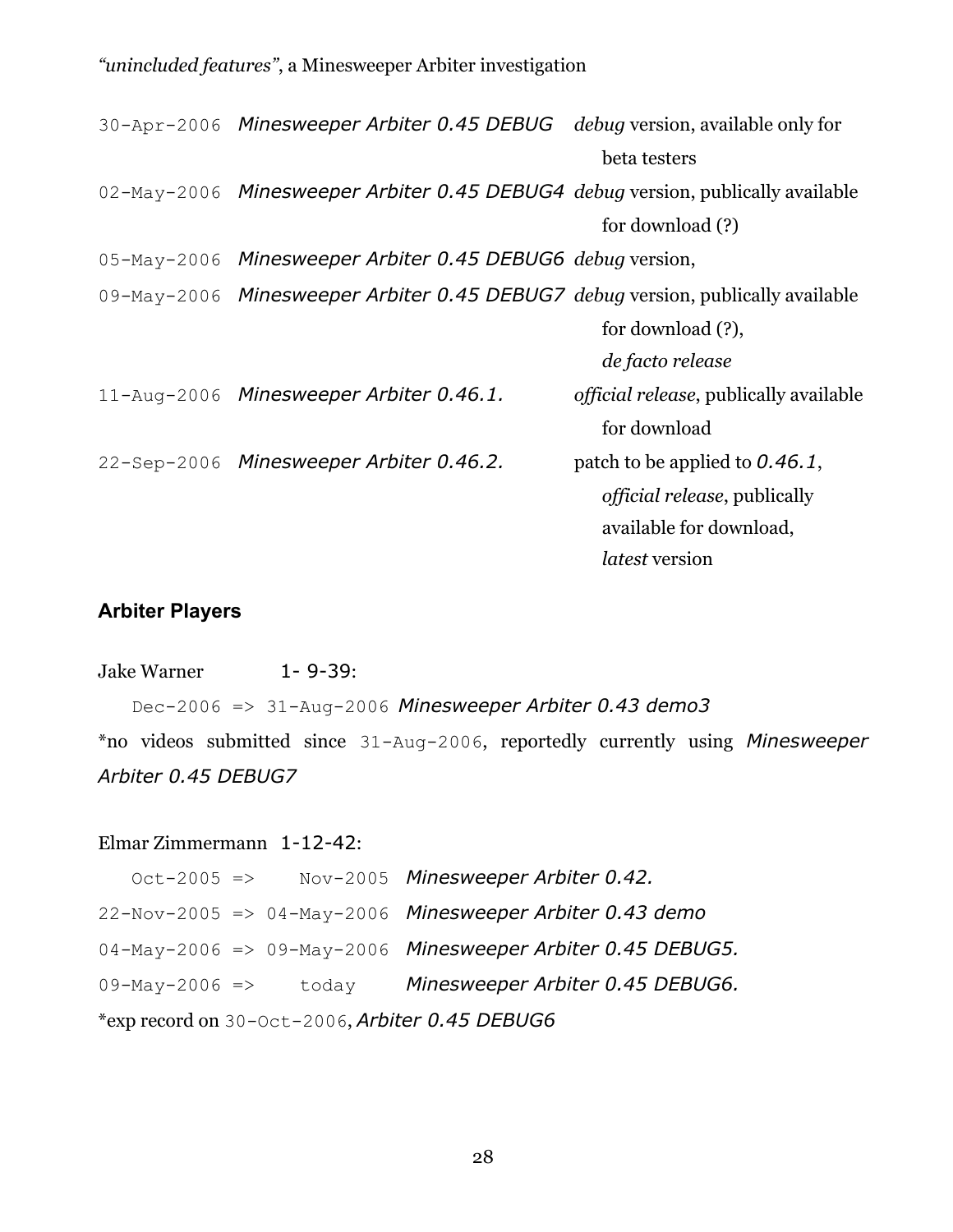| Tam Minh Bui                                    |  | $1 - 11 - 46$ : |                                                          |
|-------------------------------------------------|--|-----------------|----------------------------------------------------------|
|                                                 |  |                 | $\Rightarrow$ 04-May-2006 Minesweeper Arbiter 0.43 demo3 |
| $04-May-2006 \Rightarrow$ today                 |  |                 | Minesweeper Arbiter 0.45 DEBUG.                          |
| *exp record on 20-Jul-2007, Arbiter 0.45 DEBUG. |  |                 |                                                          |

| Thomas Kolar                                        | $2 - 12 - 46$ :        |                                |
|-----------------------------------------------------|------------------------|--------------------------------|
|                                                     | $\Rightarrow$ Aug-2006 | Minesweeper Arbiter 0.43 demo3 |
| $12 - \text{Aug} - 2006 \implies \text{Oct} - 2006$ |                        | Minesweeper Arbiter 0.46.1.    |
| $26 - Oct - 2006 \implies Nov - 2006$               |                        | Minesweeper Arbiter 0.43 demo3 |
| $Dec-2006 \Rightarrow$ today                        |                        | Minesweeper Arbiter 0.46.2.    |
|                                                     |                        |                                |

\*exp record on 15-Mar-07, on the *Arbiter 0.46.2* 

| Ian Fraser                   | $1 - 13 - 46$ : |                             |
|------------------------------|-----------------|-----------------------------|
| Jan-2006 $\Rightarrow$ today |                 | Minesweeper Arbiter 0.46.2. |

Dennis Lütken 1-12-51:

Oct-2005 *Minesweeper Arbiter 0.42.* 

\*exp record on Clone 8-Nov-2005, int record 12 on *Arbiter 0.42.* on 30-Oct-2005 (*BestEver* listing) and on *Clone* on 30-Nov-2005 (*World Ranking* listing)

Jonian Grazhdani 2-13-55:

| Aug-2006 $\Rightarrow$ Jan-2007             | Minesweeper Arbiter 0.46.1. |  |
|---------------------------------------------|-----------------------------|--|
| $28 - Jan - 2007 \implies$ today            | Minesweeper Arbiter 0.46.2. |  |
| *exp record $06$ -May-2007, Arbiter 0.46.2. |                             |  |

| <b>Robert Farnik</b>         | $1 - 14 - 55$ :              |                                 |
|------------------------------|------------------------------|---------------------------------|
|                              | $\Rightarrow$ May-2006       | Minesweeper Arbiter 0.43 demo3. |
|                              | $May-2006 \implies Aug-2006$ | Minesweeper Arbiter 0.45 DEBUG7 |
|                              | Aug-2006 => Sep-2006         | Minesweeper Arbiter 0.46.1.     |
| $Oct-2006 \Rightarrow today$ |                              | Minesweeper Arbiter 0.46.2.     |
|                              |                              |                                 |

\*exp record 19-Jul-2007, *Arbiter 0.46.2.*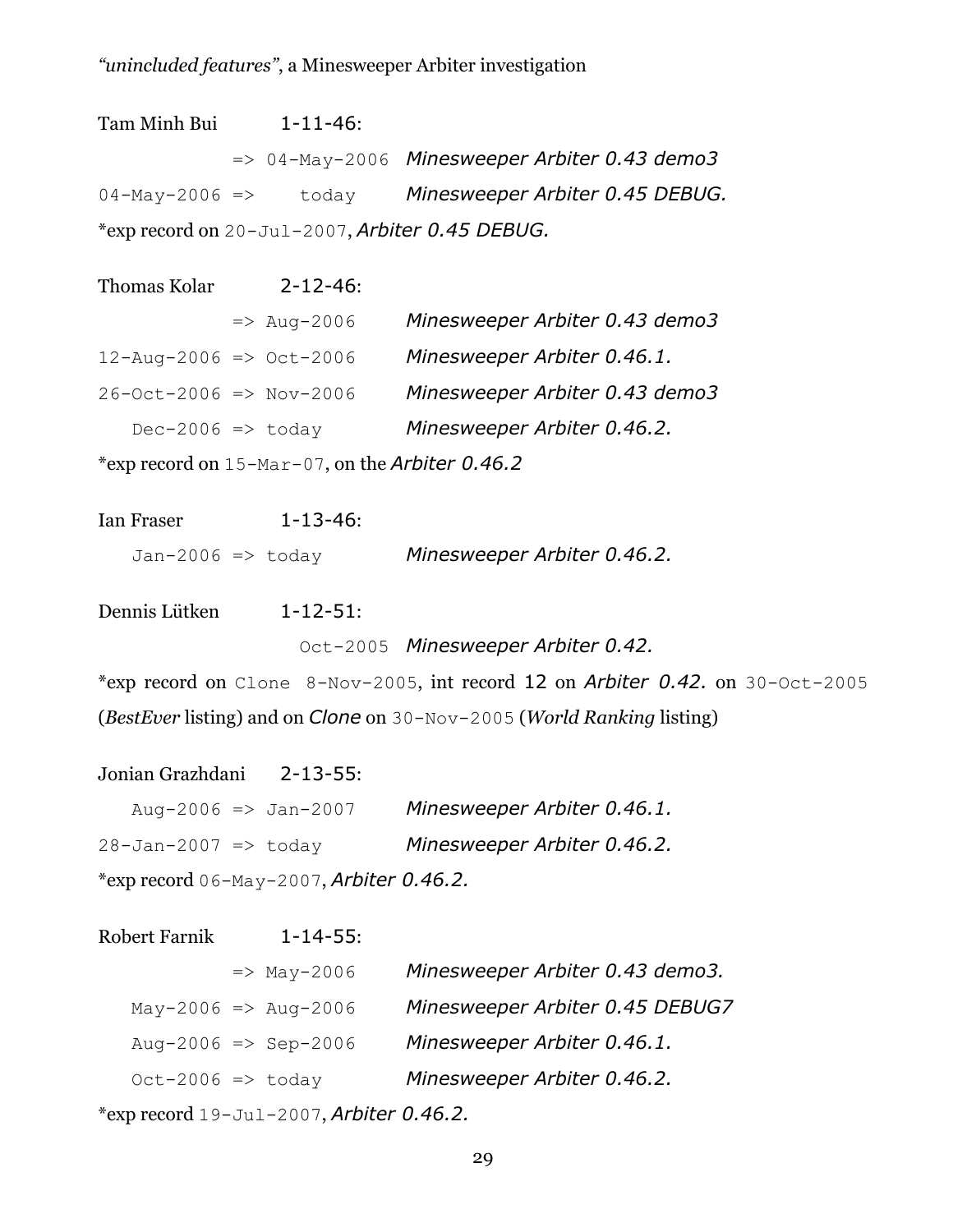Harryck Repse 1-13-59: => today *Minesweeper Arbiter 0.43 demo3*. \*exp record 17-Jun-2007, *Arbiter 0.43 demo3* 

James Custer 1-16-62: Dec-2006 => May 2006 *Minesweeper Arbiter 0.43 demo3.*  \*exp record 10-May-2006, *Arbiter 0.43 demo3* 

Alex Poehner 2-18-66: => May 2006 *Minesweeper Arbiter 0.43 demo3*. \*exp record 12-May-2006, *Arbiter 0.43 demo3*, int record on Clone 15-Jul-2006

Jan Farnik 2-17-74: => today *Minesweeper Arbiter 0.43 demo3.*  \*exp record 03-Jan-2007, *Arbiter 0.43 demo3*, int record on Clone 15-Sep-2007

Other Arbiter players, the version where their expert record is played is shown

Tobias Banzhaf, Jan Parucka, Allborz Gharraee, Rupert Foggo McKay: *Minesweeper Arbiter 0.46.2.* 

Jason Kriegel, Victor Ovsyannikov, Vincenzo Tione:

*Minesweeper Arbiter 0.46.1.*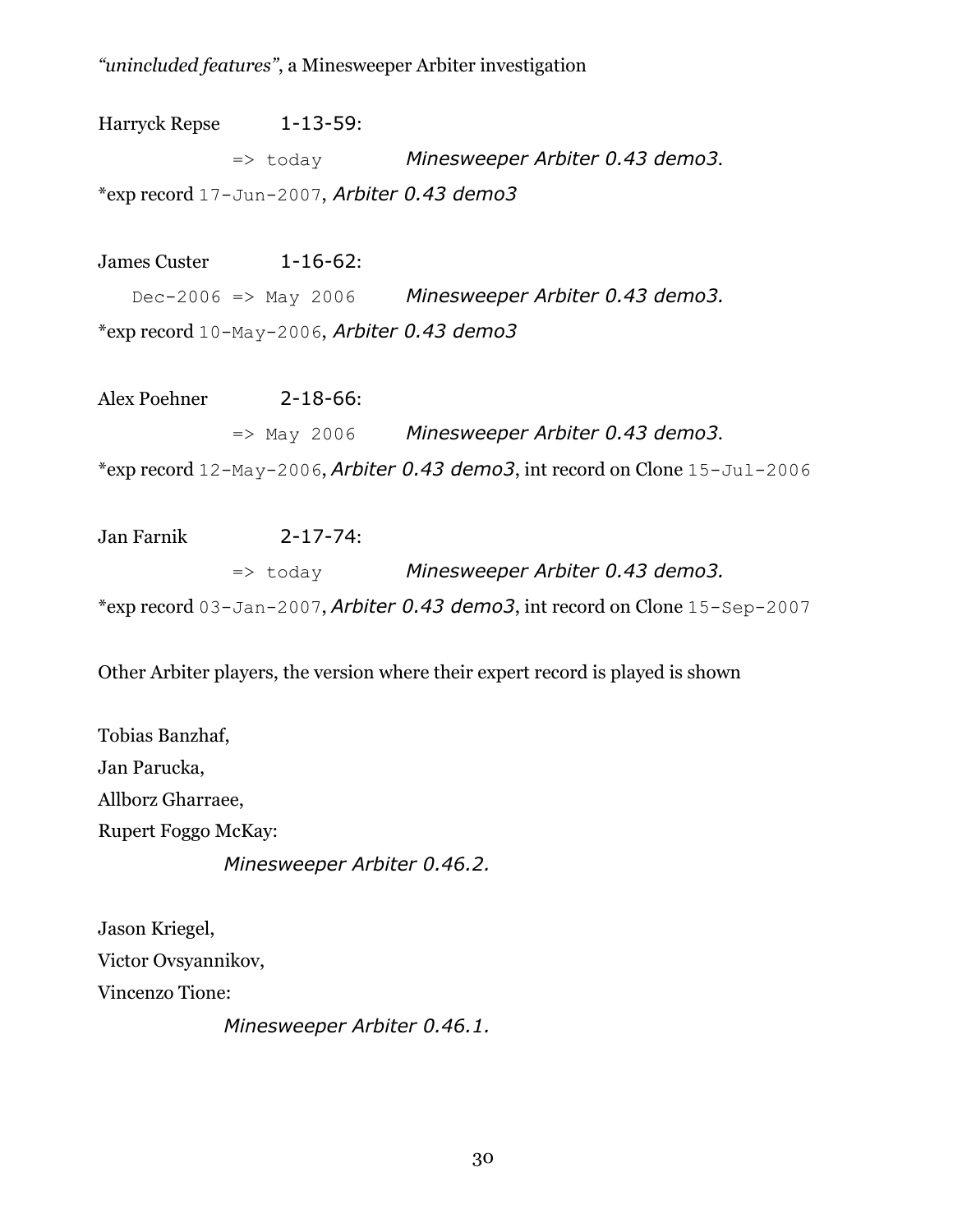# **APPENDIX B**

# **Guestbook extracts**

------------

Nov 15th 2005 at 10:03:43 AM Name: Dmitriy Best intermediate: 21x5 grr Comments:

hello everybody!

today I upgraded my site to the newer version. Now it works better. I also got some themes which would be installed on days.

I also uploaded Arbiter 0.43 demo which seems to be 0.429 version. the list of already implemented features is quite large to post it here, shortly there are a load of new game-style related features, new programmable counters window (you may create indicators formulas by yourself), new mouse path drawing tool, 3bv/s pop-up window and ability to load local records from history file, enhanced irc scripts, new menu design.. lol, and much more. Main adding pending features are programmable chart tool for statistics, forced and wasted guesses logging, blasted games information logging, local profiles support, enhanced automatical saving options and more.. the list of all new features is on the site. the "0.43 demo" version is fully compatible with previous and next versions -------------

Nov 28th 2005 at 05:06:58 AM Name: Dmitriy Comments: I have uploaded the demo2 of Arbiter 0.43

I did the critical fixes that appeared after changing to the programmable counters window and the main, fixed the numbers output for American regional settings. Also, new features in this demo2 are unlimited automatical replay saving options (including ability to select folders to save files) and some new gamplay options

@yeah, changes on the top of Bestever are always an event ... i will try to do changes on the bottom soon

-------------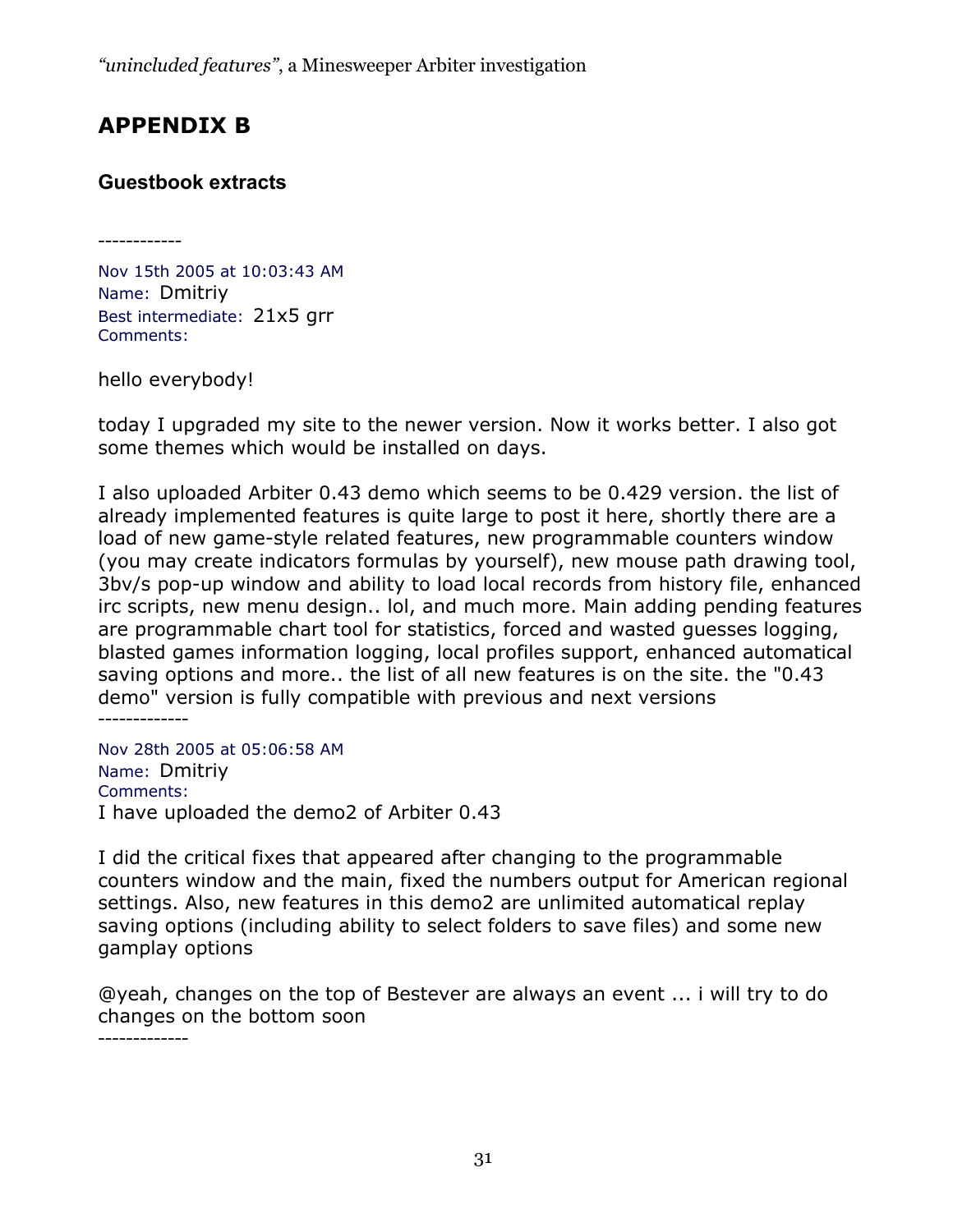Mar 6th 2006 at 09:43:12 PM Name: Levente Comments: arbiter's got a bug. (Heaven forbid!)

when one chords, and releases the left button last... in winmine and clone, nothing happens. In arbiter, this is treated as a valid left-click event.

try it: right-click, then push down left to start a chord. Release right, to finish the chord. Then move the mouse to a new location and release left. Different things happen on winmine/clone as on arbiter.

I don't think anyone has ever \*gained\* any benefit from this bug. But I can sure remember a few games where I was left thinking "now why in god's name did I click THERE? Wow, I'm retarded."

well, now I know. :))

-------------

Mar 7th 2006 at 03:39:37 AM Name: Dmitriy Comments:

I personally do not think it is a bug. You do the left click while chording to save the chording state. So, you have left button pressed, you release right button and get the 3x3 area cracked. Well. Your left button is still remaining pressed. So, you see the pressure over the unvisited cells. Release left mouse button and get the left click. Everything is logical. There are no rules like "if you do chording you have no rights to make left clicks".

-------------

Mar 7th 2006 at 03:41:43 AM Name: Dmitriy Comments: for all the bug finders: you know what does the "contact the developer first " mean, eh? -------------

... sporadic discussions on the Rilian click feature ... -------------

Grégoire Duffez asks everybody the dates of their records for the new BestEver -------------

Apr 9th 2006 at 11:30:08 AM Name: Levente Best expert: 52.43 (March 21, 2006) Best intermediate: 14.92 (April 9, 2006 :-) ) Best beginner: 1.59 (March 12, 2006) Comments: all records are on Arbiter 0.43demo3.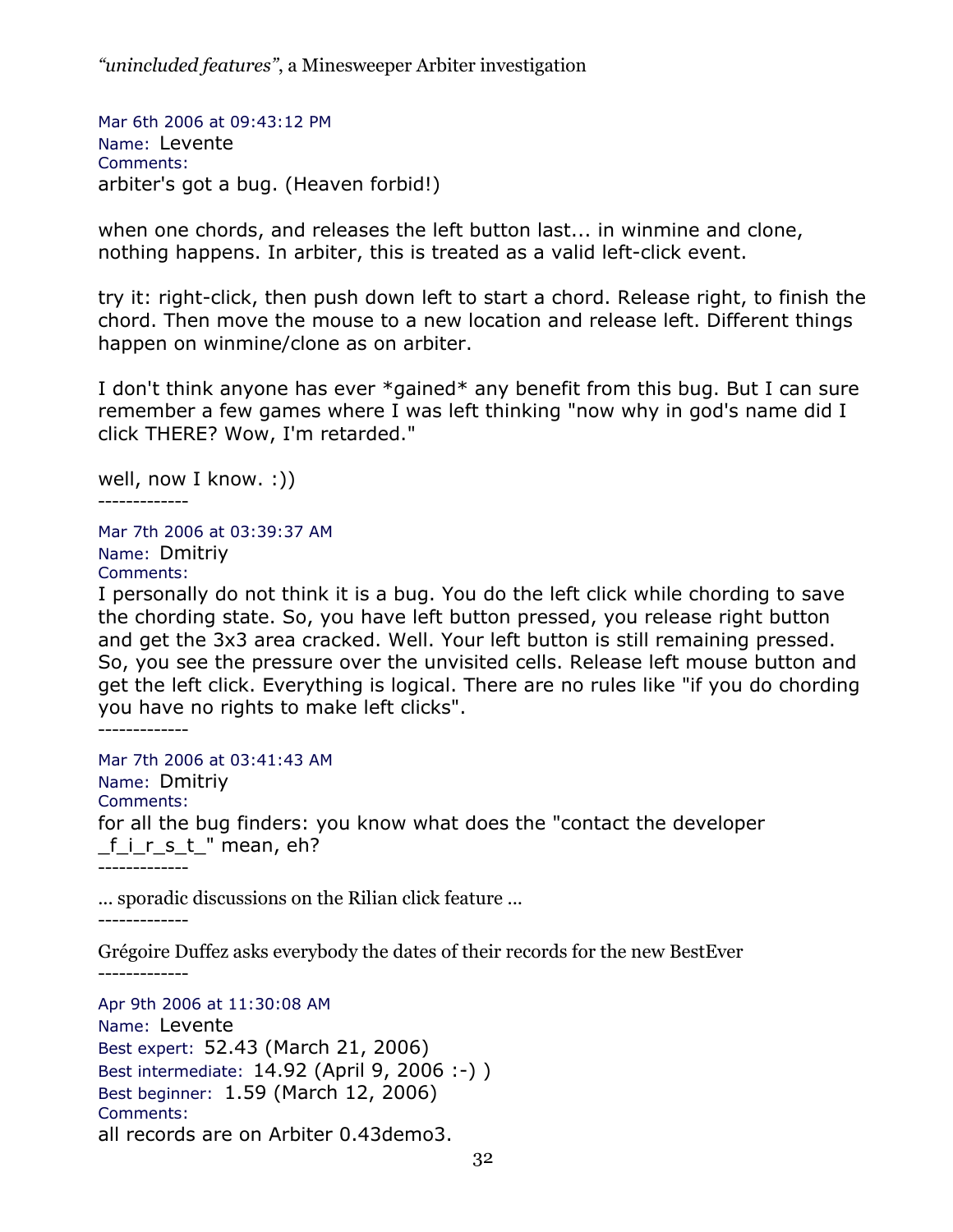-------------

Apr 24th 2006 at 07:47:15 PM Name: Dmitriy Best intermediate: 20x11 lol :( Comments:  $@$  everybody  $[$   $]$ :  $)s]$ 

Finally i finished work with the arbiter 0.45 counters engine, i mean, engine that counts effective clicks, openings, modified 3BV routines, simple clicks and other statistical stuff, so, soon i will renew the arbiter history file format and release this version and you could start recording your game effectiveness history. [8-)]

i have deleted old 0.43 version from my site and decided to upload 0.44beta version, which has a load of improvements. it has no help file at all and actually is not a release. [o:)]

Schu, Badgers, Benny Benjamin, i will send you a copy of 0.45\_debug version so you could test the MBV (modified board value) stuff before official release. It looks leet, i have to say

happy sweepin all, see ya  $\lfloor \cdot \rfloor$ Website: http://rilian.net/mines/arbiter/

--------------

\_\_\_\_\_\_\_

Apr 26th 2006 at 03:16:55 PM Name: Levente Best expert: 51.62->48.23 Comments: what is Rilian yammering about, I wonder??

Badgers last exp game --> Games=1400 3BV=142 / 142 Est Time=48,22 3BV/s=3,00 RQP=16,04 total clicks=311 / 6,58 IOE=0,45 Rank Time=1 Rank 3bv/s=56 RPI=98,03

ZOMGUS!!!!!!! HOLY MONKEYS OF THE OTHER DIMENSION!!!!!!! [:D][:D][:D][:D][:D][:D][:D][:D]

SUBFIFTY!!!!!!!!! [:)s][:)s][:)s][:)s][:)s][:)s][:)s][:)s] http://www.planete-demineur.com/phpBB2/download.php?id=1477

--------------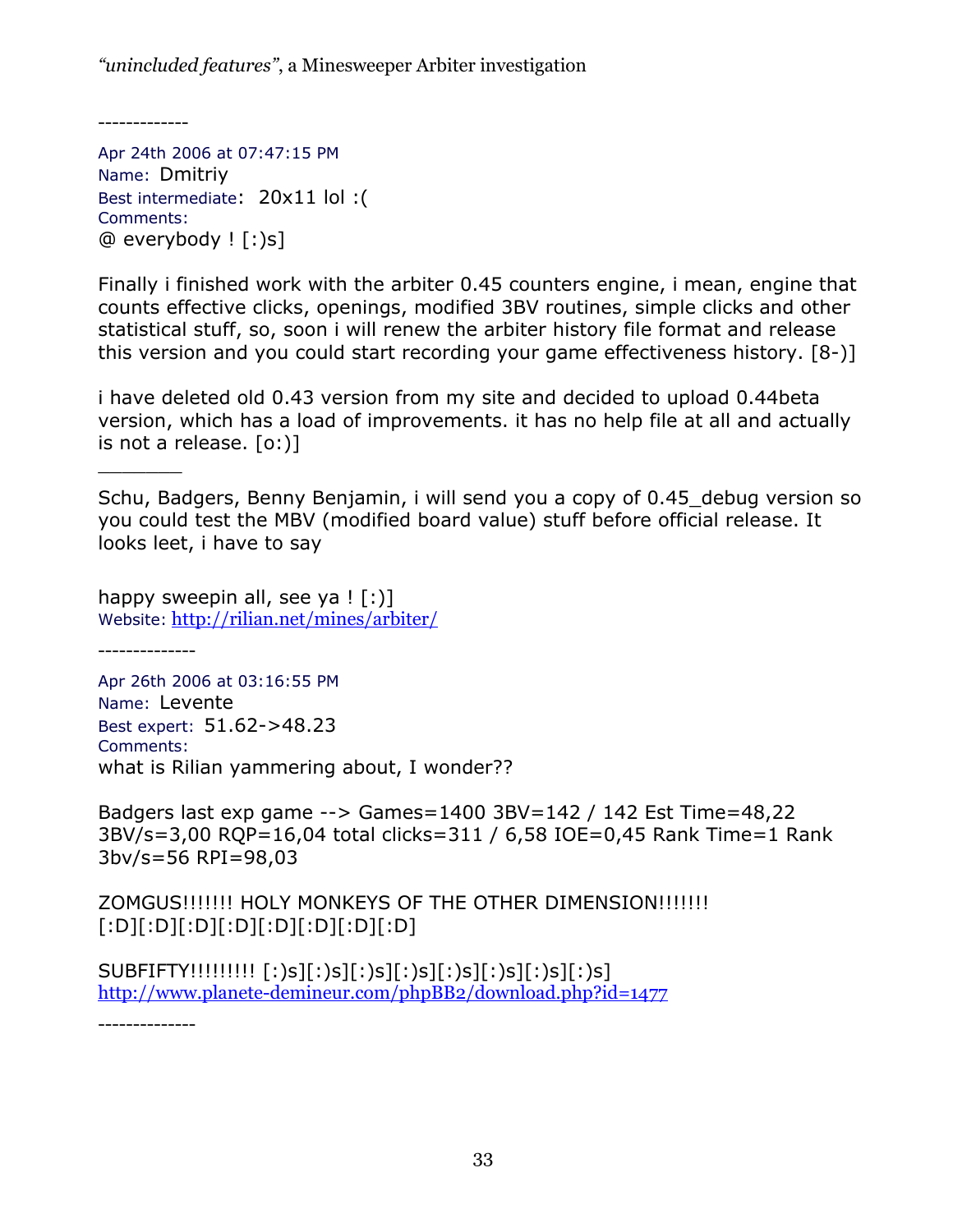Gergely watches Levente's game but it definitely looks slow to him. He desides to time the game duration and clocks it at 63+ seconds. Dmitriy checks the replay file information and confirms the game is really a 48. After a bit of discussion it's recognised that the 0.44beta (where Gergely had watched the replay) is lagging, while everyone agrees the game plays correctly in the 0.43 version.

Apr 28th 2006 at 08:10:19 AM Name: Dmitiy Comments: haha, lmao, note for self: do not publish debug versions --------------

Apr 28th 2006 at 09:21:16 AM Name: Thomas

Comments: @Rilian:

Well, releasing them is OK, but make it clear that its a beta version and provide 0.43 for those who want to load boards or view vids ;)

--------------

Apr 28th 2006 at 05:44:06 PM

Name: Dmitriy Comments: just let you know, i finished history file input/output stuff coding. now arbiter history contains a bunch of game efficiency statistic values ps: use 0.43 version for playing --------------

Apr 30th 2006 at 05:45:16 PM Name: Dmitriy Comments: As the crowd longed for, i removed the feature to make left click after chording [CookieMonster][Squeeze]

--------------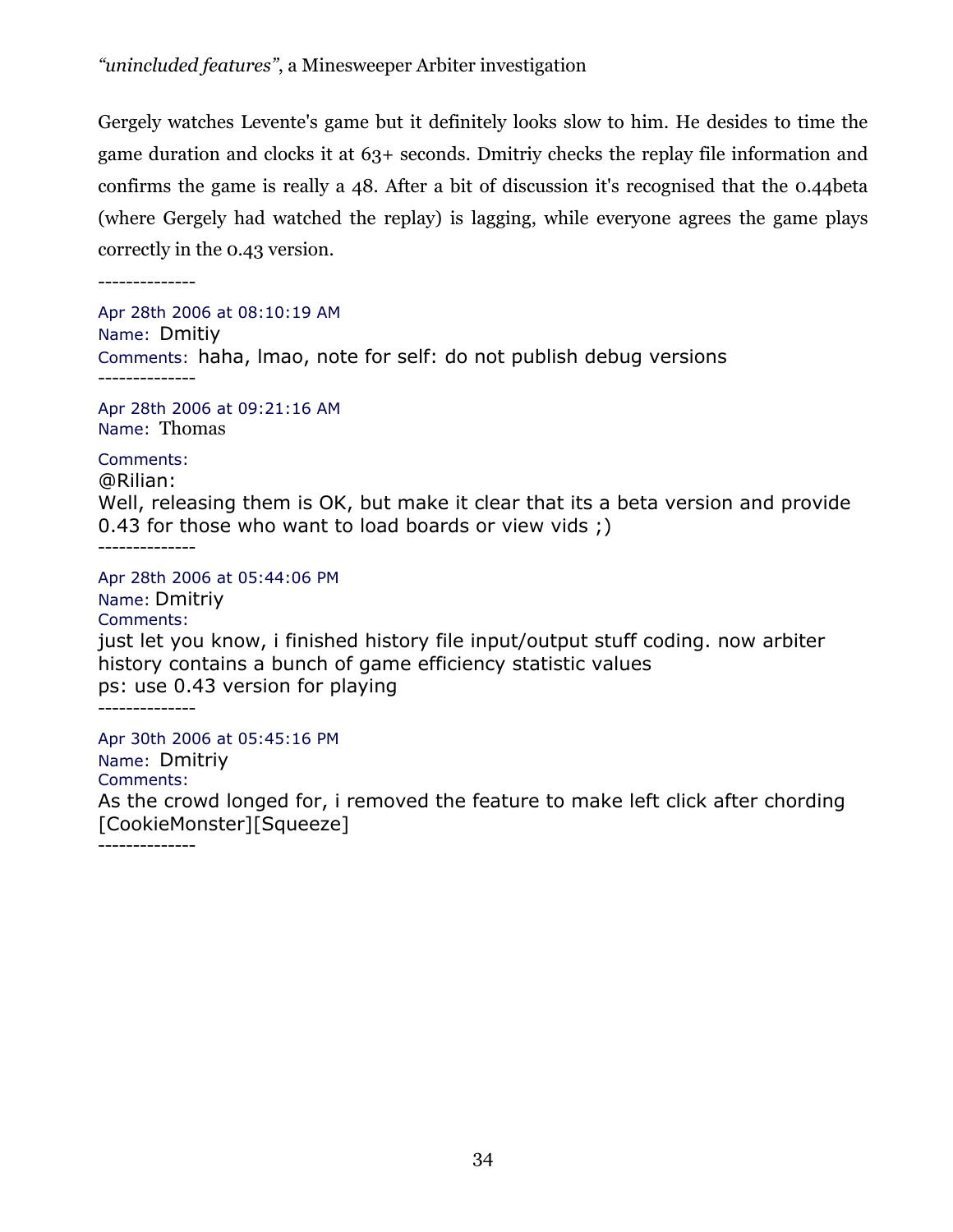Apr 30th 2006 at 07:59:32 PM Name: Dmitriy Comments: for all faithful Arbiter players, i have compiled initial 0.45 version. it has:

- all the possible counters stored in the history file
- fixed left-click-afterchording bug (and made the support for old files)
- datetime bug fixed
- some new features (some disabled)

history viewer and history converter are in development, so, you could browse history as usual and know that all advanced data is sitting there as well

if you wish to download it, PM or email me. it is not shiny public release, so i do not give straight link yet

--------------

May 1st 2006 at 06:07:37 AM Name: Thomas Best expert: 70,11-->65,86 !!!!!!! Comments: sub70!!!!!!!!!!!!!!!!!!!!!!!! [:)s][:)s][:)s][:)s][:)s][:)s][:)s][:)s][:)s][:)s] on a 112 3bv board, 1,79 bbbvs/s! [hyper][hyper][hyper][hyper][hyper] that puts me in the best 200 in bestever!!!

Vid linked below http://free.pages.at/thomaskolar/65,86exp.avf (file not found)

--------------

May 2nd 2006 at 06:32:37 PM Name: Dmitriy Comments:

i "finally" fixed the history format in arbiter 0.45. there were some "problems" with mouse path saving because i used a dumb formula, but now it is working well.

now Arbiter history contains about 32 basic indexes for each game, and you can imagine how many indexes you can build of them.

So, i uploaded 0.45debug4 version and it will be the last debug version before 0.45 release.

history converter and history browser will be developed a bit later Website: http://rilian.net/mines

---------------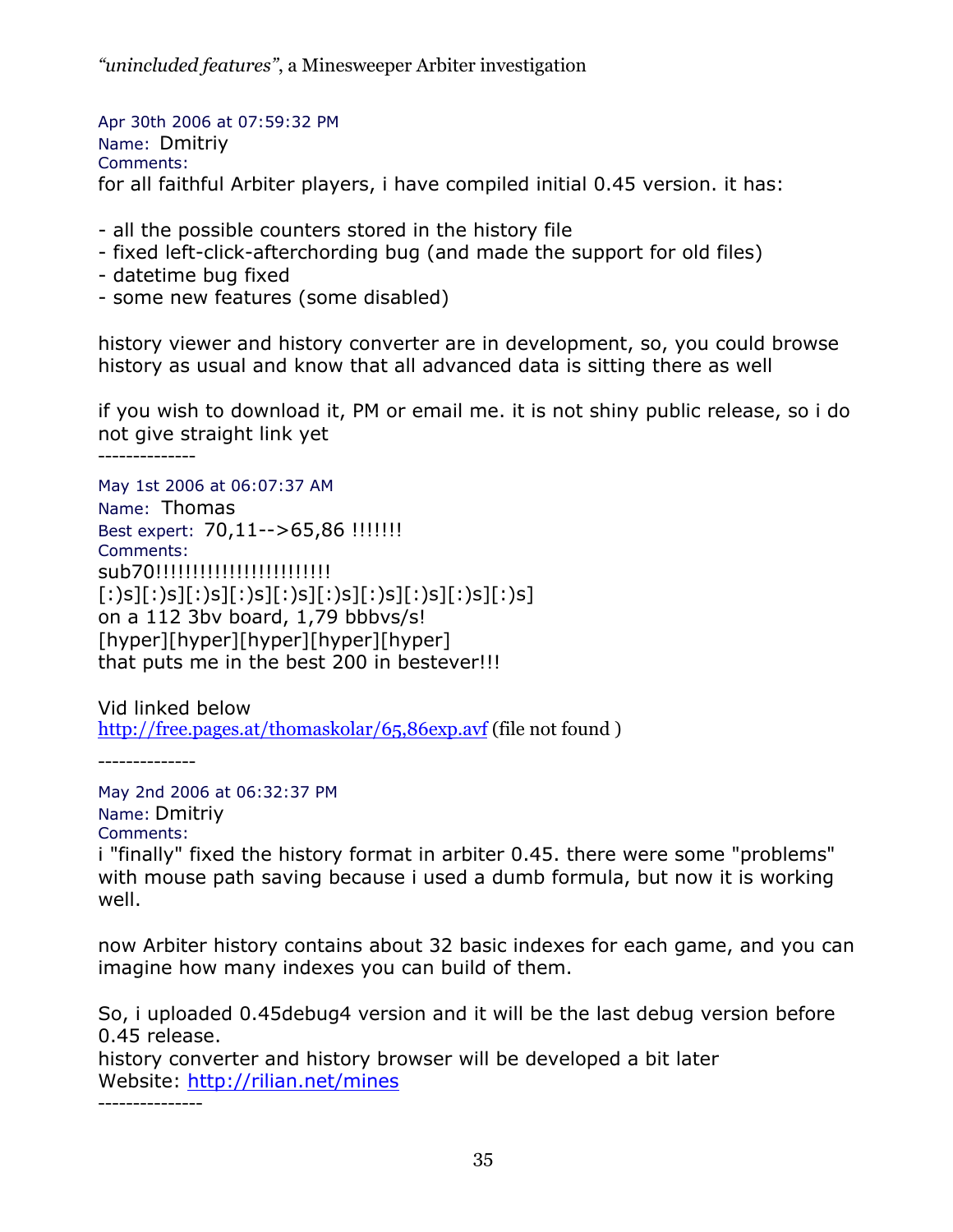May 3rd 2006 at 06:51:19 PM Name: Luke Best expert: 37 Best intermediate: 13 Best beginner: 1 Comments: which program is recommended to record videos?? i see clone and arbiter, either of these better than the regular minesweeper??? :D ---------------- May 3rd 2006 at 10:39:32 PM

Name: Luke Chiang

Best intermediate: 9.53

Comments: hahaha i beat badgers!!!!! ---------------

May 5th 2006 at 11:20:53 PM Name: Levente Best expert: AR 51 Best intermediate: AR 14 Comments: in 8 games (2 int, 6 exp)... good enough to avoid the penalty. I went 62->51 on this AR after getting 19 and 14 in two int games. Whoo!!!

oh and Rilian: arbiter 045\_6 seems to work just fine - dunno if the history is any faster since my history file right now is a total of 8 files. Gimme a link to 045\_7!!!

---------------

May 6th 2006 at 02:35:58 AM Name: Dmitriy Comments:

@Levente: yeah, history loading speed is now improved a lot and i am going to make it even faster : D . 045 7 version will have combined(classic), flagging, noflagging and average records sections of local hi-scores tables

---------------

May 6th 2006 at 11:21:32 AM Name: Thomas Kolar Best expert: 65,70 - - > 60,42!!!!!!!! Comments: To think that a few days ago i was at 70...  $[8]$ [[8)][8)][8)][8)][8)][8)][8)][:)s]  $[[:)$ s][: $)$ s][: $)$ s][: $)$ s][: $)$ s][: $)$ s][: $)$ s][: $)$ s][: $)$ s][ Vid attached! http://www.planete-demineur.com/phpBB2/download.php?id=1513

---------------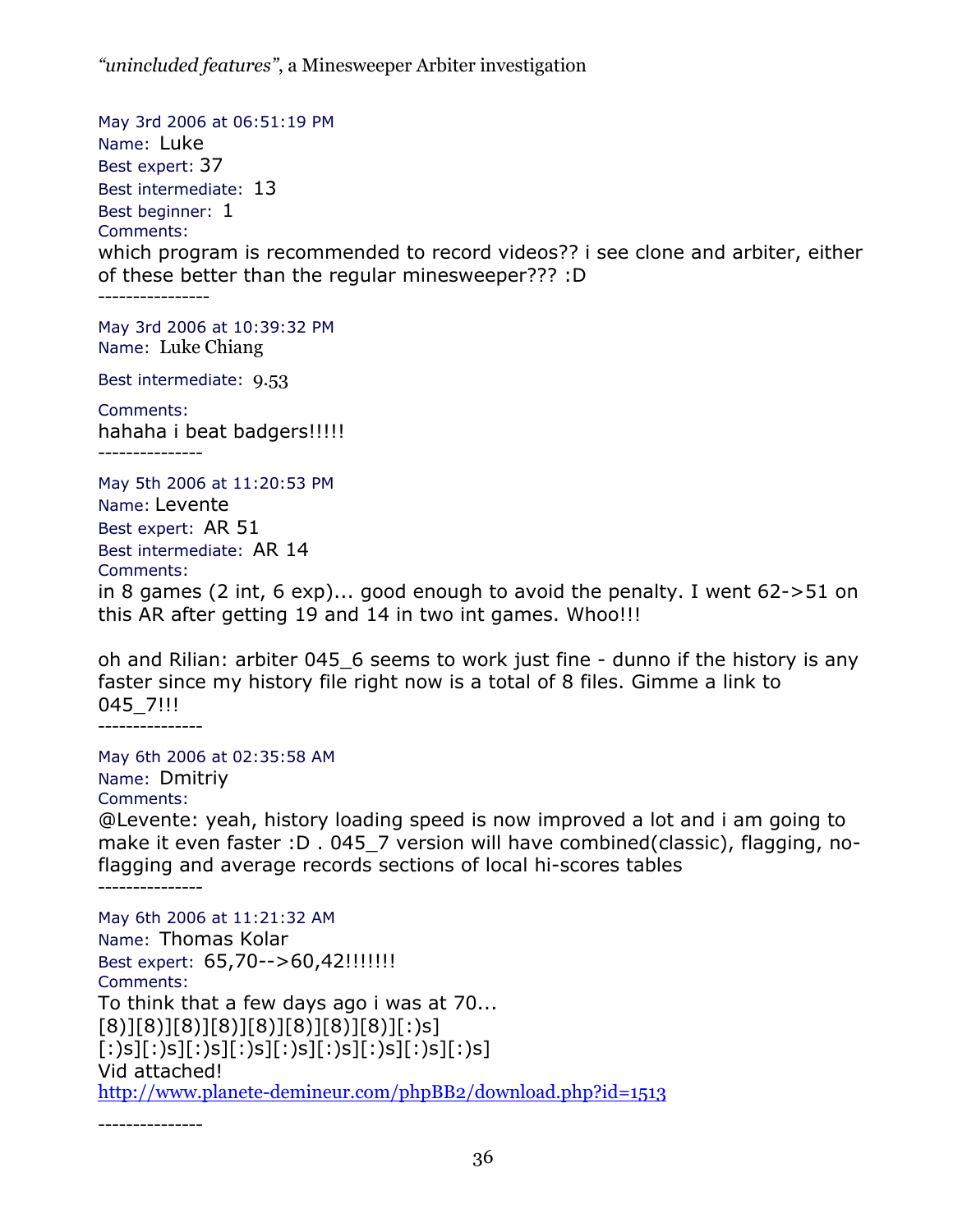May 12th 2006 at 12:32:35 AM Name: Levente Best intermediate:  $14x9 - 12$ Comments: ZORT!!!!!!!!!!!!!!!! I knew I had it due when I LCed a 13 on a 55!

\* Badgers last int game --> Est Time=12,43 3BV=40 / 40 3BV/s=3,49  $RQP = 3,55$  Clicks=64 / 5,59 Throughput=0,97  $*$  Correctness=0,64 = Efficiency=0,62 Openings=1 / 1 Path=2035

12!!!!

(and an RQP record) 12!!!!!!!!!!!!!!!!!!! 1-12-48 on the bestevar!!!! Website: http://www.planete-demineur.com/phpBB2/download.php?id=1543

---------------

May 12th 2006 at 02:19:15 AM Name: Levente Best intermediate: 12!!!!!!!!!!!! Comments: @Rilian: yes, it was a terrible game, I was drunk out of my mind and couldn't click fast. Just ask Elmar what it's like!! Actually I did a bunch of it NF, because it was a really friggin easy board. Did I mention, for the sake of completeness: WHOOOOOOOOOOOOOOO!!!!!!!!!!! :D:D:D:D:D --------------- May 12th 2006 at 07:35:21 AM Name: Grégoire Duffez Comments: @Lev Hmm... too bad you didn't use the arbiter chording bug (it's a feature!!!), so that I could refuse this record [:D] --------------- May 12th 2006 at 09:18:17 AM Name: Levente Comments: @Trouser: I'll be sure to throw one in next time! :)s ---------------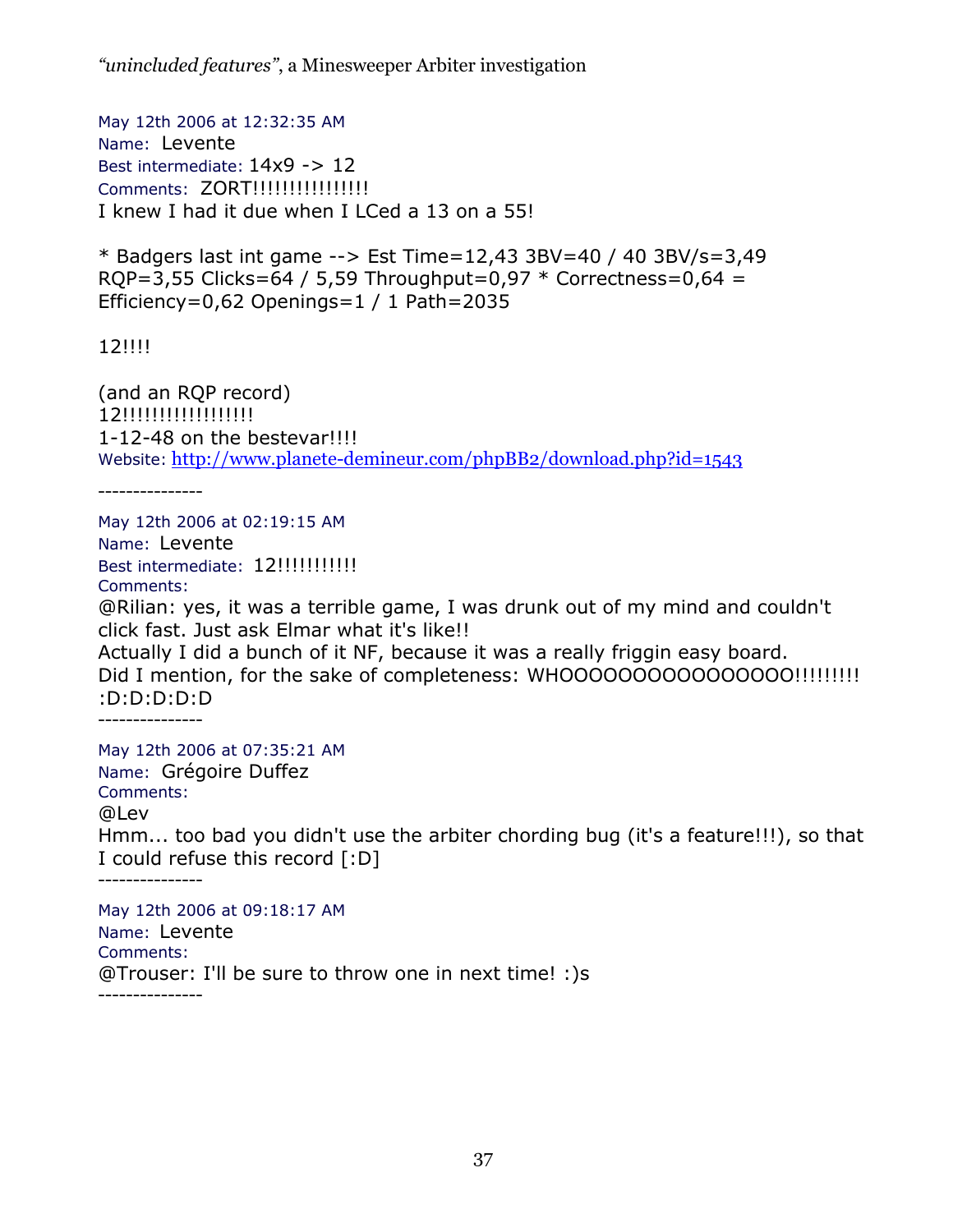May 10th 2006 at 11:23:36 AM Name: James C Best expert: 64---> 62! Best intermediate: 16 Comments:

I had gotten 17x11 when I finally got the 16 last week, but I didn't post. I chopped another 2 seconds off expert today, though. The 62 was on a 131 3bv... totally unexpected. I knew it was an easy board, but I tried to remain calm while I was playing it. I guess it paid off. It's also my first expert untied record that wasn't set on MS.

---------------

Jun 18th 2006 at 07:32:16 PM Name: Levente Best expert: 47.49 -> 44.40!!! Best intermediate: AR 14 Comments: on a 115 board. Way to finish a sub120 for the first time in like 4 months! verification: Q3KW - isn't that Dennis's personal favourite? WHOOOOOOOOO [:)s][:)s][:)s][:)s][:)s][:)s][:)s][:)s]

Website: http://www.planete-demineur.com/phpBB2/download.php?id=1666

---------------

Jul 23rd 2006 at 06:09:13 PM Name: badgers badgers badgers badgers badgers badgers Best beginner: 3bv/s: 7.44 Comments: \* Badgers last beg game --> Est Time=3,15 3BV=16 / 16 @ 7,44 RQP=0,42 c/s=8,37 IOE=0,88 Yorp. World record! Watch manu get a 9 just to goat us all.

Website: http://www.planete-demineur.com/phpBB2/download.php?id=1768

Jul 23rd 2006 at 07:51:25 PM Name: ZOMFG!!!!!!!!!!!!!!!!!!!! Best intermediate: 10!!!!!!!!!!!! Comments: \* Badgers last int game --> Est Time=10,48 3BV=34 / 34 @ 3,58 RQP=2,92  $c/s = 6,21$  IOE = 0,57 :

[10 in emoticons] Website: http://www.planete-demineur.com/phpBB2/download.php?id=1769

----------------

---------------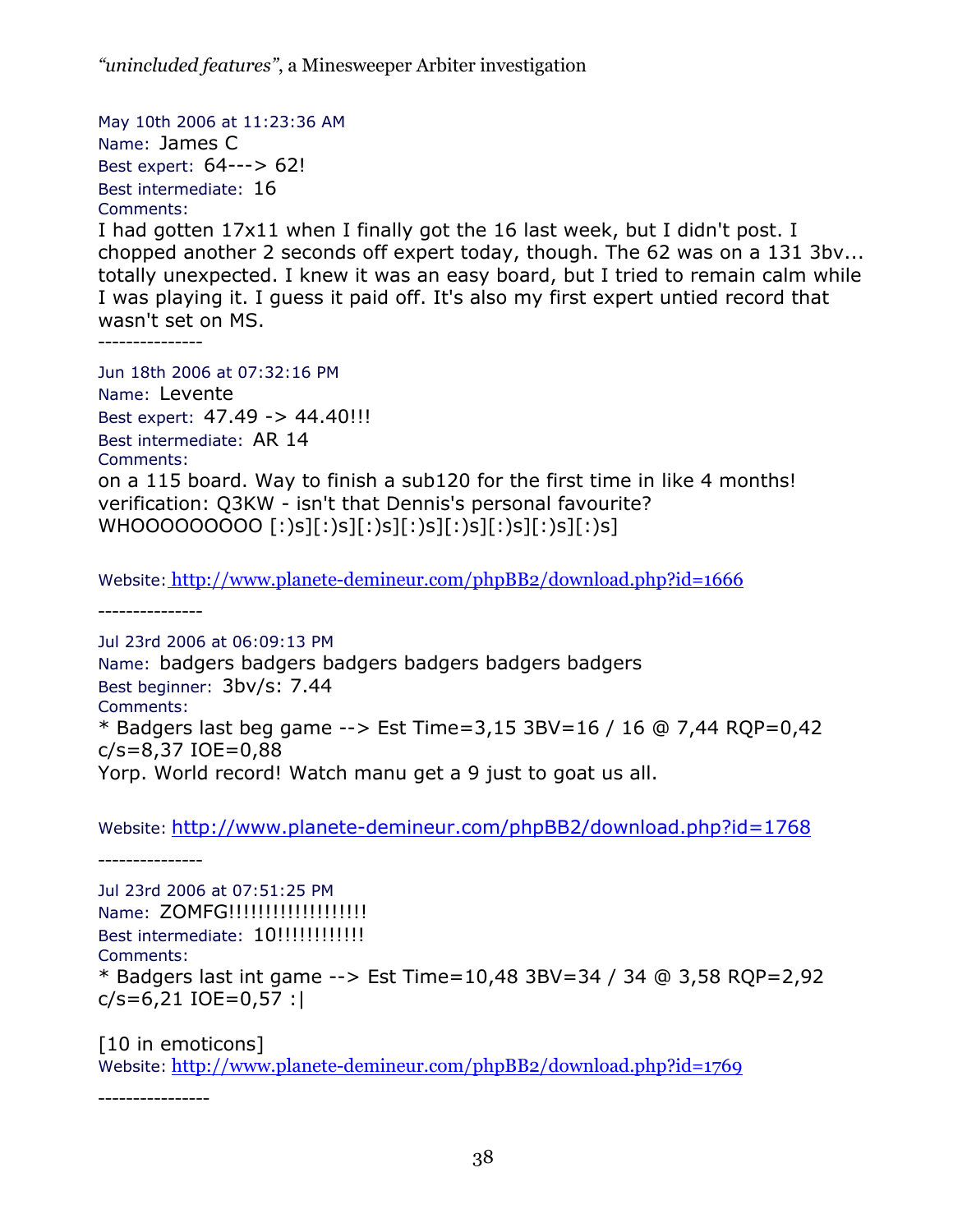Jul 24th 2006 at 12:34:28 AM Name: Jake Comments: oh yes, and I'm changing my name to Jake Warner... please be to address me by correct-name or the penalty of deathification to be resultinged. whoo ----------------

Jul 25th 2006 at 05:02:02 PM Name: Jake Best expert: watch the video! Comments:

I wore out my old mouse... actually, I had four identical mice and that was the last one, so I went to buy another one just like it, but they were all out, so I got a little Logitech...

after five (six? Jarjar can tell you) straight sub50s, a food break, some games of no consequence... I get THAT.

\*\*\*\* YEAH!!!!!!!!!!! :D:D:D:D:D:D:D

Website: http://www.planete-demineur.com/phpBB2/download.php?id=1793

-----------------

the linked video is his 39

-----------------

Jul 26th 2006 at 03:39:21 PM Name: Grégoire Duffez Comments: Hi everyone!

Good news today, the Clone Rankings are working again for MinesweeperClone 2006!!

You're all invited to upload your history files following the link below. Please email me if you have any issue.

- For MSClone 0.97 (and before) users: please email Rodrigo first in order to convert your history into the 2006 format

- for dark-side users of Arbiter: I'm glad to welcome you on the Clone Rankings! You are almost able to upload your history... Almost because for now it'll work only if you use 0.43 arbiter version... For those who use 0.44 or 0.45 you'll need to ask Rilian to write and send me the updated script that will allow you to participate in those rankings.

By the way, of course all new variables are stored in the database (distance, flags, openings etc...), so I'll be able to create more interesting rankings for sure...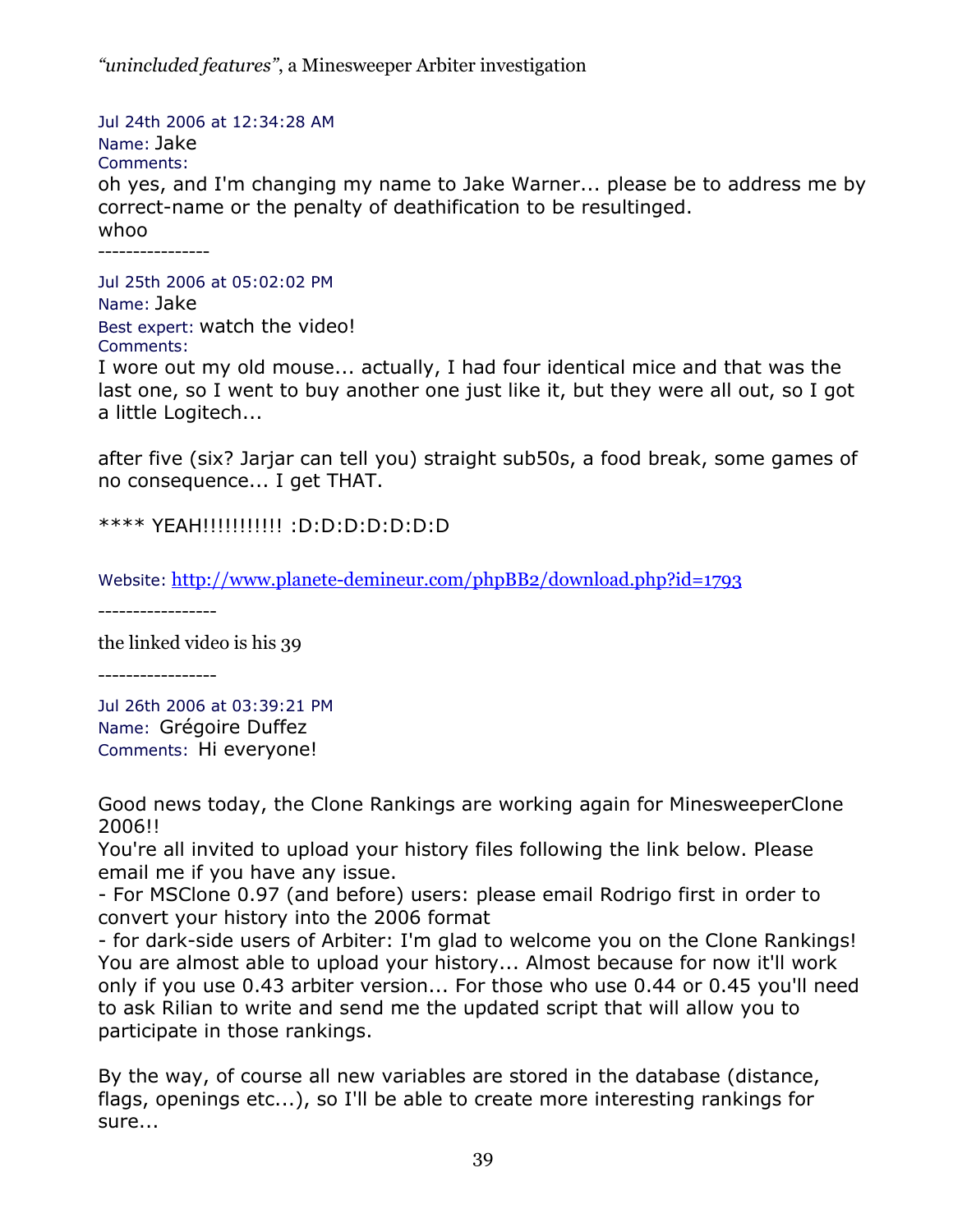So far there are 465 961 games in the database

Beside that, I'll be on vacation the next week, right after the Active-Ranking deadline... I'll see you later then.

Have a great tournament!

------------------

*post from the "okay, time to learn how to play non-flagging" topic on the Planète Démineur* 

*forum* 

http://www.planete-demineur.com/phpBB2/viewtopic.php?p=13689#13689

AgentSteel53 Posts: 361 Total Words: 16,573 PostPosted: Mon 31 Jul 2006 6:52 am NF... learned!

Note badgeresque click rate... the left button got a bit wonky (see lower left, where I seem to stall on a square for about 0.5s) so I decided to start slamming down continuously.

Download Filename: Int\_10,88\_3BV=37\_3BVs=3.\_Badgers.avf Filesize: 16.39 KB Downloaded: 57 Time(s) http://www.planete-demineur.com/phpBB2/download.php?id=1844

------------------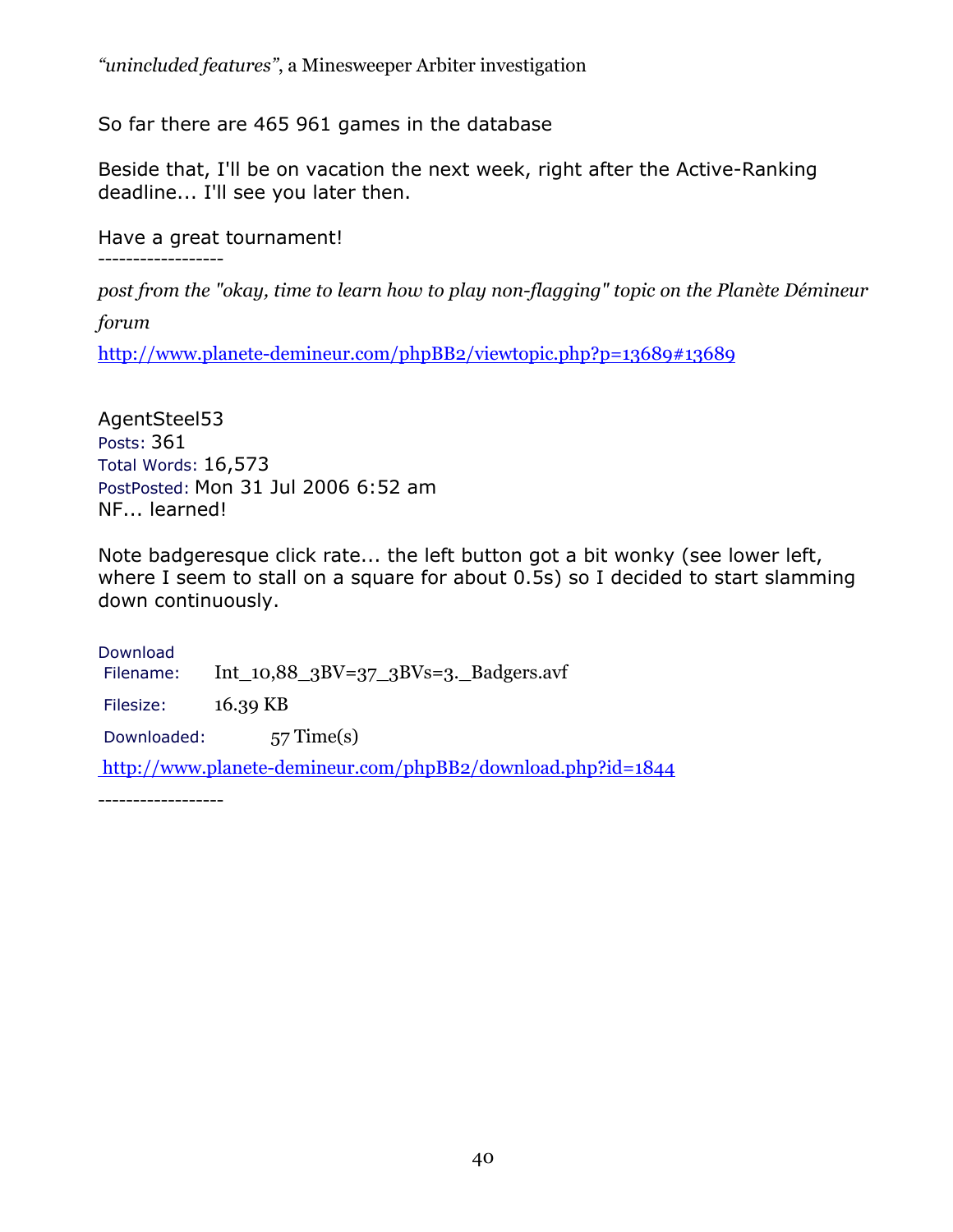Aug 1st 2006 at 10:40:32 PM Name: Badgers Best intermediate: 10.49 Comments: [01:38:56] \* Badgers blasted last int game --> Est Time=9,12 3BV=30 / 31 @ 3,81 :E

not a 50/50, just a dense patch with a 6 and a 5 and ... apparently in the heat of the moment, I can count to neither 5 nor 6.

------------------

Aug 2nd 2006 at 02:34:12 AM

Name: damien

Comments: well, if badgers thinks he's been getting good boards, i just had an armenian player send me arbiter videos for 1-11-55.

the 11 is played very badly on a beautiful 30 board, and the expert board is the easiest i have ever seen and is a 102 board! (the 1.84 is 5 clicks in a very obvious row beside each other).

------------------

Aug 9th 2006 at 03:11:24 AM Name: Thomas Best expert: 60\*3-->59,31!!!!!!!! Comments: sub60!!!!!!!!!!!!!!!!!!!!!!!!!!!!!!!!!!!!!!!!!!!!! MINUTE BARRIER!!!!!!!!!!!!!!!!!!!!!!!!!!!!!!!!!!!! /me exp game --> Time: 59,31 «» Est Time: 59,31 «» 3BV: 161 / 161 «» 3BV/s: 2,76 «» Rank Time: 1 «» Rank 3bv/s: 10 «» RPI: 99,18 «» IOS: 1,24 «» RQP: 21,48 «» Games: 552 «» Cl/s: 5,29

On a 161, I started going extremely slow and then got faster as the game went on. AR 18-59!!!!!!!!!!!!!!!!!!!!!!!!!!!!!!!!!!!!!!!!! [59 in emoticons] Website: http://www.planete-demineur.com/phpBB2/download.php?id=1889

------------------

Aug 11th 2006 at 08:25:38 PM Name: Dmitriy Comments: Arbiter 0.46 released

also, i am finally going on my 2-week vacations. cya all -------------------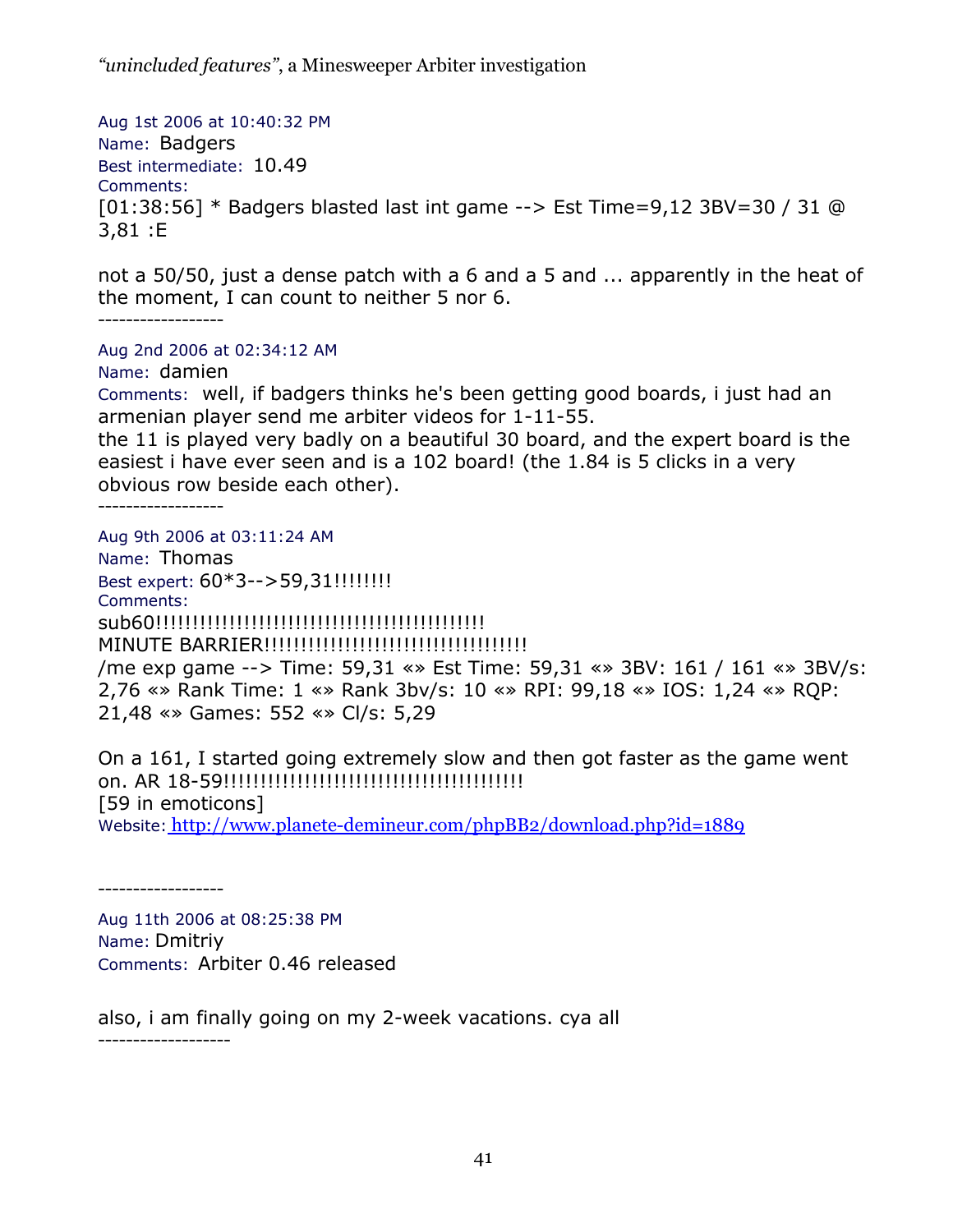Aug 12th 2006 at 05:33:18 AM Name: Thomas Comments: Wow, congrats Arj! Try not to pass me before I reach the top100. I blasted a couple more good estimates today, most notably est 58 on a 146 (I think) when I was about to be done with the more tedious section. @Rilian: Great job on Arbiter 4.6, and I like the new popups, but I think that the highscore window could be a little less complicated. Maybe go back to the old version and build in a "Advanced..." button that pops up the version you have now, otherwise great job!!! ------------------- Aug 14th 2006 at 06:01:28 AM Name: Thomas Best expert: 59,31-->55,65

Comments: OH YESSS!!! I finally did it! A mid50 time, which is also an austrian record :D

/me watched exp game --> Time: 55,65 «» Est Time: 55,65 «» 3BV: 118 (118) «» 3BV/s: 2,15 «» Ranks: 2 / 10 of 10 / 50% «» IOE: 0,39 «» CL/S: 5,45 «» Openings: 18 / 18 «» Path: 7084 «» ThroughPut: 0,71 «» Correctness: 0,55 «» ios rank: 9 «» rqp rank: 4- Tommy

Yeahhhhhhhhhhhhhhhhhh 8)8):D

Vid linked below Website: http://home.popperschule.at/tkolar/55exp.avf *is an Arbiter 0.46.1 video* 

--------------------

Aug 31st 2006 at 11:41:05 PM Name: Jake Best intermediate: 9.89!!!! Comments: sub10!!! :D:D:D:D:D:D:D:D Website: http://www.planete-demineur.com/phpBB2/download.php?id=2029

-------------------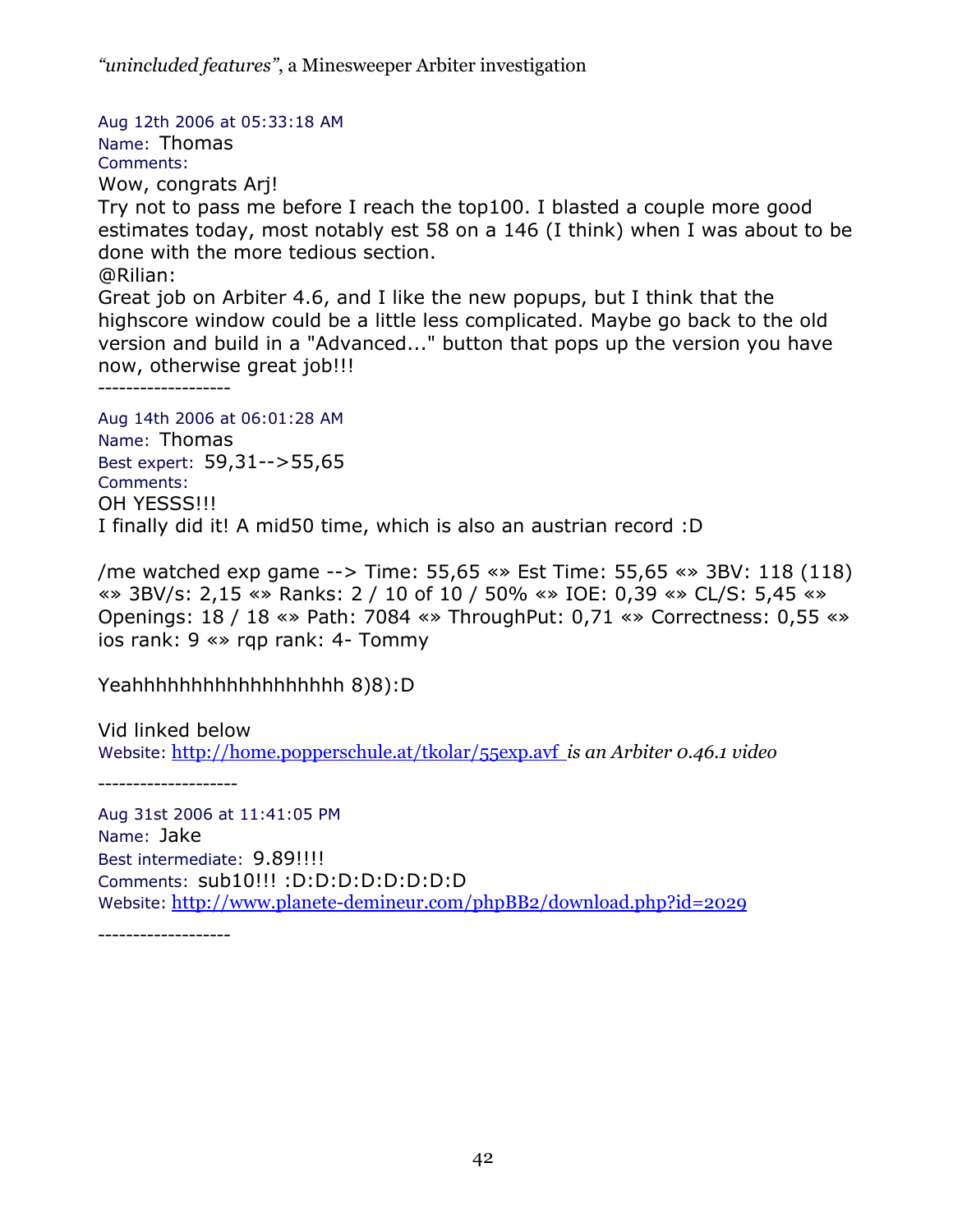Sep 7th 2006 at 10:54:45 AM Name: IMC Comments: Perhaps some of you may wonder, why Jake's 9 is not yet updated in the best ever. The IMC had a look at it in the last weeks and discussed about Jake and the

communities attitude towards him. We came to the conclusion that we have to ask him for additional proof - what we did.

So there might be some more delay till the update.

-------------------

Sep 22nd 2006 at 01:55:54 PM Name: Dmitriy Best expert: 69 Best intermediate: 18 Comments: Uploaded Arbiter 0.46.2 patch just unpack it into Arbiter folder

there are some feature fixes  $[:)s]$ 

-------------------

Sep 30th 2006 at 03:37:37 PM Name: Jake Best expert: 39 Best intermediate: 9 Comments: play brutal : () : () : () : () : ()

and for DB:

SORIN YOU \*\*\* \*\* \*\* \*\* \* \*\* \*\* \*\* \*\*\* :)) :)) :)) :)) :)) :))

(end Luke Mode... DB have you met that guy yet???)

--------------------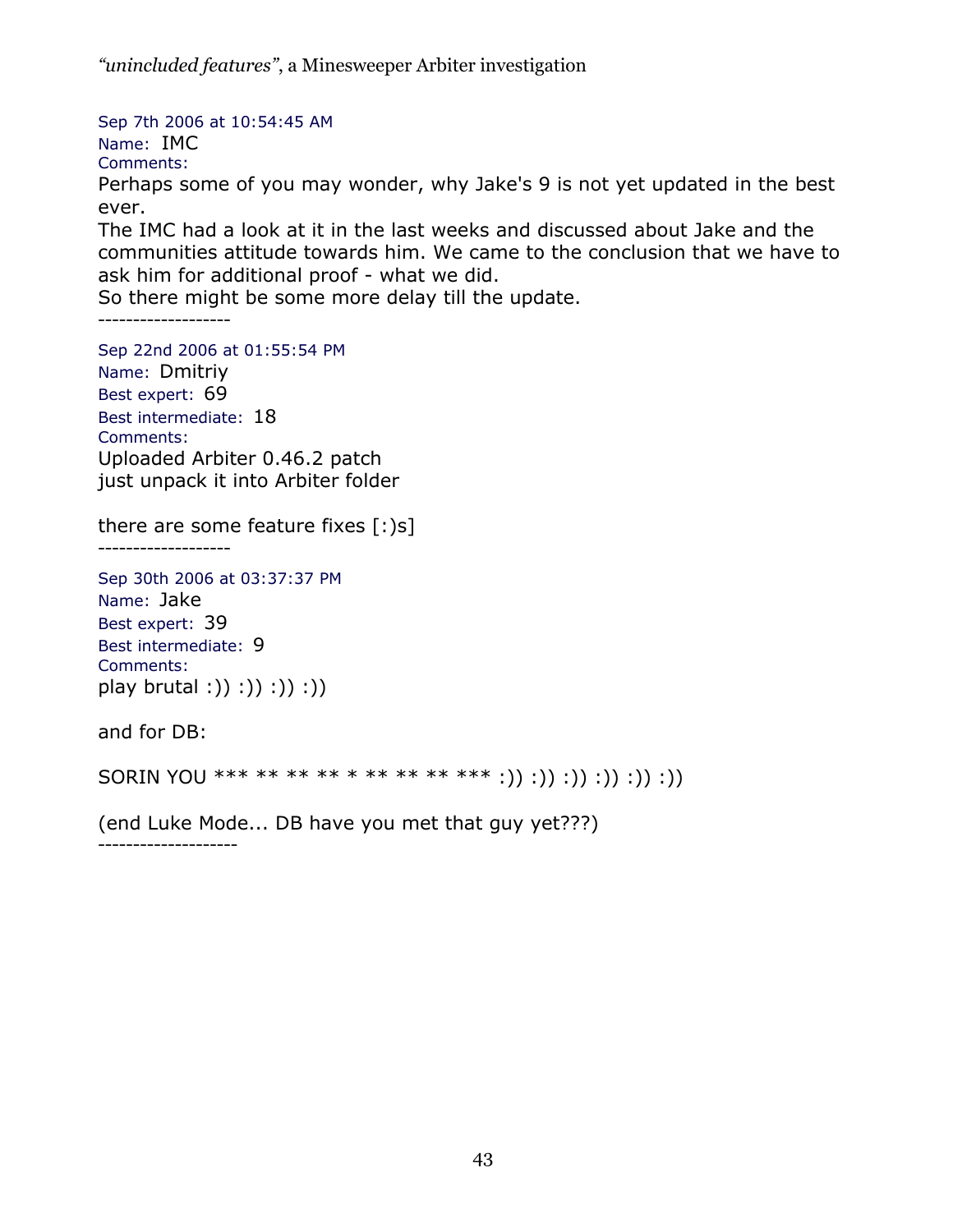Nov 14th 2006 at 07:25:04 AM Name: Thomas Best expert: 53,13-->47,12!!!!!!!!!!!!!!!!!!!!!!!!!!!!!!!!!!!!!!!!!!!!!!!!!!!!!!!!!!!!!!!!!!!!!! Comments: I 47ed!!!!!!!!!!!!!!!!!!!!!!!!!!!!!!!!!!!!!!!! ON A 127 !!!!!!!!!!!!!!!!!!!!!!!!!!!!!!!!!!!!!

/me watched exp game --> Time: 47,11 «» Est Time: 47,11 «» 3BV: 127 / 127 «» 3BV/s: 2,75 «» Rank Time: 1 «» Rank 3bv/s: 108 «» IOS: 1,26 «» RQP: 17,11 «» Games: 918 «» Cl/s: 4,87- Tommy @\_-

When I played this game I thought it felt fast, but that definetly was not what I was expecting. I thought vaguely that it might become a highscore, and then I finished.

I wouldnt have expected this to happen that fast. I expected to sub50, but I didnt expect to do it so radically. I'm too shocked to be happy at the moment, I guess I'm still taking it in...

47!47!47!47!!!!!!!!!!!!!!!!!!!!!!!!!!!!!!!!!!! http://home.popperschule.at/tkolar/47,12exp.avf

--------------------

June 18th 2007 at 01:01:15 PM Name: damien Comments: there is a player from Armenia who claims 10x2 and a 37 (at 4.08 3bv/s on a 150). Vids are here: http://www.minesweeper.info/videoindex.php?dir=Public/WorldRecordClaims/

--------------------

The next several posts express different opinions on the videos: some accepting them as genuine; some noting the boards were extremely easy; others openly tagging them as UPK ... A refreshing insight comes the next day:

--------------------

June 19th 2007 at 12:03:23 PM Name: luke chiang Best expert: 44 Best intermediate: 13 Comments: lol @ armeinan... u cheat worse than i do!!!!!!

its a fake board just look at it all the mines are right next 2 each other, its an old vrsn of arbiter that u can cheat with lol it loads minsweeper clone mvf files that u can use colne to edit ur own easy board......lol what a joker

--------------------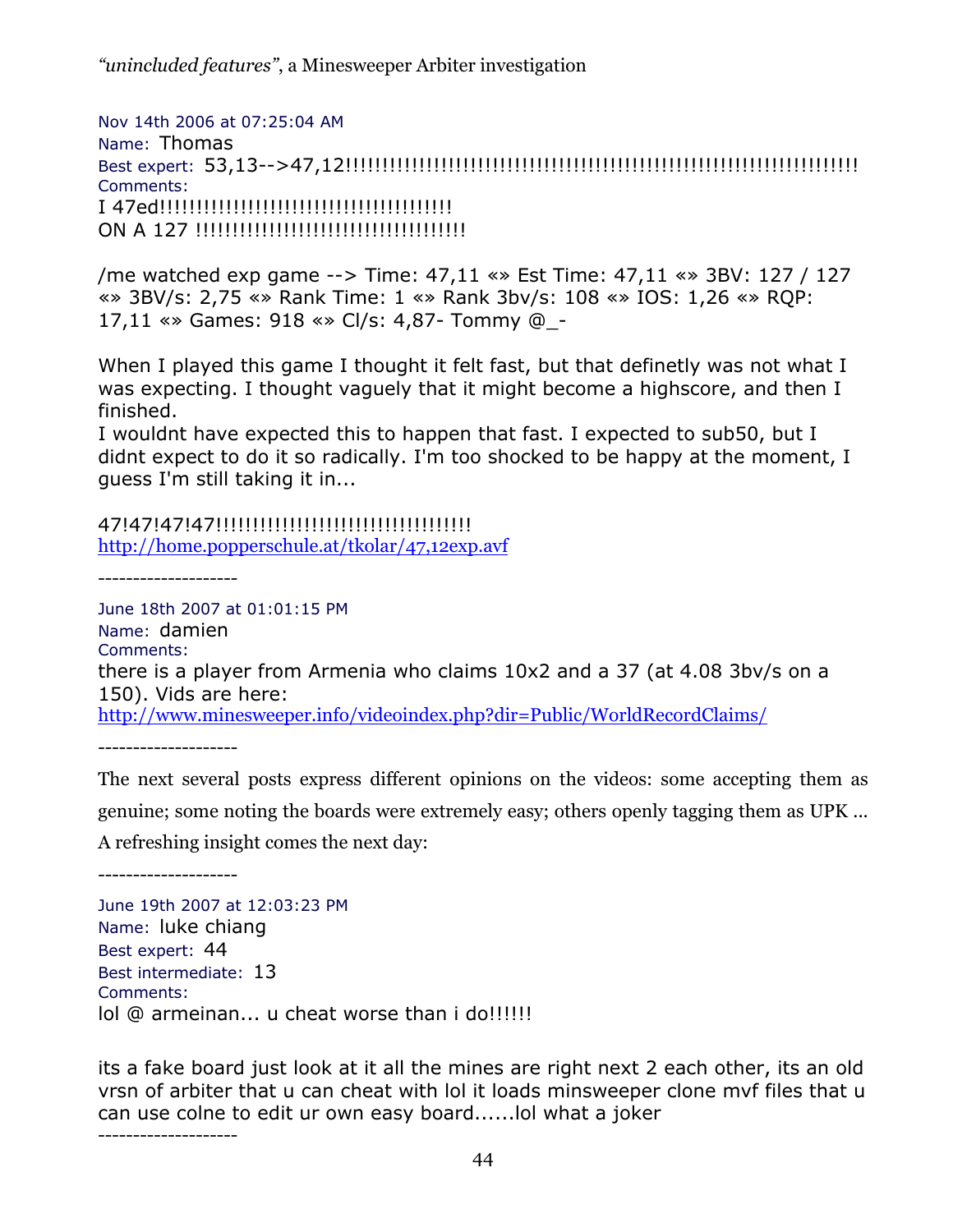the issue finally catches Rilian's attention

June 28th 2007 at 10:50:30 PM Name: Rilian Comments:

--------------------

--------------------

Arbiter 0.43.1 had an UPK feature, which has an unincluded feature that allowed loading UPK board in normal mode. In a day it was suggested for everybody to download version 0.44 or later without the feature.

latest is 0.46.2 which is located on http://rilian.info/files.php

if someone is playing 0.43 and ignoring announcements, that is just kidding

August 20th 2007 at 09:09:54 PM Name: thy cowman Best beginner: 3BVs 6,00 --> 7,05 (NFing!) Comments:

This was unexpected! Just clicked down the side without thinking about what I was doing

2,70 on a 12 NFing!!!! vid linked

@Zhang: When I download and then try watch your videos it says they are corrupted? I can still watch them on youtube, I'd just like to have the file saved on my computer to watch it anytime..

Website:

http://www.minesweeper.info/videoindex.php?dir=HarryckRepse/Speed/&file=7%2C05%2 03BVs%20beginner%21%21%202%2C70%20on%2012%203BV.AVF

--------------------

August 21st 2007 at 12:25:30 AM Name: Rogen Comments: @thy cowman: nice try, but I think its obvious fake [:|][:|][:|] --------------------

August 21st 2007 at 01:17:11 AM Name: AreOut Comments: It looks possible Rogen [:S] --------------------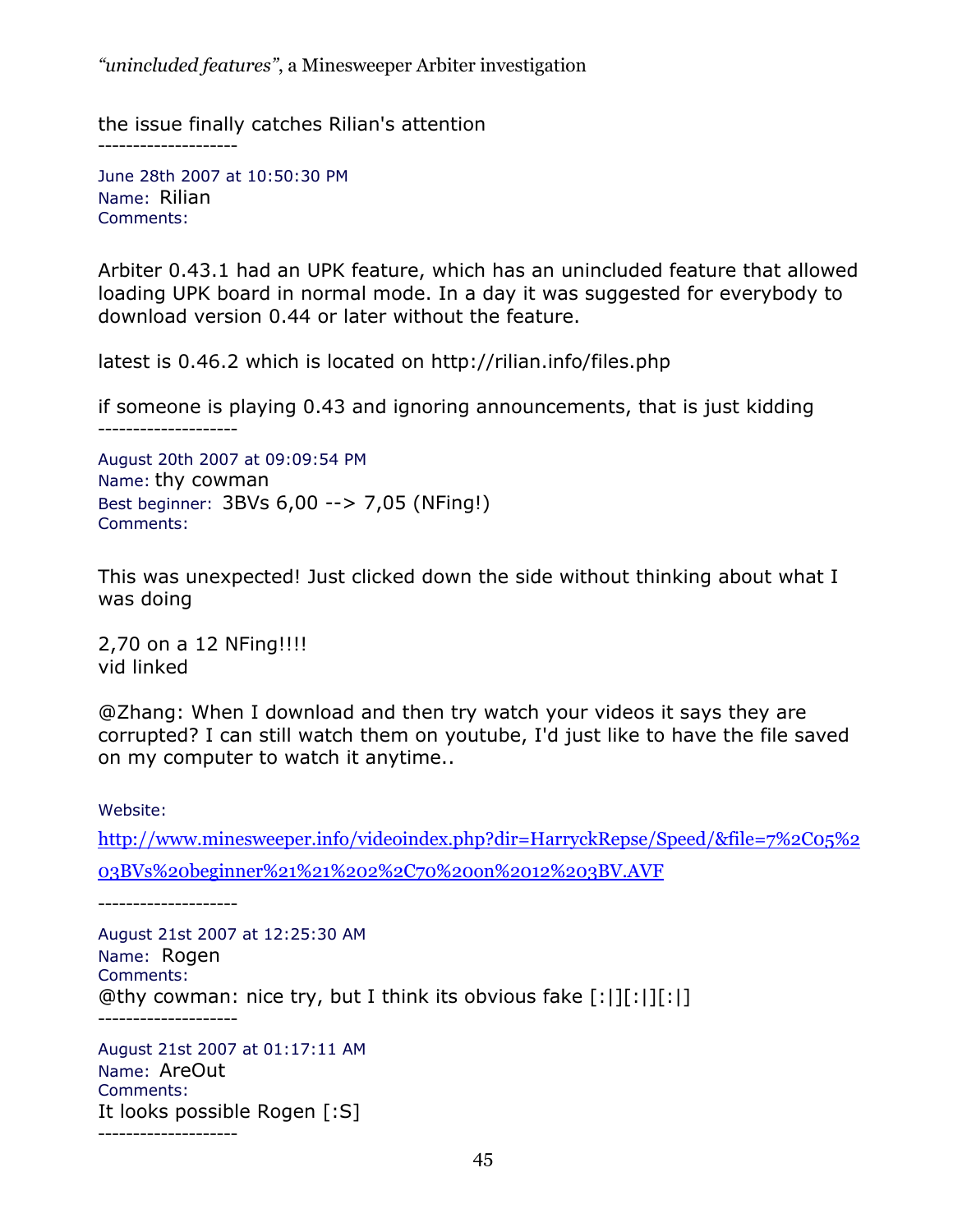August 21st 2007 at 01:53:03 AM Name: Christoph Comments:

@Thy: Very nice try indeed. Fake of course. But hopefully you helped us to show that we're not that bad in detecting fakes [:)]

Only a brief look helped me find four very strong hints that it must be fake. If you would like us to belive such a score, you should at least hesitate on the right spots.

However, grats to all recent record breakers. I missed a lot in the last weeks (I was busy with exams, trainings camps and lifting a card playing world title [:D]). Now I'm back to vienna and again busy with prepareing the tourny. There's still a lot of work to do and time is flying. Would be great to see one or two more of you showing up to what will for sure be a fascinating event.

---------------------

August 21st 2007 at 10:11:52 AM Name: AreOut Comments: Grats Matthew, I wish you enter top100 before your 12th year

Christoph where exactly you think is the problematic spot?! And why the hell would anyone hesitate on beginner?!

----------------------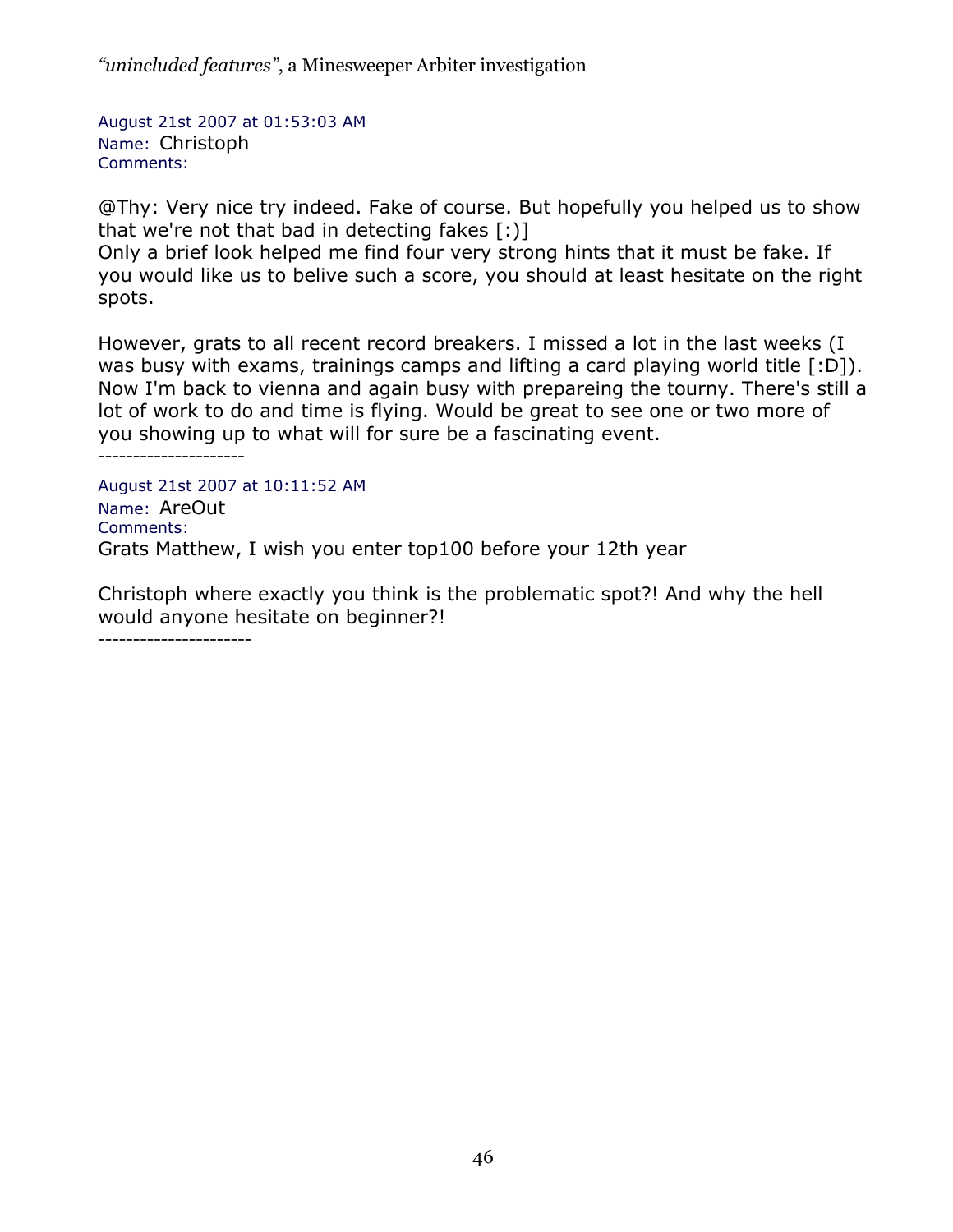# **APPENDIX C**

# **A few irc.initialized.org** *#minesweeper* **logs**

August 2 2006

after Badgers has gotten a 10 NF

[23:56] <Rogen> Badgers, why you don't use the clone?

[23:57] <Badgers> clone06 runs slowly on my computer

[23:58] <Badgers> not the game itself, but the peripherals

 $[23:58]$  <Rogen> why?

- [23:58] <Badgers> takes forever to load
- [23:58] <Badgers> i'm not sure
- [23:58] <Badgers> and i've just gotten used to arbiter
- [23:58] <Badgers> from back when clone was pretty crashy
- [23:58] <Badgers> that's when i switched over
- [23:58] <Badgers> and right now i see no real reason to switch back
- Session Start: Sun Sep 16 10:06:37 2007
- (10:06:53) [ @Badgers ] AR x-39?
- (10:06:59) [ @Badgers ] DB when does AR begin and end?
- (10:07:07) [ @DB ] fuck if I know
- (10:07:08) [ @Badgers ] [01:10:00] \* Badgers last exp game --> Est Time=39,56 3BV=149 /
- 149 @ 3,86 RQP=10,24 c/s=4,71 IOE=0,81
- (10:07:09) [ @Badgers ] [01:10:06] <Badgers> WHERE DID THAT COME FROM!!!!????
- (10:07:09) [ @Badgers ] [01:10:15] <Badgers> FUCK MY INTIMATE DEATH
- (10:07:09) [ @Badgers ] [01:10:19] <Badgers> ..................
- (10:07:09) [ @Badgers ] [01:10:21] <Badgers> DOUCHES
- (10:07:09) [ @Badgers ] [01:10:26] \*\*\* DB was kicked by Badgers (YOU)
- (10:07:09) [ @Badgers ] [01:10:27] \*\*\* DB has joined #minesweeper
- (10:07:09) [ @Badgers ] [01:10:27] \*\*\* Explosion sets mode: +o DB
- (10:07:12) [ @Badgers ] JONI!!!!!!!
- (10:07:20) [ @Badgers ] 39 on a 149!!!!